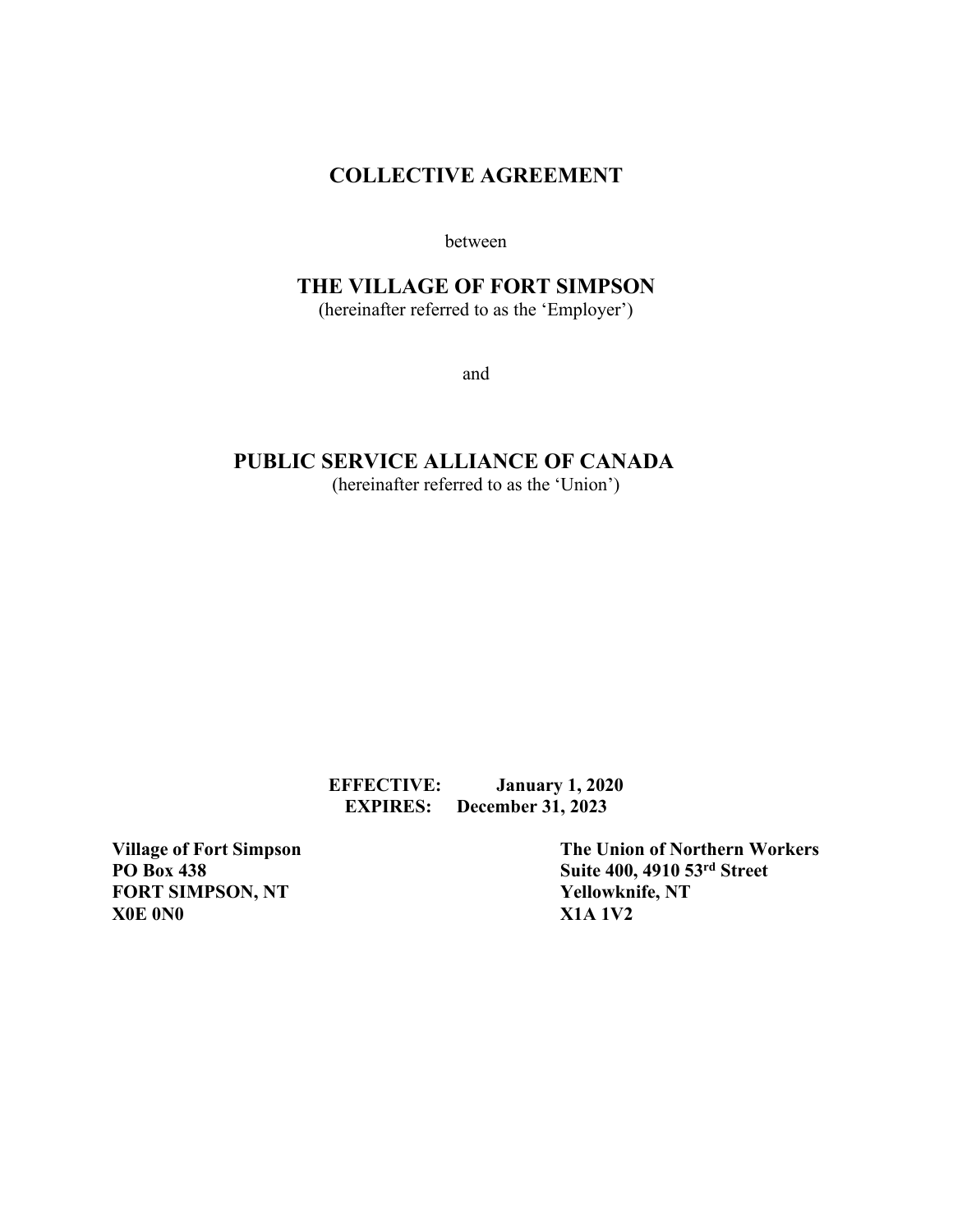# TABLE OF CONTENTS

| <b>ARTICLE 17 - PROVISION OF BULLETIN BOARD SPACE AND OTHER FACILITIES 16</b> |  |
|-------------------------------------------------------------------------------|--|
|                                                                               |  |
|                                                                               |  |
|                                                                               |  |
|                                                                               |  |
|                                                                               |  |
|                                                                               |  |
|                                                                               |  |
|                                                                               |  |
|                                                                               |  |
|                                                                               |  |
|                                                                               |  |
|                                                                               |  |
|                                                                               |  |
|                                                                               |  |
|                                                                               |  |
|                                                                               |  |
|                                                                               |  |
|                                                                               |  |
| <b>ARTICLE 37 - EMPLOYEE PERFORMANCE REVIEW AND EMPLOYEE FILES  41</b>        |  |
|                                                                               |  |
|                                                                               |  |
|                                                                               |  |
|                                                                               |  |
|                                                                               |  |
|                                                                               |  |
|                                                                               |  |
|                                                                               |  |
|                                                                               |  |
|                                                                               |  |
|                                                                               |  |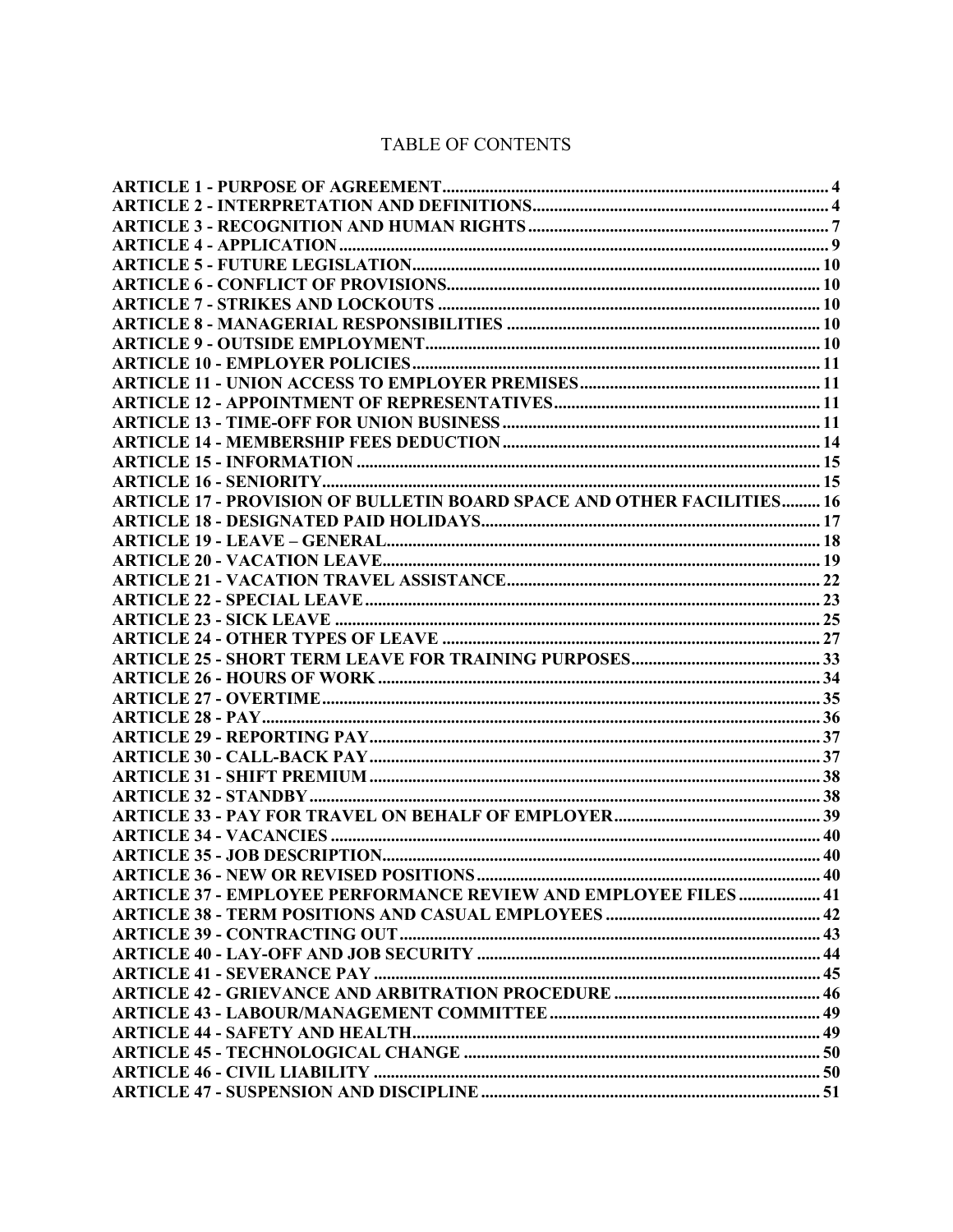| ARTICLE 58 - REOPENER OF AGREEMENT AND MUTUAL DISCUSSIONS  58 |  |
|---------------------------------------------------------------|--|
|                                                               |  |
|                                                               |  |
|                                                               |  |
|                                                               |  |
|                                                               |  |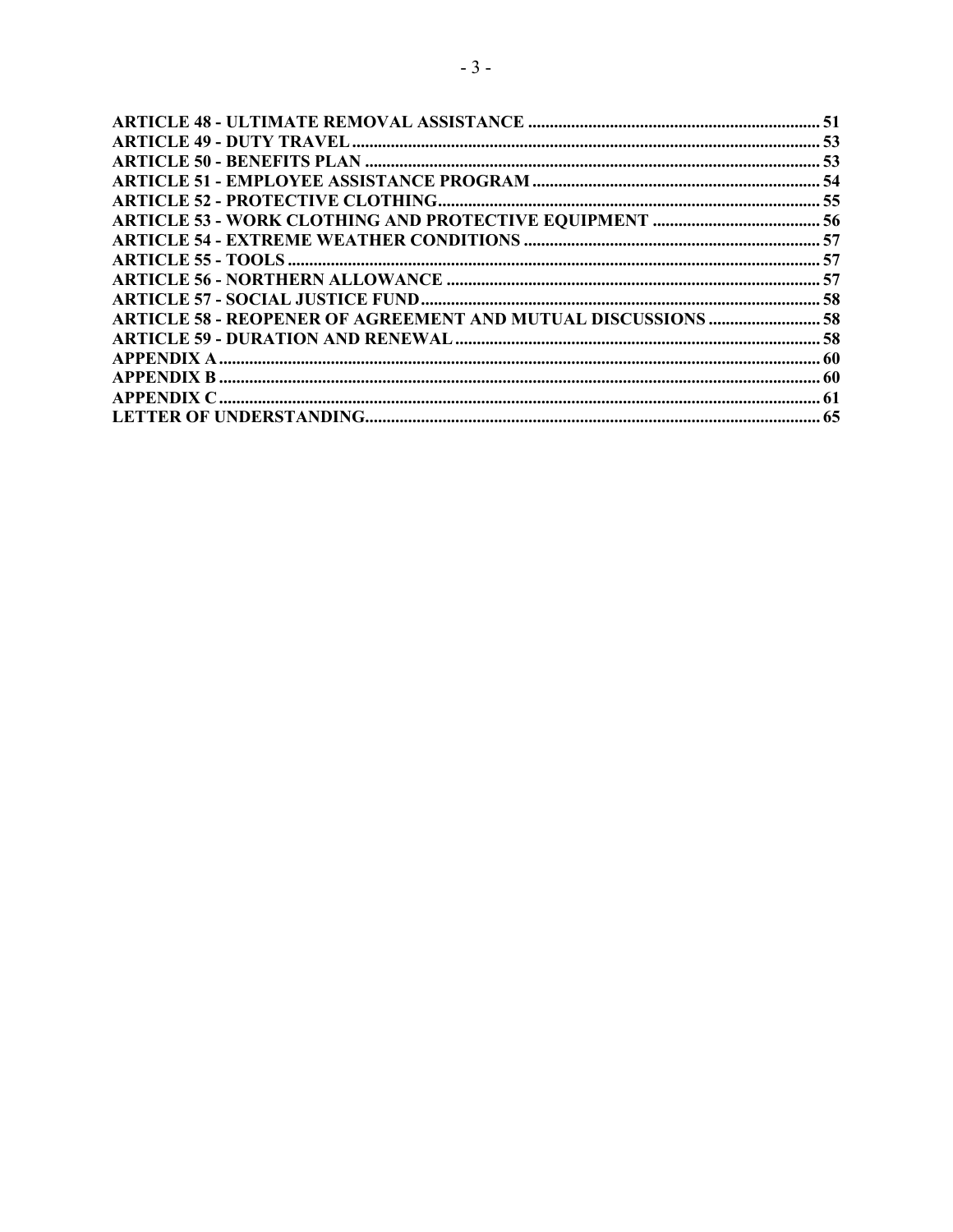#### **ARTICLE 1 - PURPOSE OF AGREEMENT**

- <span id="page-3-0"></span>1.01 The Purpose of this Agreement is to maintain harmonious and mutually beneficial relationships between the Employer, the Employees and the Union, to set forth certain terms and conditions of employment relating to pay, hours of work, Employee benefits, and general working conditions affecting Employees covered by this Agreement.
- 1.02 The parties to this Agreement share a desire to improve the quality, to promote well-being and increase the productivity of the Employees to the end that the Employer will be well and efficiently served. Accordingly, the parties are determined to establish, within the framework provided by law, an effective working relationship at all levels in which members of the Bargaining Unit are employed.

#### **ARTICLE 2 - INTERPRETATION AND DEFINITIONS**

- <span id="page-3-1"></span>2.01 For the purpose of this Agreement:
	- (a) "Abandonment of Position" occurs when an employee is absent without leave and does not contact the Employer, for a period of five (5) consecutive working days, except in exceptional circumstances.
	- (b) "Agreement" and "Collective Agreement" means this Collective Agreement;
	- (c) "Alliance" means the Public Service Alliance of Canada;
	- (d) "Bargaining Unit" means all Employees of the Village of Fort Simpson except the Senior Administrative Officer and the Finance Manager;
	- (e) "Calendar Year" means the period of time from January 1 to December 31 in the same year;
	- (f) "Casual Employee" means a person employed by the Employer for work of a temporary nature. Casual employees shall not work more than 650 hours (exclusive of overtime) within a four month period;
	- (g) A "common-law spouse" relationship is said to exist when, for a continuous period of at least one year, an Employee has lived with a person, and publicly represented that person to be their spouse;
	- (h) "Continuous Employment" and "Continuous Service" means uninterrupted employment with the Employer; and with reference to reappointment of a lay-off their employment in the position held by them at the time they were laid off, and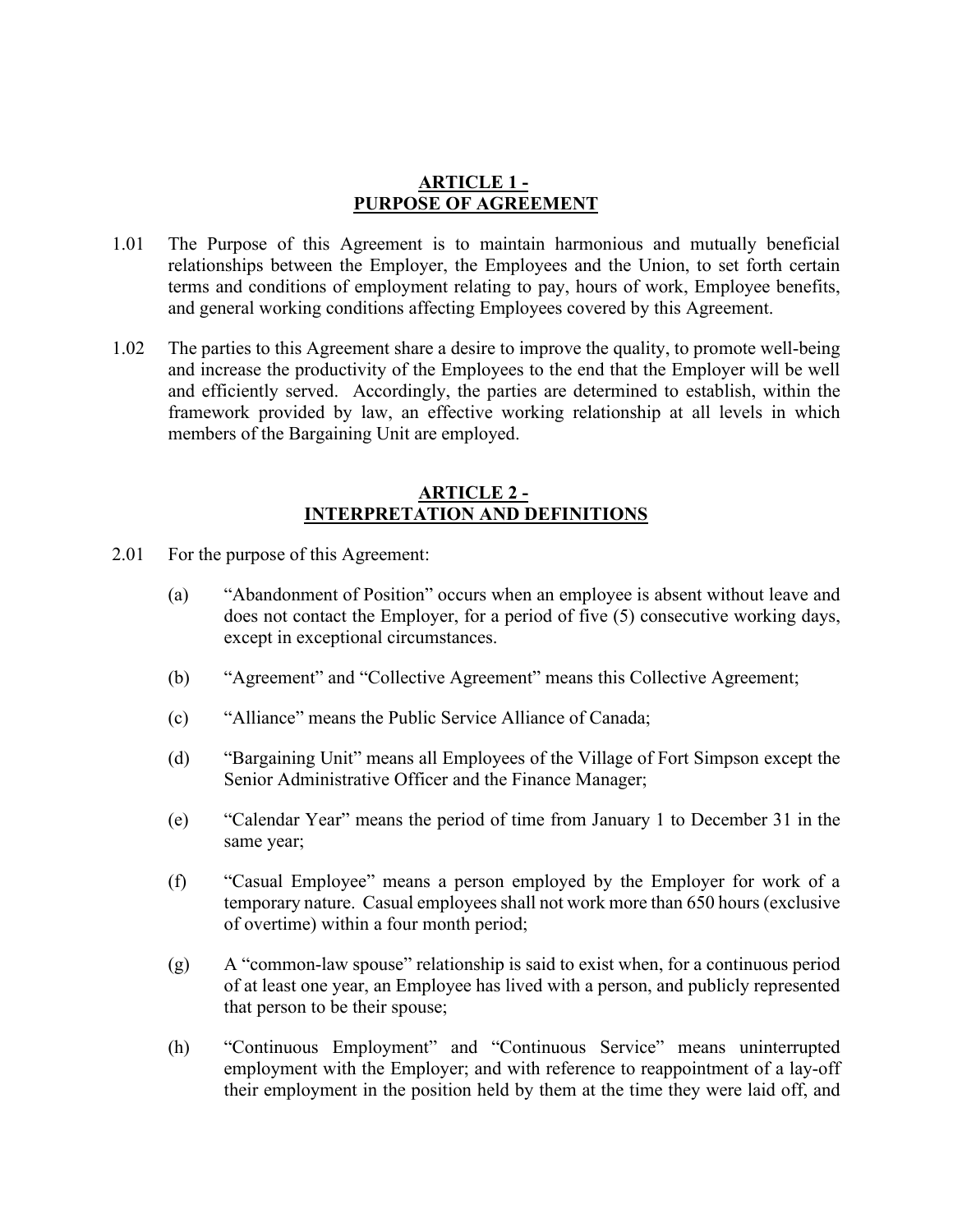their employment in the position to which they are appointed shall constitute continuous employment;

- (i) "Day of Rest" in relation to an Employee means a day other than a holiday on which that Employee is not ordinarily required to perform the duties of their position other than by reason of their being on leave of absence;
- (j) "Dependant" means a person residing with the Employee who is:
	- (i) the employee's spouse (including common-law);
	- (ii) the employee's child, including foster child, step-child and adopted child, and any other person over whom the employee has legal guardianship who:
		- (A) is under twenty-one (21) years of age and dependent upon the employee for support, or
		- (B) being over twenty-one (21) years of age and dependent upon the employee by reason of full time attendance at an educational institution or mental or physical infirmity;
	- (iii) or any other relative of the employee's household who is wholly dependent upon the employee for support by reason of mental or physical infirmity;
- (k) "Effects" includes the furniture, household goods and equipment and personal effects of Employees and their dependants at the time of their move, but does not include, automobiles, boats, motorcycles, snowmobiles, trailers, animals, or foodstuffs;
- (l) "Employee" means a member of the bargaining unit;
- (m) "Employer" means the Village of Fort Simpson;
- (n) "Fiscal Year" and "Calendar Year" means the period of time from January 1, to December 31, in the same year;
- (o) "Grievance" means a complaint in writing that an Employee, group of Employees, or the Union submits to the Employer, or that the Employer submits to the Union, to be processed through the grievance procedure;
- (p) "Holiday" means the twenty-four (24) hour period commencing at 12:01 a.m. of a day designated as a paid holiday in this Agreement;
- (q) "Lay-Off" means the termination of employment because of lack of work, lack of funding or the discontinuance of a function;
- (r) "Leave of Absence" means absence from duty with or without pay, with the Employer's permission;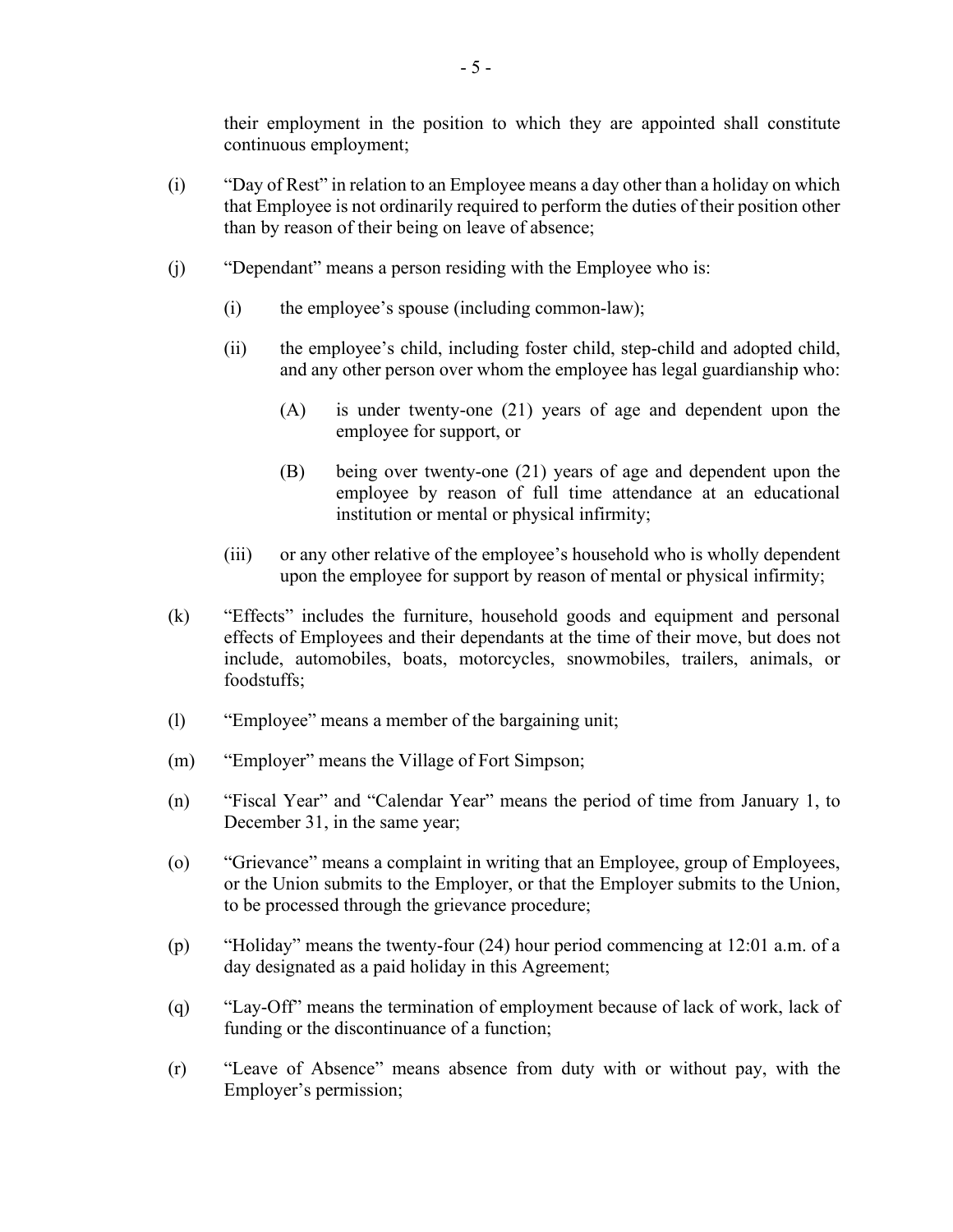- (s) "Lieu Time" means the equivalent leave with pay taken in lieu of cash payment;
- (t) "May" shall be regarded as permissive and "Shall" and "Will" as imperative;
- (u) "Membership Fees" means the fees established pursuant to the By-Laws of the Union as the fees payable by the members of the Bargaining Unit, and shall not include any initiation fee, insurance premium, or any other levy;
- (v) "Part time Employee" means an employee who has been hired to a position for which the hours of work on a continuing basis are less than the standard work day, work week or work month for that position;
- (w) "Probation" means a period of six (6) months from the day upon which an Employee is first hired;
- (x) "Promotion" means the appointment of an Employee to a new position at a higher range;
- (y) "Rates of Pay":
	- (i) "daily rate of pay" means an employee's hourly rate of pay, as set out in Appendix A, multiplied by the employee regular daily hours of work;
	- (ii) "weekly rate of pay" means an employee's daily rate of pay multiplied by five; and
	- (iii) "annual rate of pay" means an employee's weekly rate of pay multiplied by 52.176;
- (z) "Representative" means an Employee who has been elected or appointed as an area steward or who represents the Union at meetings with management and who is authorized to represent the Union;
- (aa) "Seniority" means length of service with the Employer in a permanent position. Casual and term employees, if they are hired into a permanent position within sixty (60) days of the termination of their term or casual employment, shall have their seniority date adjusted from the date of hire into the permanent position to give credit for all hours worked as a term or casual employee;
- (bb) "Term employee" means a person hired by the Employer for a specified period of time to perform a certain job;
- (cc) "Transfer" means the appointment of an Employee to another position, that does not constitute a promotion or demotion;
- (dd) "Week" for the purposes of this Agreement shall be deemed to commence at 12:01 a.m. on Sunday and terminate at midnight on Saturday;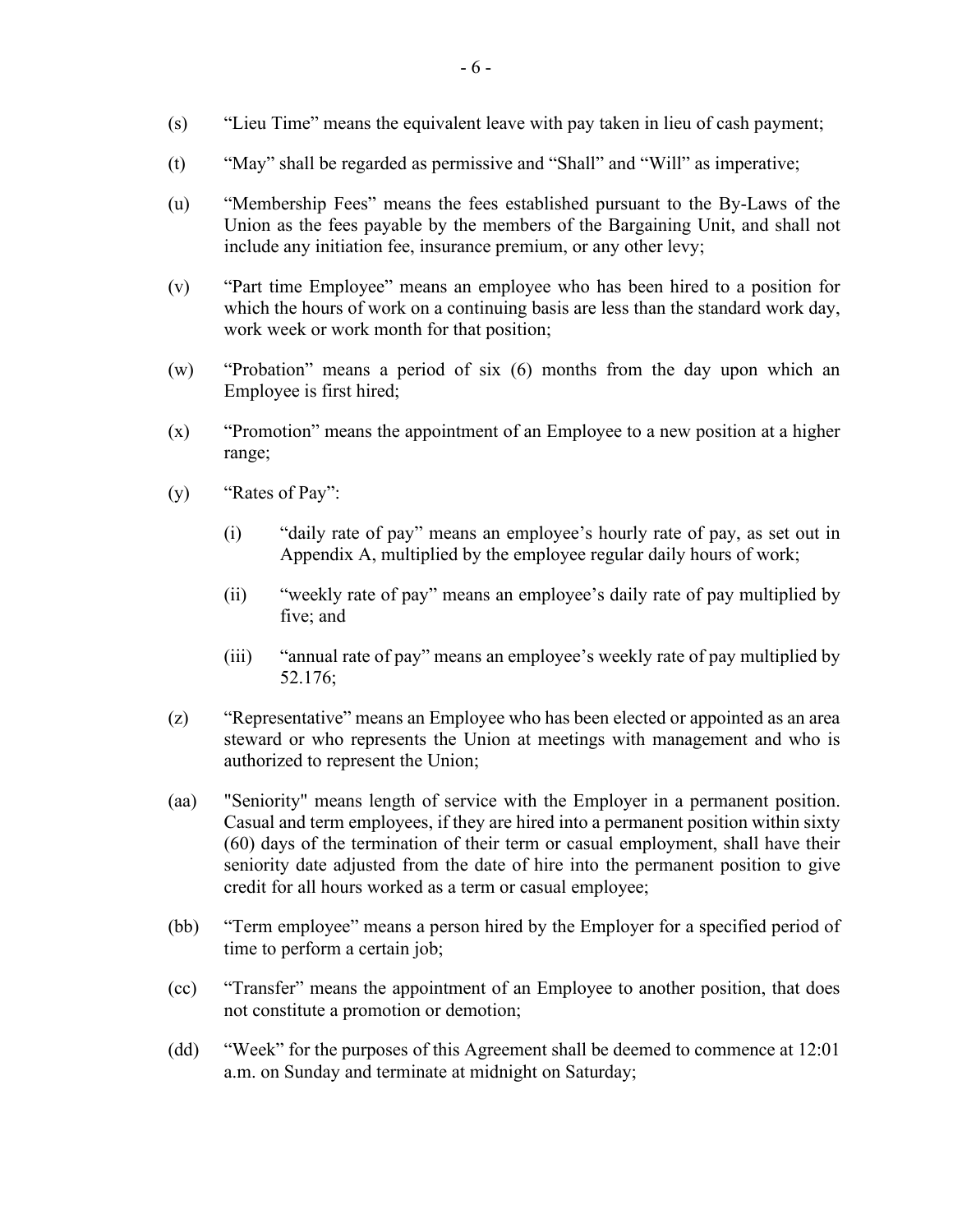- (ee) "Union" means the Public Service Alliance of Canada as represented by its agent the Union of Northern Workers;
- 2.02 Except as otherwise provided in this Agreement, expressions used in this Agreement:
	- (a) if defined in the Employment Standards Act or in the Regulations made thereunder, have the same meaning as given to them in that Act; and
	- (b) if defined in the Interpretation Act, but not defined elsewhere in this Agreement have the same meaning as given to them in the Interpretation Act.
- 2.03 Singular and plural pronouns used in this Agreement shall be interchangeable in the interpretation of this Agreement except where specifically precluded by the context.

#### **ARTICLE 3 - RECOGNITION AND HUMAN RIGHTS**

- <span id="page-6-0"></span>3.01 The Employer recognizes the Union as the exclusive bargaining agent for all Employees in the bargaining unit.
- 3.02 The Employer will advise prospective employees that the Village of Fort Simpson is a unionized workplace.
- 3.03 All employees covered by this Agreement must become members of and maintain membership in good standing in the Union within thirty (30) days of the date they commenced employment. They shall maintain membership as a continuing condition of employment.

#### **DISCRIMINATION**

- 3.04 The Employer, the employees and the Union agree that there shall be no discrimination, interference, restriction, or coercion exercised or practiced with respect to any Employee by reason of age, sex, race, creed, colour, ancestry, nationality, ethnic origin, place of origin, religion, disability, gender identity or expression, family affiliation, political belief, political association, social condition, national origin, marital status, family status, sexual orientation, mental or physical disability, conviction that is not subject to a pardon or record suspension, political or religious affiliation, nor by reason of union membership or activity or for exercising their rights under the Collective Agreement.
- 3.05 The Employer shall make every reasonable effort, up to the point of undue hardship, to find alternate employment within its employ for an Employee who becomes unable to carry out their normal work functions as a result of a physical or mental disability arising as a result of their employment with the Employer.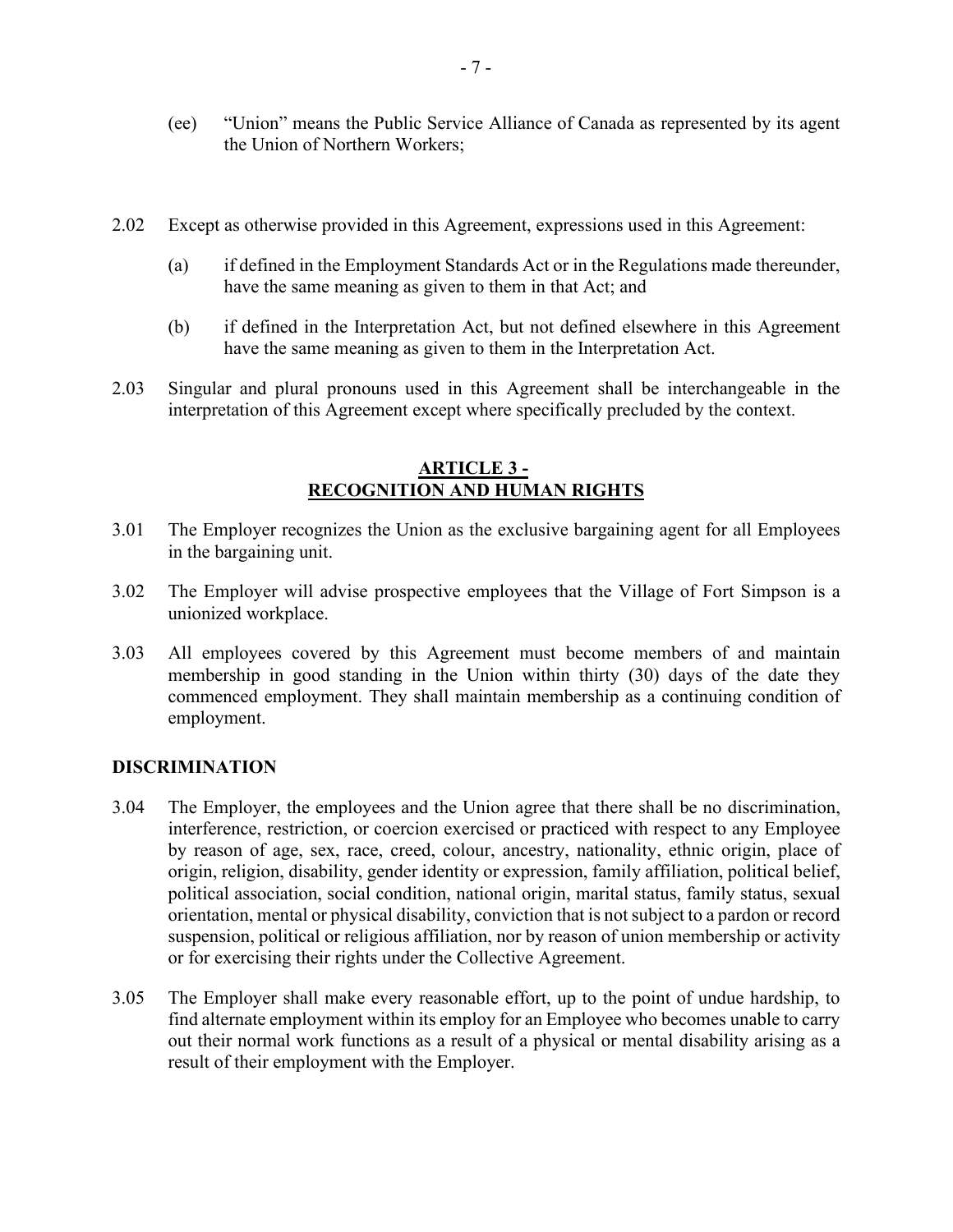- 3.06 The Employer, the employees and the Union recognize the right of all persons employed by the Employer to work in an environment free from unwanted personal harassment, sexual harassment, abuse of authority or workplace violence and agree that any of the aforementioned actions will not be tolerated in the workplace.
- 3.07 The Employer will take such disciplinary measures, as the Employer deems appropriate, against any person under the Employer's direction who subjects any employee to personal harassment, sexual harassment, abuse of authority or workplace violence.

#### **FREEDOM FROM PERSONAL HARASSMENT**

- 3.08 Personal harassment means any vexatious behavior in the form of repeated and hostile or unwanted conduct, verbal comments, actions or gestures that affects an employee's dignity or psychological or physical integrity and that results in a harmful work environment for the employee by a person employed by the Employer that is directed at and offensive to another person employed by the Employer which the first person knew or ought reasonably to have known would be unwelcome.
- 3.09 Abuse of authority means an individual's improper use of power and authority inherent in the position held, by means of intimidation, threats, blackmail or coercion. This comprises actions which endanger an employee's job, undermine an employee's ability to perform the job or threatens the economic livelihood of an employee. However, it shall not include the legitimate exercise of an individual's supervisory power or authority.

#### **FREEDOM FROM SEXUAL HARASSMENT**

- 3.10 "Sexual harassment" means any conduct, comment, gesture or contact of a sexual nature:
	- (a) that is likely to cause offence or humiliation to any employee;
	- (b) that might, on reasonable grounds, be perceived by that placing a condition of a sexual nature on employment or on any opportunity for training or promotion.
- 3.11 Every employee is entitled to employment free of sexual harassment.
- 3.12 The Employer, the employees and the Union will make every reasonable effort to ensure that no employee is subjected to sexual harassment.
- 3.13 Complaints of sexual harassment shall be brought to the attention of the Employer at any level of management appropriate to the circumstances. An employee may be assisted by the Union in making a complaint.
- 3.14 The Employer will not disclose the name of the complainant or the circumstances related to the complaint to any person except where disclosure is necessary for the purposes of investigating the complaint, taking disciplinary measures in relation thereto, or advising law enforcement officials as necessary.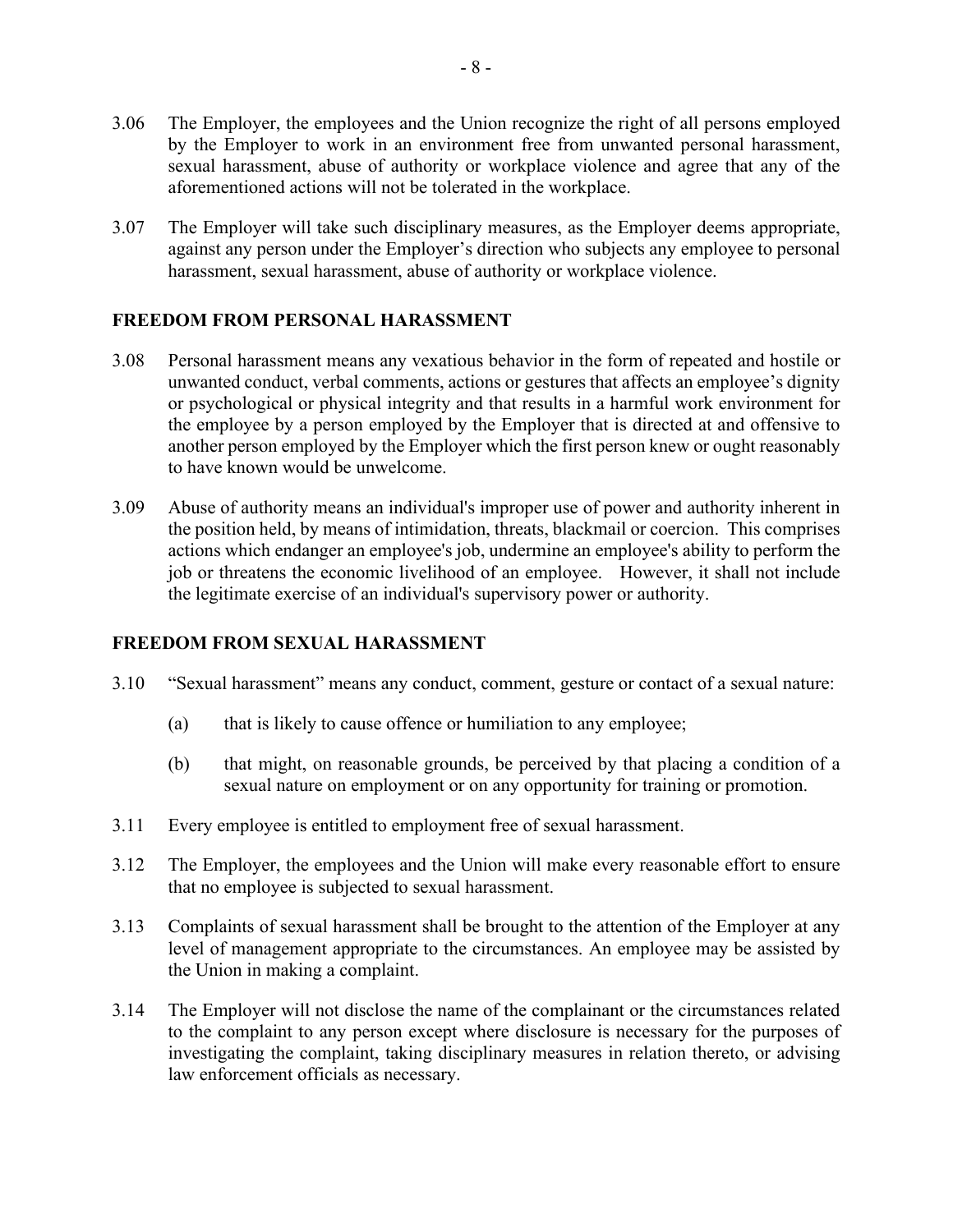3.15 The Employer shall in consultation with the Union issue a policy statement concerning sexual harassment which substantially conforms to the provisions of this Article. The Employer shall make each person under the Employer's direction aware of the policy statement concerning sexual harassment.

#### **FREEDOM FROM WORKPLACE VIOLENCE**

- 3.16 "Workplace violence" means any incident, in which an employee is abused, threatened or assaulted during the course of their employment, and includes but is not limited to all forms of harassment, bullying, intimidation and intrusive behavior of a physical or emotional nature.
- 3.17 Every employee is entitled to a workplace free from workplace violence.
- 3.18 The Employer, the employees and the Union will make every reasonable effort to ensure that no employee is subjected to workplace violence.
- 3.19 No employee shall be required to perform work at any worksite under circumstances of workplace violence by third parties. The Employer shall take appropriate remedial measures in such situations.
- 3.20 Complaints of workplace violence shall be brought to the attention of the Employer at any level of management appropriate to the circumstances. An employee may be assisted by the Union in making a complaint.
- 3.21 The Employer will not disclose the name of the complainant or the circumstances related to the complaint to any person except where disclosure is necessary for the purposes of investigating the complaint, taking disciplinary measures in relation thereto, or advising law enforcement officials as necessary.
- 3.22 The Employer shall in consultation with the Union issue a policy statement concerning workplace violence which substantially conforms to the provisions of this Article. The Employer shall make each person under the Employer's direction aware of the policy statement concerning workplace violence.

# **ARTICLE 4 - APPLICATION**

- <span id="page-8-0"></span>4.01 The provisions of this Agreement apply to the Union, the Employees, and the Employer.
- 4.02 Part time Employees shall be entitled to all eligible benefits provided under this Agreement in the same proportion as their weekly hours of work compare to the standard work week.
- 4.03 The Employer will provide electronic access to the Collective Agreement to all employees. The Employer will provide a printed copy of the Collective Agreement upon request by an Employee.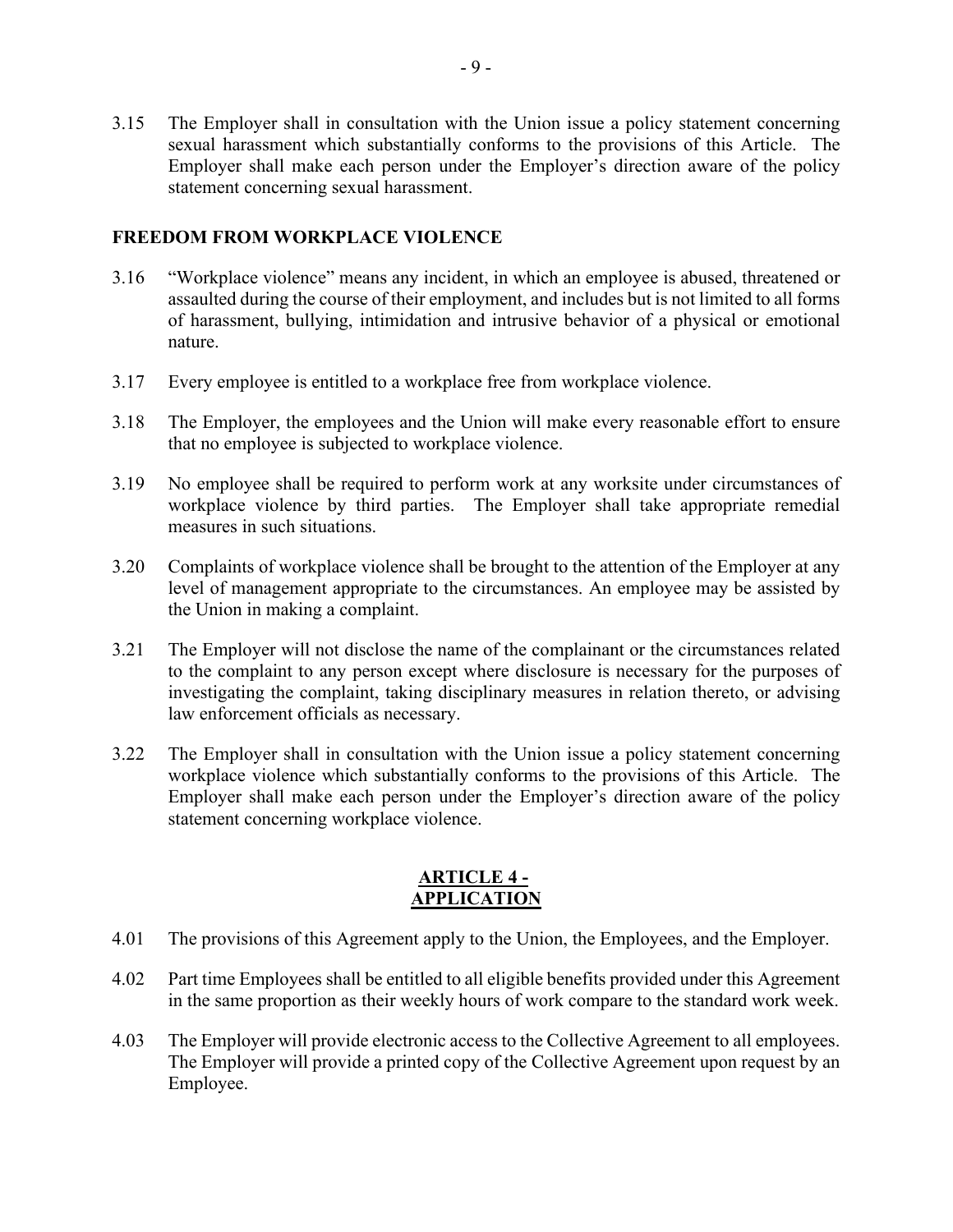4.04 The Employer will provide new employees with electronic access to the Collective Agreement. The Employer will provide a printed copy of the Collective Agreement upon request by a new Employee.

#### **ARTICLE 5 - FUTURE LEGISLATION**

<span id="page-9-0"></span>5.01 In the event that any law passed by Parliament, or the Northwest Territories Legislative Assembly renders null and void or alters any provision of this Agreement, the remaining provisions of the Agreement shall remain in effect for the term of the Agreement. When this occurs the Collective Agreement shall be re-opened upon the request of either party and negotiations shall commence with a view to finding an appropriate substitute for the annulled or altered provision.

#### **ARTICLE 6 - CONFLICT OF PROVISIONS**

<span id="page-9-1"></span>6.01 Where there is any conflict between the provisions of this Agreement and any policy, direction or other instrument dealing with terms and conditions of employment issued by the Employer, the provisions of this Agreement shall prevail.

#### **ARTICLE 7 - STRIKES AND LOCKOUTS**

<span id="page-9-2"></span>7.01 During the life of the Agreement there shall be no lockout by the Employer and no work stoppage by any Employee or Employees.

#### **ARTICLE 8 - MANAGERIAL RESPONSIBILITIES**

- <span id="page-9-3"></span>8.01 Employer decisions will be carried out or made in a manner that is just and reasonable considering all surrounding circumstances.
- 8.02 Except as provided in this Agreement, nothing in this Agreement shall affect the rights of the Employer to manage the business of the Village of Fort Simpson.

#### **ARTICLE 9 - OUTSIDE EMPLOYMENT**

- <span id="page-9-4"></span>9.01 Subject to clause 9.02, an employee can carry on any business or employment outside their regularly scheduled hours of duty without interference from the Employer.
- 9.02 Employees are prohibited from carrying on any business or employment outside their regularly scheduled hours of duty when such business or employment is such that: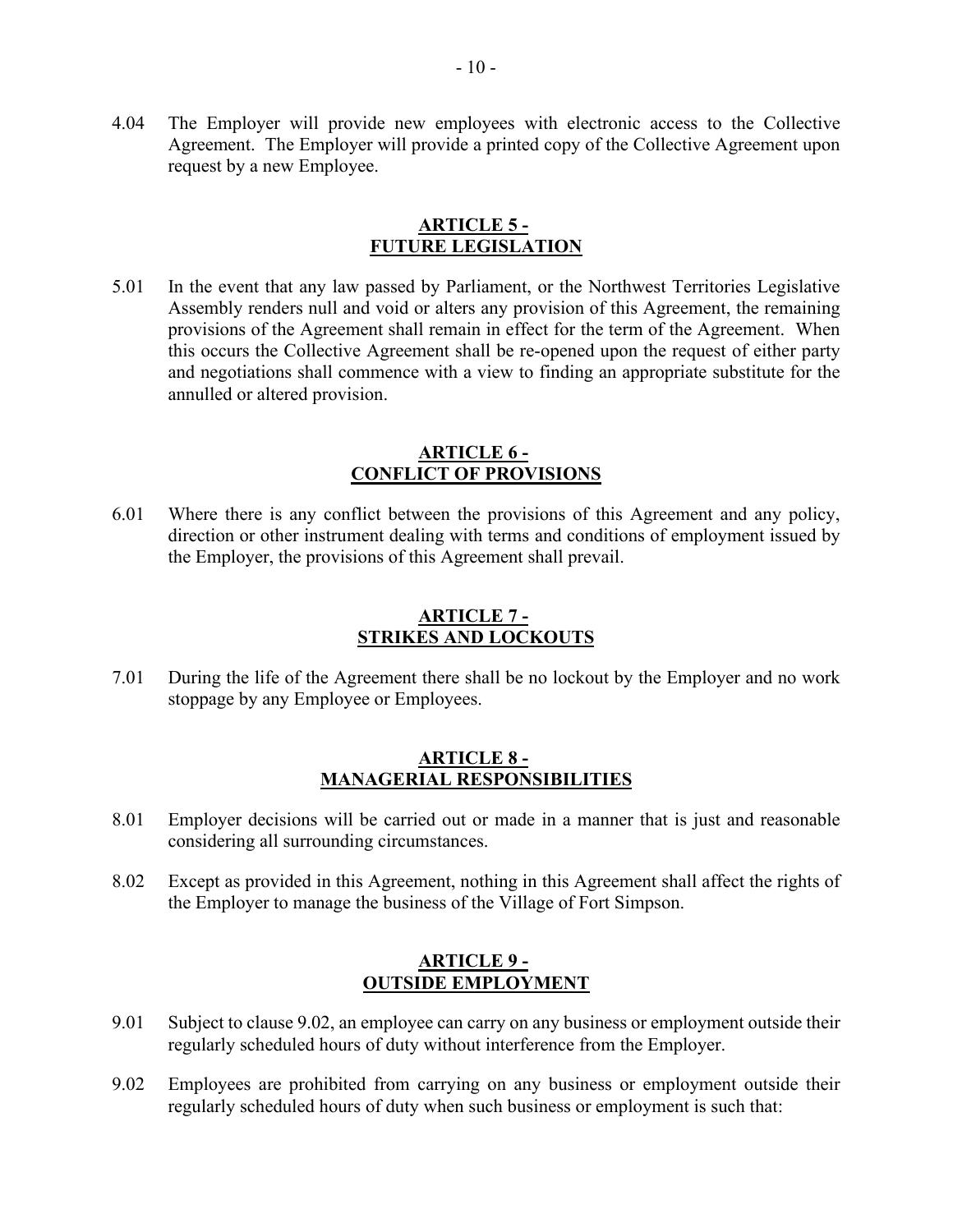- (a) a conflict of duties may develop between an employee's regular work and their outside interests; and
- (b) certain knowledge and information available only to Village personnel places the individual in a position where they can exploit the knowledge or information for personal gain.

#### **ARTICLE 10 - EMPLOYER POLICIES**

<span id="page-10-0"></span>10.01 The Employer shall provide the Union with a copy of all personnel policies. Where the Employer proposes to issue a personnel policy which is intended to clarify the interpretation or application of the Collective Agreement, the Employer consult with the Union through the Labour Management Committee prior to issuing the policy.

#### **ARTICLE 11 - UNION ACCESS TO EMPLOYER PREMISES**

- <span id="page-10-1"></span>11.01 The Employer shall, at the Union's request, make available to members of the bargaining unit and Union representations a room at the Village Recreation Centre for the purpose of holding meetings, provided that the Employer is given advance notice of the meeting, that a room is available and that there is no disruption to the Employer's operations.
- 11.02 When there has been at least two hours advance notice to the Employer, during working hours the Employer will permit an accredited Representative of the Union access to the Employer's work premises. The Employer may require the Union representative to be accompanied by an Employer representative.

#### **ARTICLE 12 - APPOINTMENT OF REPRESENTATIVES**

- <span id="page-10-2"></span>12.01 The Employer acknowledges the right of the Union to appoint Employees as Representatives.
- 12.02 The Union shall notify the Employer in writing of the names of all Representatives as soon as possible following the appointment of an Employee as a Representative.

#### **ARTICLE 13 - TIME-OFF FOR UNION BUSINESS**

#### <span id="page-10-3"></span>**ARBITRATION HEARINGS**

13.01 The Employer will grant leave with pay to the Representative of an employee who is a party to the grievance to attend the arbitration hearing.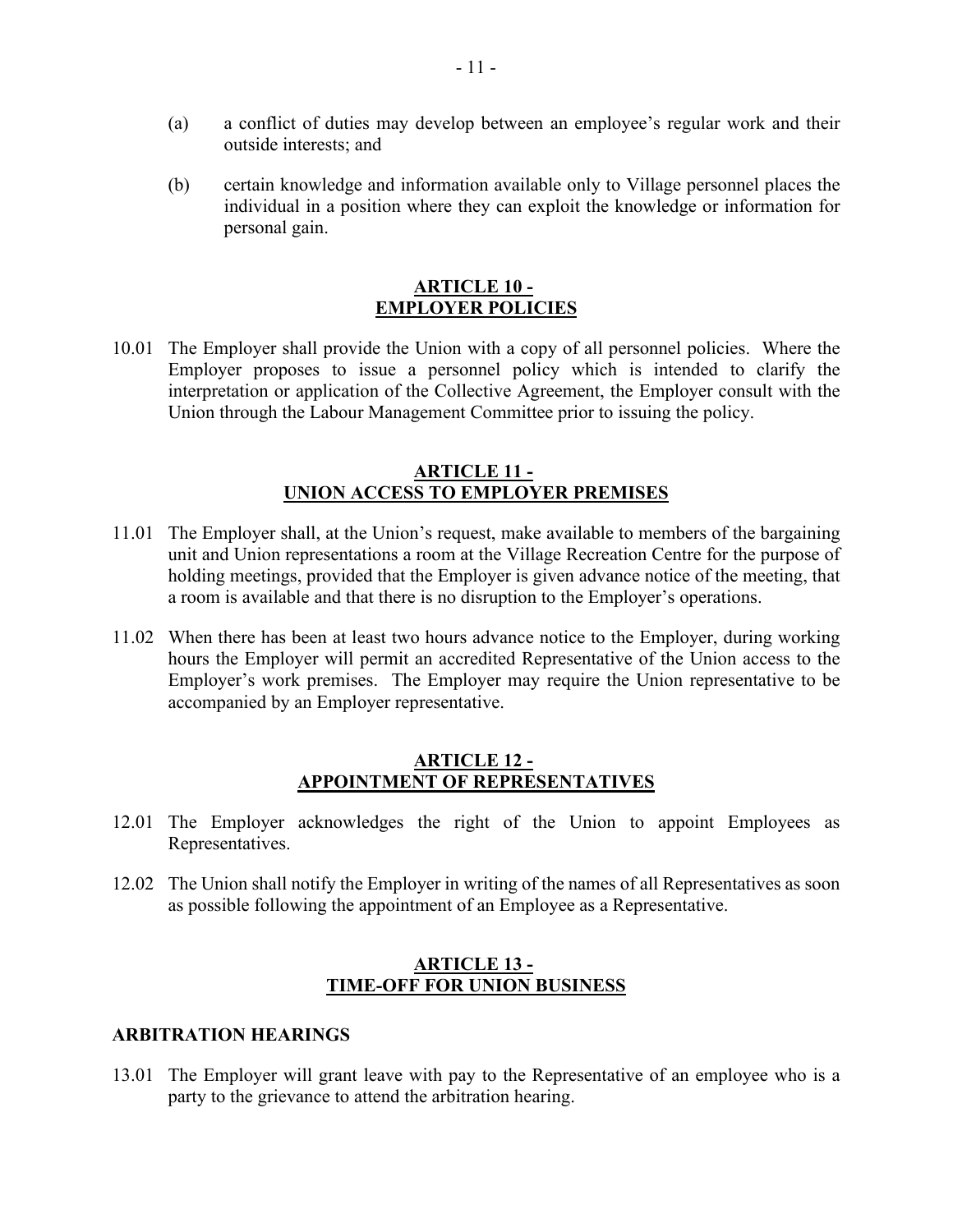- 13.02 The Employer will grant leave with pay to an employee called as a witness before an Arbitration Hearing.
- 13.03 The Employer will grant leave with pay to an employee who is a party to the grievance which is before an Arbitration Board to attend the Arbitration Hearing, except while an employee is on suspension without pay.
- 13.04 Where an employee and their representative are involved in the processing of the employee's grievance, they shall be granted, subject to prior approval by the Employer, up to two (2) hours per day leave with pay for meetings held on the Employer's premises.

#### **CONTRACT NEGOTIATIONS MEETINGS**

13.05 The Employer will grant leave with pay for two (2) employees for the purpose of attending contract negotiations on behalf of the Union for the duration of such negotiations. Leave will be granted only for regularly scheduled hours.

#### **PREPARATORY CONTRACT NEGOTIATIONS MEETINGS**

13.06 The Employer will grant leave with pay to two (2) Employees for a maximum of one (1) day each to attend preparatory negotiations meetings, provided such meetings cannot be scheduled outside of working hours.

#### **MEETINGS BETWEEN EMPLOYEE ORGANIZATIONS AND MANAGEMENT**

13.07 The Employer will grant time-off with pay to up to two (2) Employees who are meeting with management on behalf of the Union.

# **EMPLOYEE ORGANIZATION EXECUTIVE COUNCIL MEETINGS, CONGRESS AND CONVENTIONS**

- 13.08 Where operational requirements permit, the Employer will grant reasonable leave without pay to a maximum of two (2) Employees to attend executive council meetings and conventions of the Alliance, the Canadian Labour Congress and the NWT Federation of Labour:
	- (a) The Employer shall grant reasonable leave without pay to an Employee elected to attend conventions of the Union of Northern Workers; and
	- (b) Should a second Employee be elected to attend conventions of the Union of Northern Workers, where operational requirements permit, reasonable leave without pay will be granted.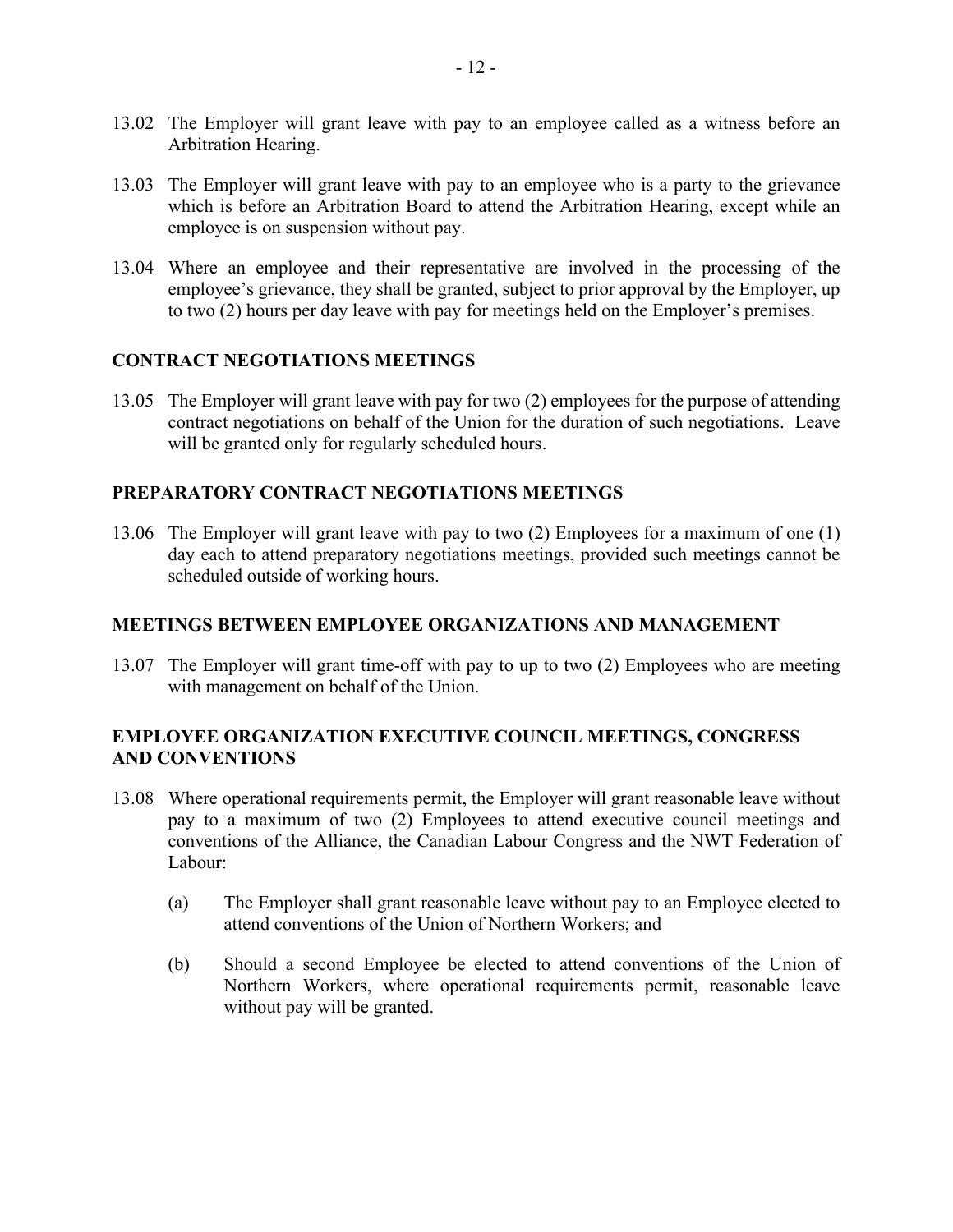#### **REPRESENTATIVES TRAINING COURSE**

- 13.09 Where operational requirements permit, the Employer will grant reasonable leave without pay to a maximum of two (2) Employees who have been appointed as Representatives on behalf of the Union to undertake training related to the duties of a representative.
- 13.10 Where operational requirements permit, upon reasonable notice, the Employer will grant leave without pay to a maximum of two (2) Employees:
	- (a) to participate as a delegate to constitutional conferences or other similar forums mandated by territorial legislation; and
	- (b) to present briefs to commissions, boards and hearings that are mandated by territorial legislation or the Federal Government and whose area of interest is of concern to organized labour.
- 13.11 Leave without pay under clauses 13.08, 13.09, and 13.10 must be requested at least fourteen (14) days in advance.

#### **TIME-OFF FOR REPRESENTATIVES**

- 13.12 A Representative shall obtain the permission of the Senior Administrative Officer before leaving work to investigate a grievance, to meet with local management for the purpose of dealing with grievances and to attend meetings called by management. Such permission shall not be unreasonably withheld.
- 13.13 The Representative shall make every reasonable effort to report back the Senior Administrative Officer before resuming their normal duties.

# **LEAVE FOR UNION OFFICE**

- 13.14 (a) (i) Employees elected as President, First Vice-President, 2nd Vice-President, Regional Vice-President, National Executive Vice-President or Regional Executive Vice-President of the Union shall be granted leave of absence for the term of office. During the leave of absence such employees shall maintain all accumulated rights and benefits to which they are entitled under the Agreement.
	- (ii) Upon reasonable notification, the Employer shall grant leave without pay to the Union representative seconded for a minimum period of one week to serve as President of the Union on a temporary basis.
	- (b) The Employer shall continue to pay such employees their applicable salary in accordance with the terms of the Agreement. Upon invoice by the Employer, the Union shall reimburse the Employer for the amounts so paid.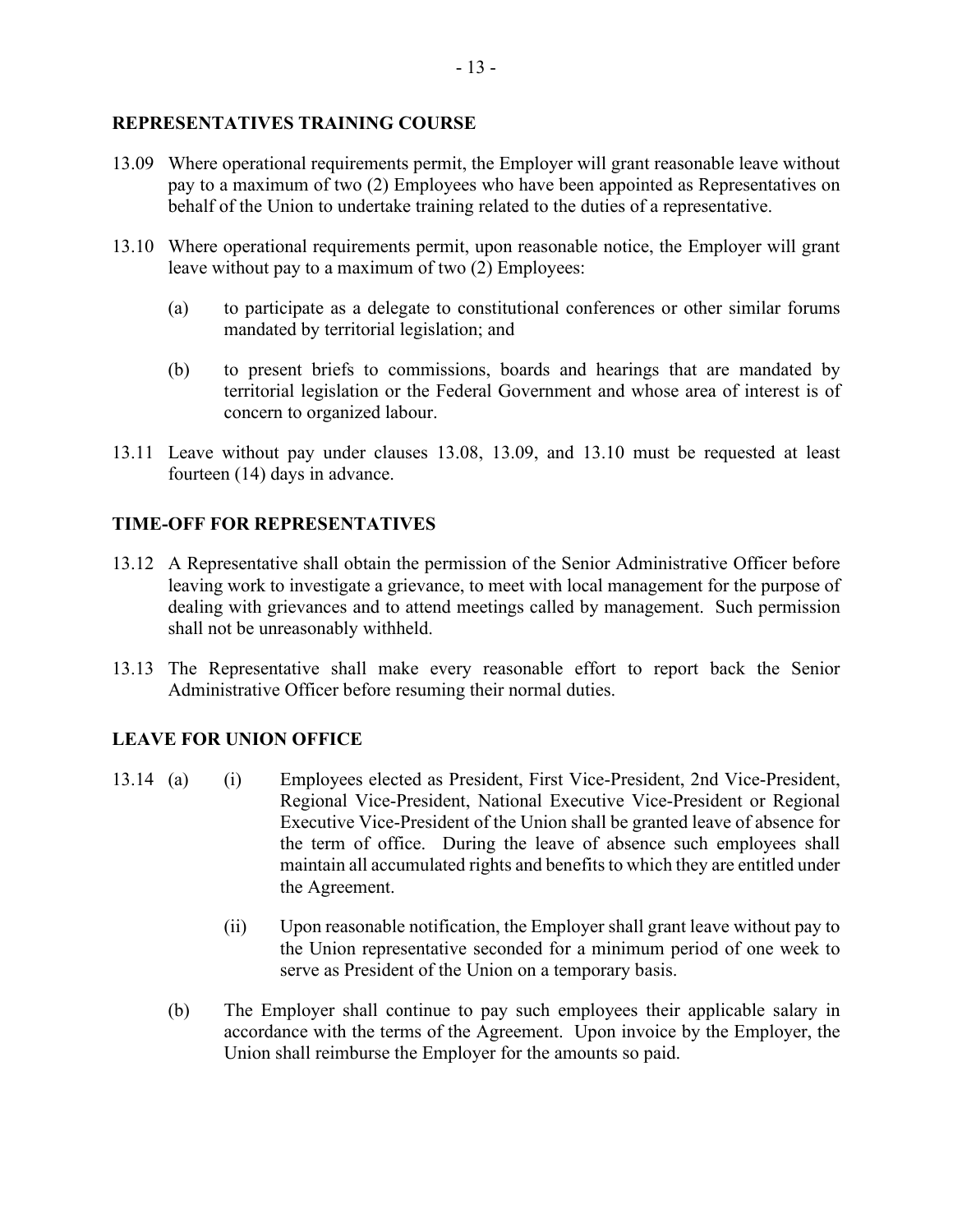- (c) The benefits of any group shall be extended to such employees and the Union will reimburse the Employer for such costs involved.
- (d) Such employees shall be entitled to an increment for each year of their leave of absence to a maximum of Step Six in their pay range applicable to their salary.
- (e) Such employees shall advise the Employer as soon as possible when an extension of the leave of absence is applicable due to re-election.
- (f) Upon termination of their leave of absence such employee shall be offered as a minimum the position they held with the Employer before they commenced the leave of absence. When such employees wish to invoke this clause of the Agreement they shall provide the Employer with a three month notice of their intent to do so.
- (g) Notwithstanding Clause 13.14(f), the Employer may make an offer of employment to employees to a position inside the Bargaining Unit should such employee bid on a competition and be the successful candidate.
- (h) Employees on leave under this clause shall not accumulate seniority.

#### **OTHER UNION LEAVE**

13.15 Subject to operational requirements, at the request of an employee, the Employer may grant an employee a leave of absence without pay to work for the Union.

#### **SALARY CONTINUANCE**

13.16 When Union Leave Without Pay is granted under this Article, the Employer will continue to pay employees their applicable salary and benefits during such leave. Upon invoice by the Employer, the Union will reimburse the Employer for the amounts so paid within thirty (30) days of the invoice being submitted.

#### **ARTICLE 14 - MEMBERSHIP FEES DEDUCTION**

- <span id="page-13-0"></span>14.01 Effective the first of the month following the signing of this Agreement, the Employer will, as a condition of employment, deduct an amount equal to the amount of Membership Fees from the pay of all Employees in the Bargaining Unit.
- 14.02 The Union shall inform the Employer in writing of the amount of Membership Fees to be deducted from each Employee in the Bargaining Unit.
- 14.03 For the purpose of applying Clause 14.01, deductions from pay for each Employee will occur on a bi-weekly basis and will apply to the extent that earnings are available. Where an Employee does not have sufficient earnings in respect of any bi-weekly period to permit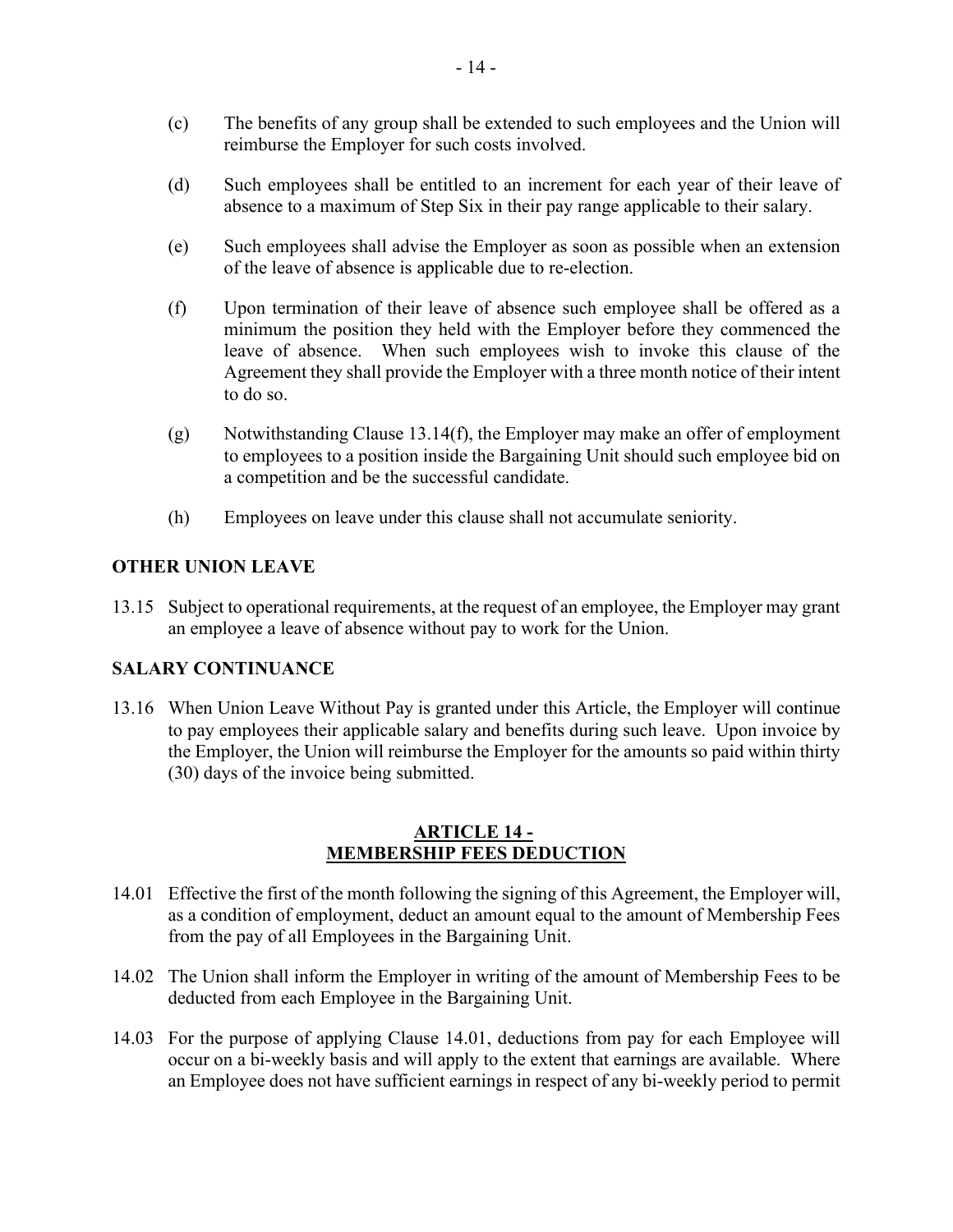deduction, the Employer shall not be obligated to make such deductions from subsequent salary.

- 14.04 From the date of signing and for the duration of this Agreement no Employee organization, other than the Union, shall be permitted to have membership fees deducted by the Employer from the pay of the Employees in the Bargaining Unit.
- 14.05 The amounts deducted in accordance with Clause 14.01 shall be remitted to the Comptroller of the Alliance by cheque within a reasonable period of time after deductions are made and shall be accompanied by particulars identifying each Employee and the deductions made on their behalf.
- 14.06 The Employer may make deductions for other purposes from an Employee's pay upon the written request of the Employee.
- 14.07 The Union agrees to indemnify and save the Employer harmless against any claim or liability arising out of the application of this Article except for any claim or liability arising out of an error committed by the Employer.
- 14.08 The Employer agrees to identify annually on each Employee's T-4 slip the total amount of Membership Fees deducted for the preceding year.

#### **ARTICLE 15 - INFORMATION**

- <span id="page-14-0"></span>15.01 (a) The Employer agrees to provide the Union, on a monthly basis, with information concerning the identification of each member in the Bargaining Unit. This information shall include the name, address (as given to the Employer) job title, rate of pay, social insurance number, and employment status (permanent, term or casual; part time or full time) of all Employees in the Bargaining Unit.
	- (b) The Employer shall indicate which Employees have been hired or transferred and those Employees whose employment has been terminated during the period reported. The Union shall be notified of Employees not paying Membership Fees due to leave, and the type of leave.
- 15.02 The Employer shall provide each Employee with a copy of this Collective Agreement.
- 15.03 The Employer shall notify the Union of all newly created employment positions including its designation as to whether it is within or outside of the Bargaining Unit.

# **ARTICLE 16 - SENIORITY**

<span id="page-14-1"></span>16.01 Seniority shall be applied on a bargaining unit basis.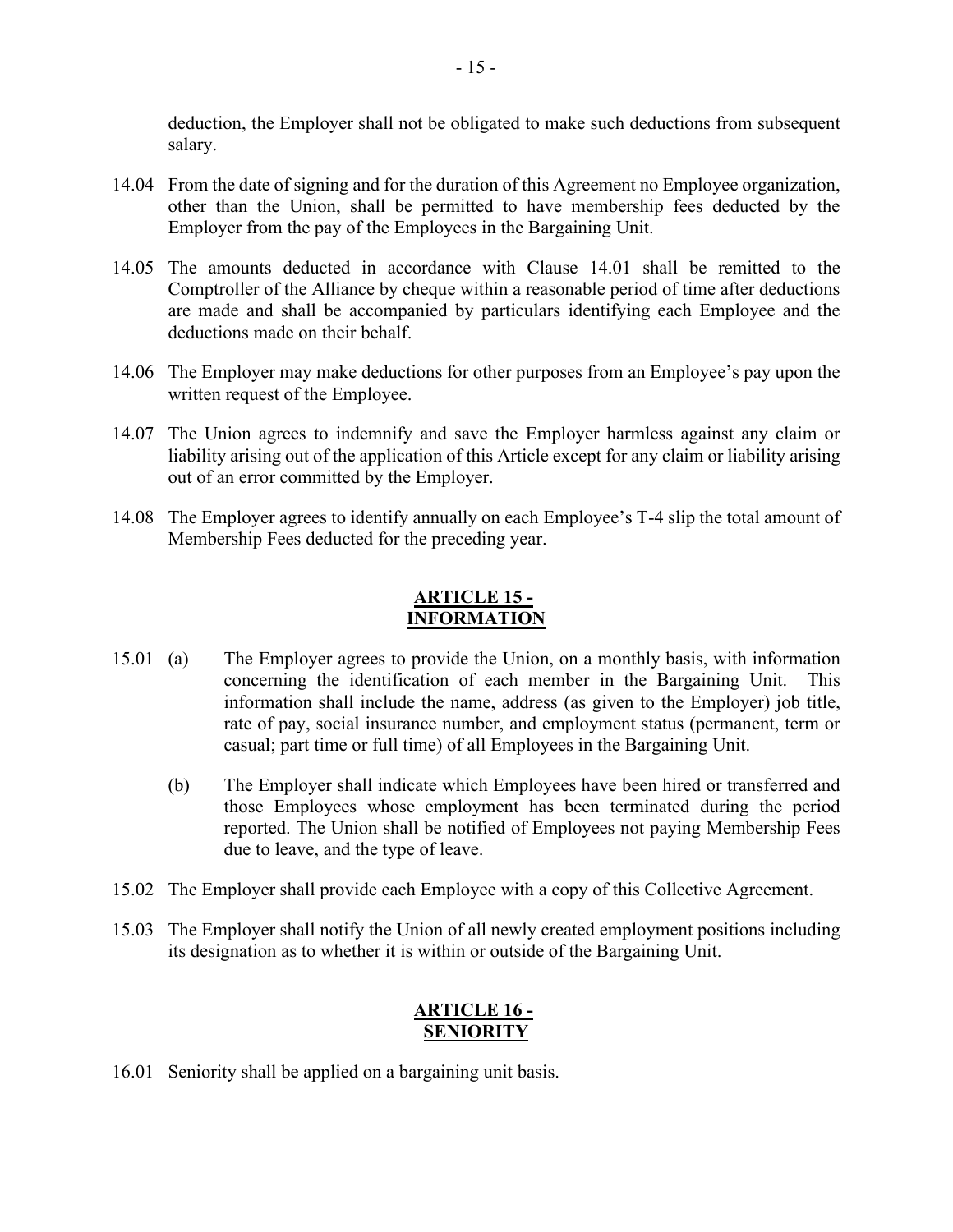- 16.02 A newly hired Employee shall be on probation for a period of six (6) months. During the probationary period, the Employee shall be entitled to all rights and benefits of this Agreement except where those rights are otherwise limited by this Agreement.
- 16.03 The Employer shall maintain a seniority list showing the date upon which each Employee's service commenced. The seniority list shall be kept current, a copy of which shall be posted on the bulletin board, and shall be sent to the Union every year.
- 16.04 Seniority shall not accumulate during a leave of absence without pay (except maternity leave, parental leave and compassionate care leave) and during layoff.
- 16.05 Term and casual employees shall not accumulate seniority unless they accept a permanent position in accordance with Clause 2.01(y) in which case the provisions of that Clause shall apply.
- 16.06 An employee shall lose their seniority and is terminated in the following circumstances:
	- (a) if they are discharged for just cause and are not reinstated;
	- (b) if they resign voluntarily;
	- (c) if they abandon their position;
	- (d) if they are on layoff for more than eighteen (18) months; and
	- (e) if, following layoffs, they fail to return to work or contact the Employer within ten (10) working days of being recalled.

#### **ARTICLE 17 - PROVISION OF BULLETIN BOARD SPACE AND OTHER FACILITIES**

- <span id="page-15-0"></span>17.01 The Employer shall provide bulletin board space in the Village Office and Public Works shop clearly identified for exclusive Union use.
- 17.02 The Employer may make available to the Union specific locations at the Village Office and Public Works shop for the placement of bulk quantities of literature of the Union.
- 17.03 Upon reasonable notice and when the space is available, the Employer shall make available to the Union and the members of the Bargaining Unit a suitable meeting room to be used from time to time for the business relating to the Bargaining Unit.
- 17.04 The Employer will process any mail originating from the Union addressed to all Employees in accordance with the Employer's normal internal mail distribution system.
- 17.05 A representative of the Union shall have the right to give each new Employee an orientation of up to thirty (30) minutes and the representative of the Union shall be given leave with pay for such purposes.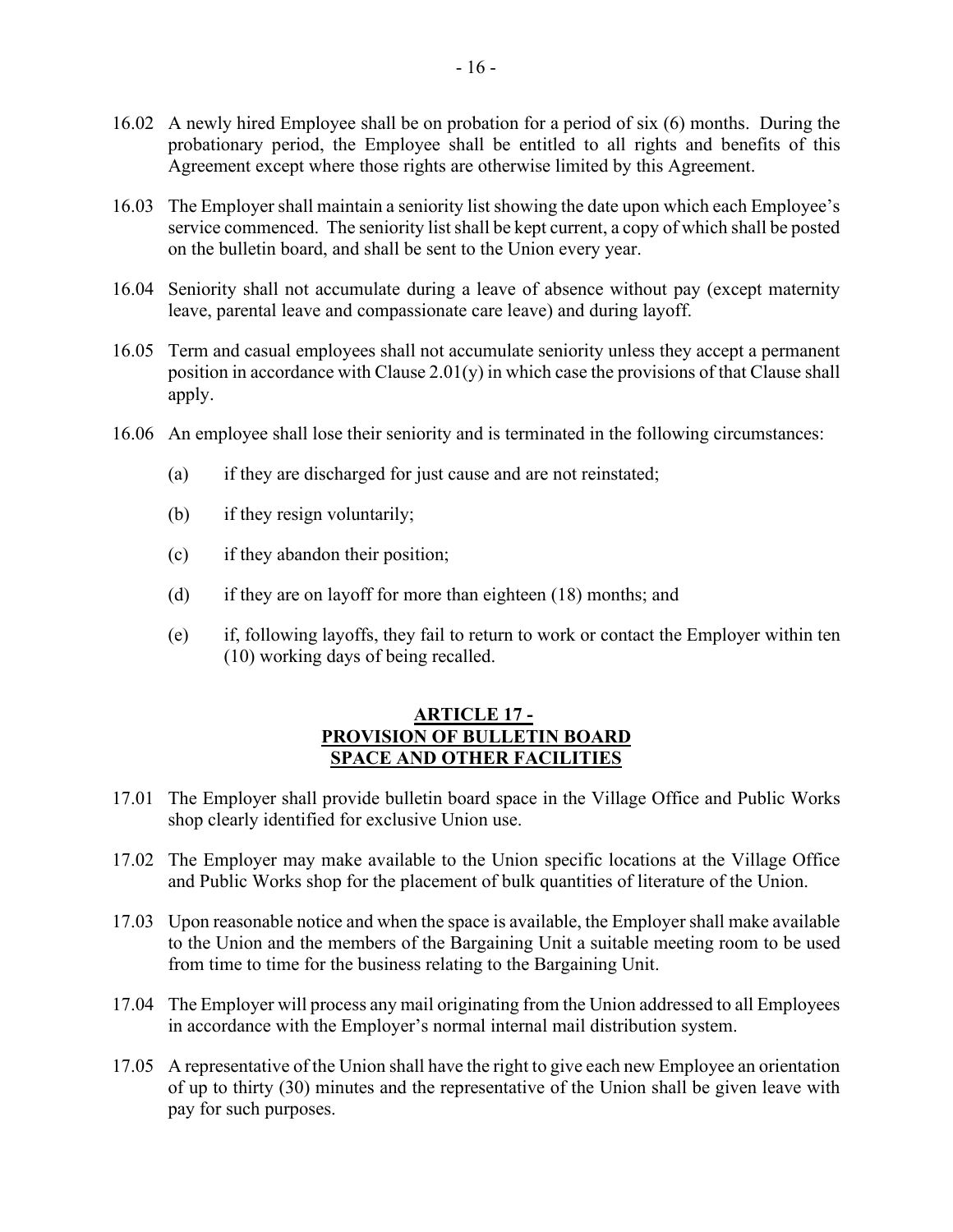#### **ARTICLE 18 - DESIGNATED PAID HOLIDAYS**

- <span id="page-16-0"></span>18.01 The following days are Designated Paid Holidays for Employees covered by this Collective Agreement:
	- (a) New Year's Day;
	- (b) Good Friday;
	- (c) Easter Monday;
	- (d) Victoria Day;
	- (e) National Indigenous Peoples Day;
	- (f) Canada Day;
	- (g) Civic Holiday, the first Monday in August;
	- (h) Labour Day;
	- (i) Thanksgiving Day;
	- (j) Remembrance Day;
	- (k) Christmas Day;
	- (l) Boxing Day; and
	- (m) any holiday (full day or half day) proclaimed by the Government of Canada, the Government of the NWT, or the Village Council.
- 18.02 Clause 18.01 does not apply to an employee who is absent without cause on one of the working days immediately preceding or the working day following the Designated Paid Holiday, except with the approval of the Employer.
- 18.03 When a day designated as a Designated Paid Holiday under Clause 18.01 coincides with an employee's day of rest, the Designated Paid Holiday shall be moved to the employee's first working day following that day of rest.
- 18.04 When a Designated Paid Holiday is moved to another day under the provisions of Clause 18.03:
	- (a) work performed by an employee on the day from which the Designated Paid Holiday was moved shall be considered as work performed on a day of rest; and
	- (b) work performed by an employee on the day to which the Designated Paid Holiday was moved, shall be considered as work performed on a Designated Paid Holiday.
- 18.05 When the Employer requires an Employee to work on a Designated Paid Holiday as part of their regularly scheduled hours of duty or as overtime when they are not scheduled to work they shall be paid in addition to the pay that they would have been granted had they not worked on the Designated Paid Holiday, time and one-half  $(1\frac{1}{2}x)$  for the first four (4) hours and double time (2x) for all subsequent hours worked.
- 18.06 Subject to Article 28 (Pay), at the Employees' option, the amounts payable pursuant to Clause 18.05 may be taken either in cash or, subject to Clause 19.07, in lieu time.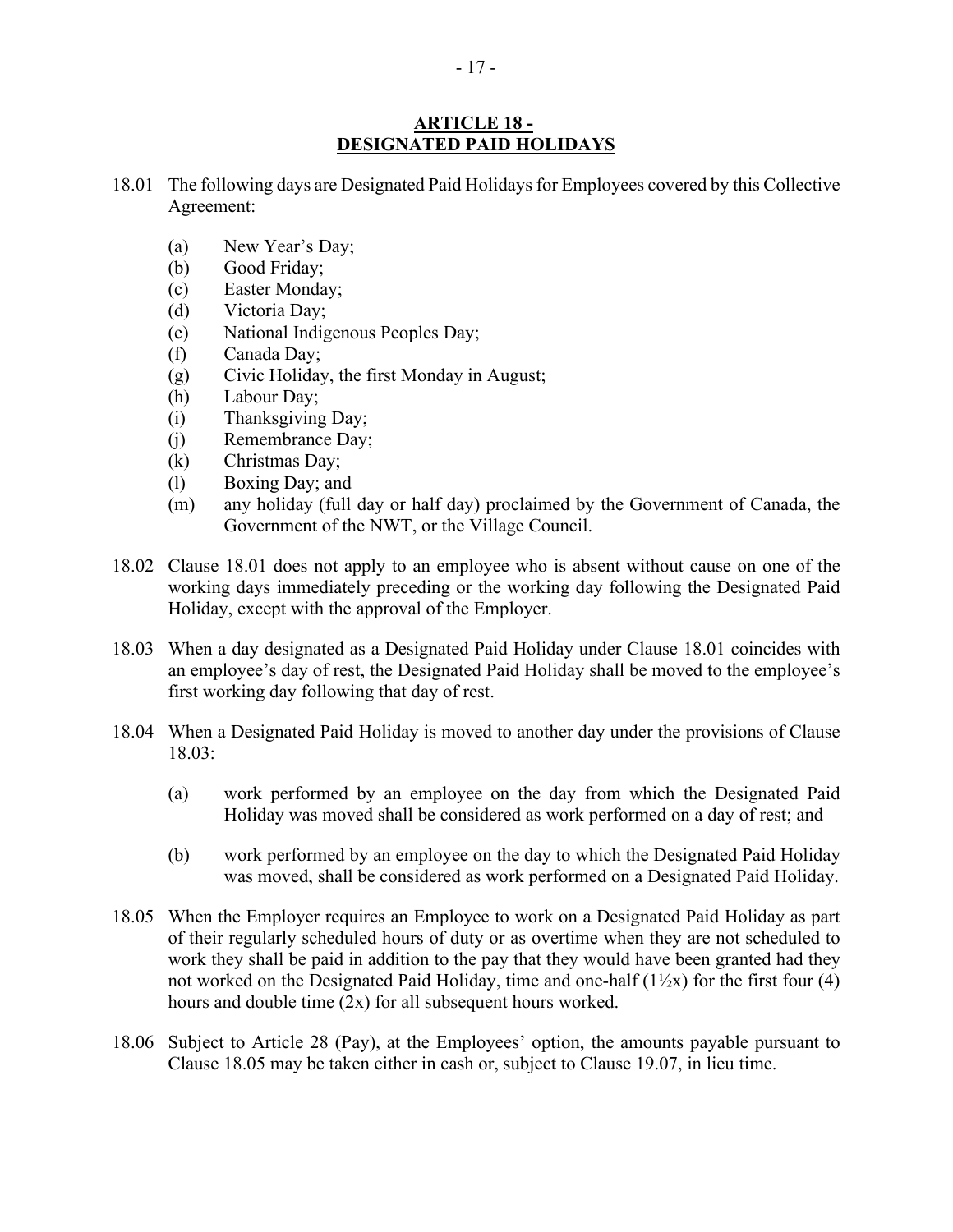- 18.07 Where a day that is a Designated Paid Holiday for an employee falls within a period of leave with pay, the Designated Paid Holiday shall not count as a day of leave.
- 18.08 Where operational requirements permit, an Employee shall not be required to work both Christmas and New Year's Day.

#### **ARTICLE 19 - LEAVE – GENERAL**

<span id="page-17-0"></span>19.01 All leave will be earned hourly based on the earning rates identified in the individual leave clauses. Leave will accrue on all regular hours, paid vacation leave, paid sick leave and paid special leave hours. Leave will also accrue on earned lieu time taken and on designated paid holidays taken. This provision applies to all employee types and all types of paid leave.

Leave shall be taken on the basis of actual leave taken, to the maximum of the employee's regularly scheduled hours of work for the day the leave is taken.

- 19.02 During the month of February in each year the Employer shall inform each employee in writing of the balance of their special, sick and vacation leave credits as of the 31st day of December. Upon request by an employee, the Employer shall inform that employee of the current balance of their special, sick and vacation leave credits.
- 19.03 When the Employer rejects an Employee's application for leave, the reasons for the rejection shall be provided to the Employee in writing within two (2) working days.
- 19.04 An Employee's request for any leave will be responded to by the Senior Administrative Officer within two (2) working days.
- 19.05 An employee who is on leave of absence with pay is entitled to receive all allowances and benefits during the period of the leave of absence with pay.
- 19.06 An employee who is on leave of absence without pay is not entitled to receive any pay, allowances, benefits or vacation travel assistance during the period of leave of absence without pay, except for allowances, benefits or vacation travel assistance earned by the employee prior to the commencement of the leave of absence without pay. Periods of absence without pay shall not be considered continuous employment.
- 19.07 At the request of an employee, overtime pay under clause 27.07, pay for work on a Designated Paid Holiday under Clause 18.05 and call back pay under Clause 30.01 will be accumulated as lieu time, to a maximum of eighty (80) hours. As lieu time is used, it may be replaced, to a maximum of eighty (80) hours. All overtime pay, pay for work on a Designated Paid Holiday and call back time in excess of eighty (80) hours must be compensated in cash. Lieu time shall be taken at a time agreed to between the Employer and the employee. Employees may request a cash payout of their lieu time bank no more than once every six (6) months.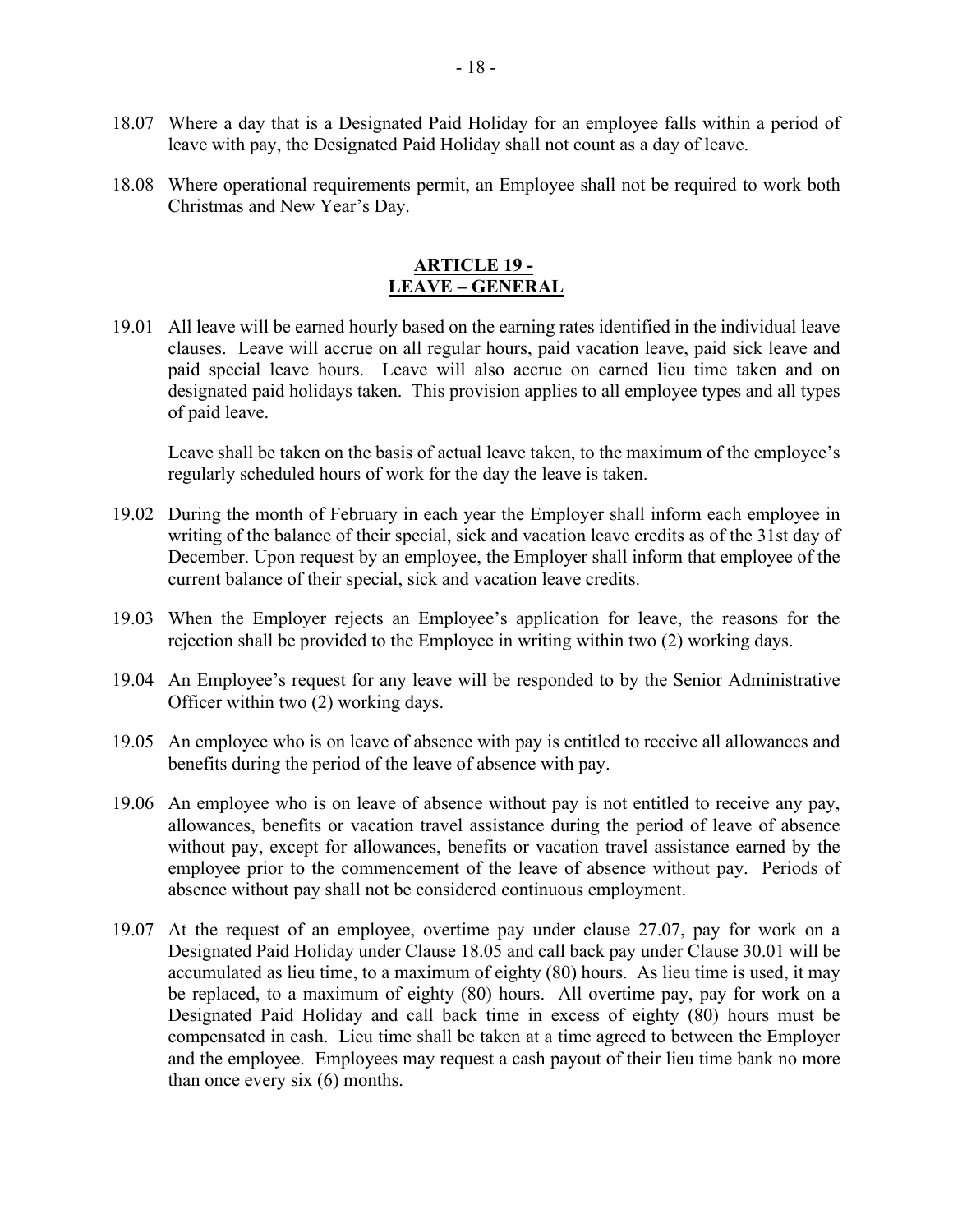## **ARTICLE 20 - VACATION LEAVE**

## <span id="page-18-0"></span>**ACCUMULATION OF VACATION LEAVE**

- 20.01 An employee is not entitled to receive more than earned vacation leave.
- 20.02 A full-time employee shall earn vacation leave at the rate of:
	- (a) 0.057 hours of vacation leave for each regular hour worked if they have completed less than two (2) years of continuous employment (15 days per full-time year);
	- (b) 0.076 hours of vacation leave for each regular hour worked if they have completed more than two (2) years and less than six (6) years of continuous employment (20 days per full-time year);
	- (c) 0.096 hours of vacation leave for each regular hour worked if they have completed more than six (6) years and less than thirteen (13) years of continuous employment (25 days per full-time year);
	- (d) 0.115 hours of vacation leave for each regular hour worked if they have completed more than thirteen (13) years of continuous employment and less than twenty (20) years of continuous employment (30 days per full-time year);
	- (e) 0.127 hours of vacation leave for each regular hour worked if they have completed more than twenty (20) years of continuous employment and less than twenty-seven (27) years of continuous employment (33 days per full-time year);
	- (f) 0.138 hours of vacation leave for each regular hour worked if they have completed twenty-seven (27) years of continuous employment and less than thirty-four (34) years of continuous employment (36 days per full-time year); and
	- (g) 0.146 hours of vacation leave for each regular hour worked if they have completed thirty-four (34) years of continuous employment (38 days per full-time year).
- 20.03 Casual employees shall be paid vacation pay equivalent to six percent (6%) of gross wages.

#### **GRANTING OF VACATION LEAVE**

- 20.04 Subject to the operational requirements of the Employer in granting vacation leave with pay to an employee, the Employer shall make every reasonable effort:
	- (a) to schedule vacation leave for all employees in the calendar year in which it is earned;
	- (b) not to recall an employee to duty after they have proceeded on vacation leave;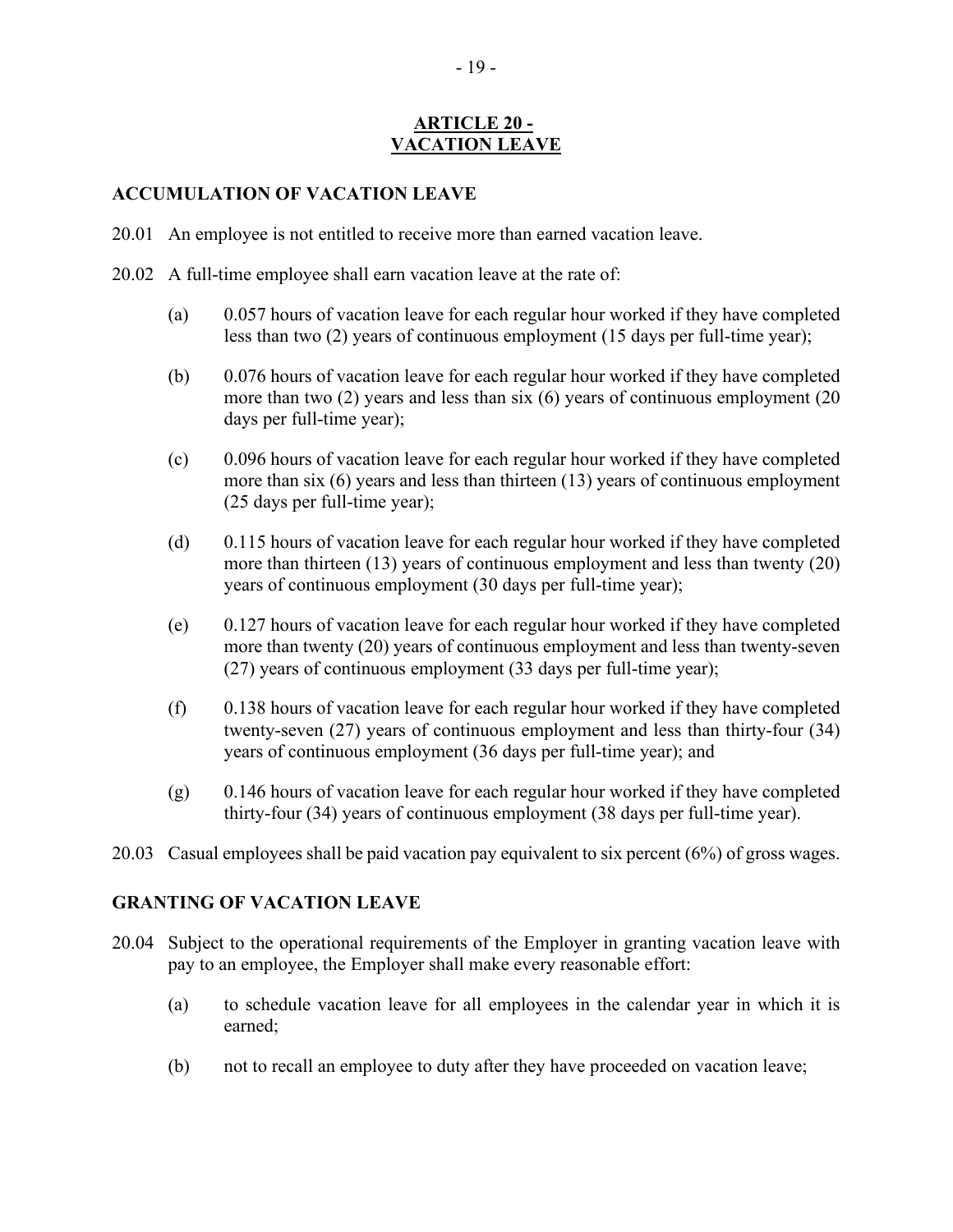- (c) to grant the employee vacation leave during the calendar year in which it is earned at a time specified by the employee;
- (d) to comply with any request made by an employee before October 31, that they be permitted to use in the following calendar year any period of vacation leave earned by the employee in the current year;
- (e) (i) to grant the employee vacation leave for at least three  $(3)$ , four  $(4)$ , five  $(5)$ or six (6) consecutive weeks depending upon the employee's vacation leave entitlements when so requested by the employee; and
	- (ii) to grant employees their vacation leave preference and to give special consideration to employees with school-age children who wish to take their vacation leave during the months of July and August and where two or more employees have expressed a preference for the same period of vacation leave, length of service with the Employer will prevail; and
	- (iii) where the operational requirements of the service are such that an employee is not permitted to take vacation leave during the months of June to September inclusive in one calendar year special consideration will be given to the employee being granted vacation leave during the months of June to September in the next calendar year; and
- (f) to grant the employee vacation leave specified by the employee if the period of vacation leave is less than a week providing the employee gives the Employer reasonable advance notice.
- 20.05 Where the Employer has proposed to change, reduce or deny the vacation leave requested by the employee, the Employer shall provide the employee with the reasons in writing for such change, reduction or denial of vacation leave.
- 20.06 Employees shall submit their requests for vacation leave for five (5) calendar days or more at least five (5) working days in advance of the requested commencement date of the Employee's vacation leave.
- 20.07 Where in respect of any period of vacation leave, an employee:
	- (a) is granted special leave when there is a death in the immediate family as defined in Article 22; or
	- (b) is granted special leave with pay because of illness in the immediate family as defined in Article 22; or
	- (c) is granted sick leave on production of a medical certificate;

the period of vacation leave so displaced shall either be added to the vacation period if requested by the employee and approved by the Employer or reinstated for use at a later date.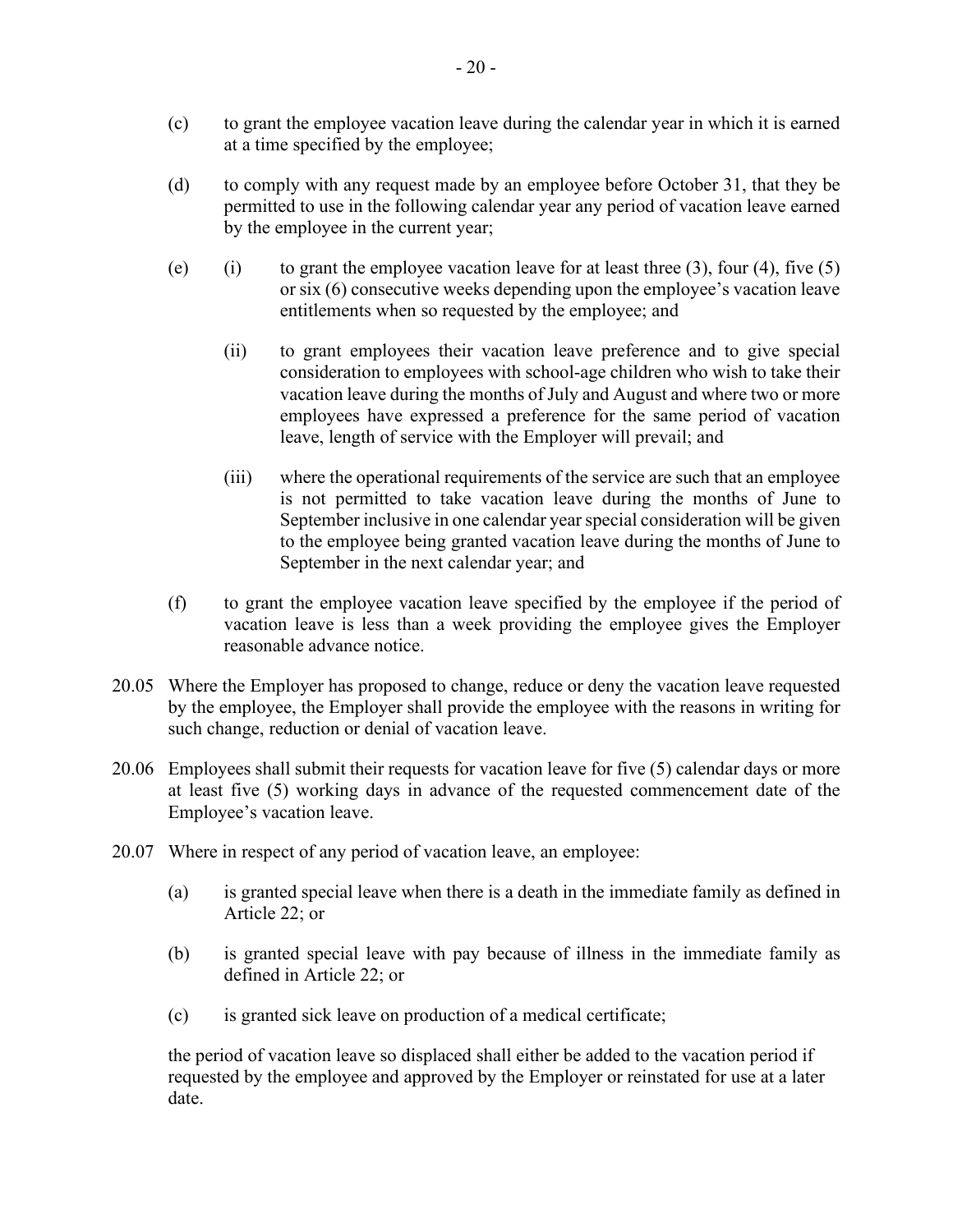#### **CARRY OVER PROVISIONS**

- 20.08 Employees are not permitted to carry-over vacation leave credits earned with the Employer more than one calendar year unless otherwise agreed between the Employer and the employee, and all earned but unused vacation leave credits will be liquidated in cash in the month of January of the second year following the year in which they were earned so that no employee has as of the 31st day of December in each year have more leave credits than those which were earned in that calendar year.
- 20.09 When during any period of vacation leave any employee is recalled to duty, they shall be reimbursed for reasonable expenses, as normally defined by the Employer, that they incur:
	- (a) in proceeding to their place of duty;
	- (b) in respect of any non-refundable deposits or pre-arrangements associated with their vacation; and
	- (c) in returning to the place from which they were recalled if they immediately resume vacation upon completing the assignment for which they were recalled.

After submitting such accounts as are normally required by the Employer.

- 20.10 Except in an emergency the Employer shall not recall any employee to duty once their vacation has commenced.
- 20.11 The employee shall not be considered as being on vacation leave during any period in respect of which they are entitled under Clause 20.09 to be reimbursed for reasonable expenses incurred by them.

#### **RECALL FROM VACATION LEAVE**

- 20.12 Due to emergency operational requirements, the Employer may alter an Employee's vacation period after it has been approved, providing such vacation arrangements have been made after leave approval, but only if:
	- (a) the Employee has made non-refundable deposits in view of their vacation and the Employer has reimbursed the Employee for loss of deposit, and, or
	- (b) the Employee's spouse has arranged a vacation period which coincides with the Employee and alternate arrangements can be made.

#### **LEAVE WHEN EMPLOYMENT TERMINATES**

- 20.13 Where an employee dies or their employment is otherwise terminated after a period of continuous employment of more than six (6) months:
	- (a) the employee or their estate shall, in lieu of earned but unused vacation leave be paid an amount equal to the product obtained by multiplying the number of days of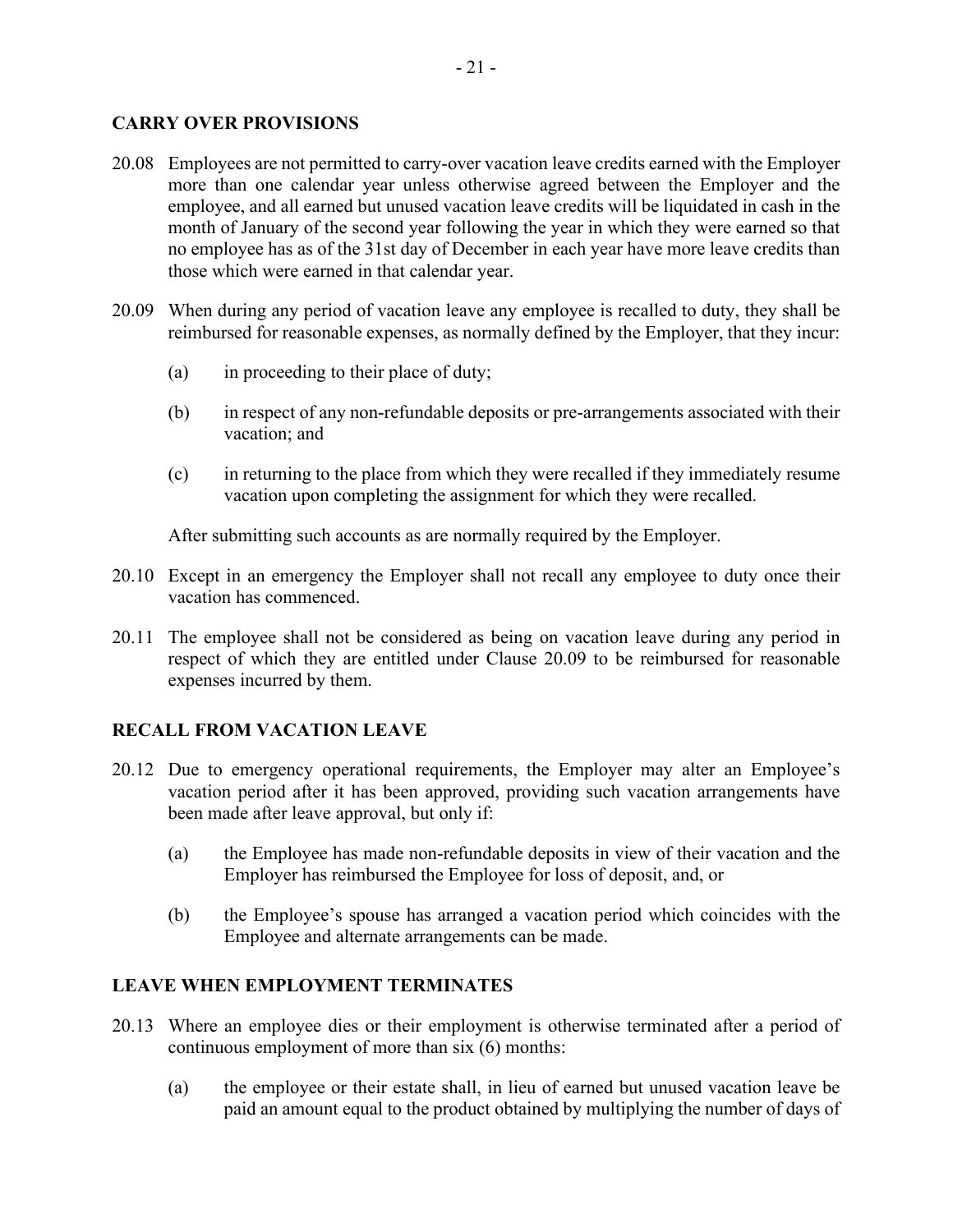earned but unused vacation leave by the daily rate of pay applicable to the employee immediately prior to the termination of their employment; or

(b) the Employer shall grant the employee any vacation leave earned but not used by the employee before the employment is terminated by lay-off if the employee so requests because of a requirement to meet the minimum service requirements for severance pay.

#### 20.14 Winter Bonus Days

An employee shall receive one (1) winter bonus day for every five (5) consecutive days of annual leave, lieu time, or a combination thereof, which the employee liquidates between September 1 and March 31 of any year, up to a limit of four (4) winter bonus days in any year. Winter bonus days must be liquidated immediately following the leave days during which they were earned and cannot be carried over into the next year.

20.15 An Employee whose employment is terminated by reason of a declaration that they abandoned their position is entitled to receive the payment referred to in Clause 20.03, providing they request it within six (6) month period.

#### **ARTICLE 21 - VACATION TRAVEL ASSISTANCE**

- <span id="page-21-0"></span>21.01 Effective January 1, 2014, employees are entitled to Vacation Travel Assistance of Two Thousand Nine Hundred Seventy Three Dollars (\$2,973.00) once per fiscal year. Effective January 1, 2015, this amount shall increase to Three Thousand Thirty Nine Dollars and eighty nine cents (\$3,039.89) once per fiscal year. Effective January 1, 2016, this amount shall increase to Three Thousand One Hundred Eight Dollars and twenty nine cents (\$3,108.29) once per fiscal year. This amount shall be paid as a lump sum on a separate cheque or deposit. This amount shall be prorated for part time employees.
- 21.02 An employee shall not receive Vacation Travel Assistance under this Article during their first six (6) months of employment with the Employer or in the first six months following a return from a leave of absence without pay of six months or more.
- 21.03 An employee who receives Vacation Travel Assistance who terminates their employment prior to July 1 shall be required to repay the Employer some or all of the payment received. The amount of the payment to be repaid shall be prorated, based upon the number of months in the year that the employee worked. Any amounts owing under this Clause shall be deducted from any amounts owing to the employee from the Employer at the termination of the employee's employment.
- 21.04 In order to claim Vacation Travel Assistance, an employee must be approved for at least three days' vacation leave.
- 21.05 An employee shall apply for Vacation Travel Assistance at least ten working days in advance of the requested date of assistance payment.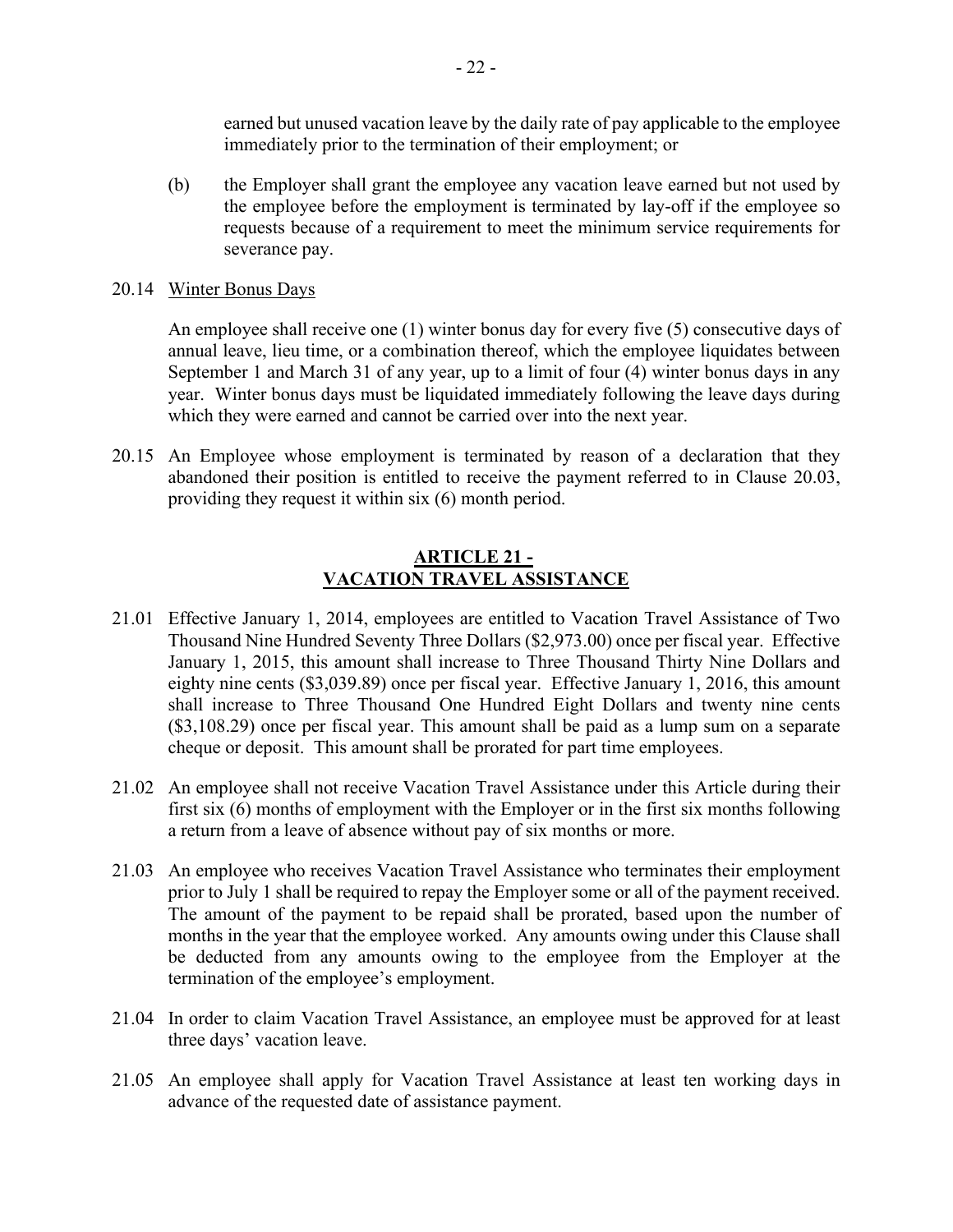21.06 Term employees who work less than a full fiscal year shall, after six (6) months of continuous employment, receive a prorated Vacation Travel Assistance, based upon the number of months in the fiscal year worked by the term employee.

#### **ARTICLE 22 - SPECIAL LEAVE**

#### <span id="page-22-0"></span>**CREDITS**

22.01 An employee shall earn special leave credits up to a maximum of thirty (30) days at the rate of 0.035 hours of special leave for each regular hour worked.

As credits are used they may continue to be earned up to the maximum. Credits only apply after six (6) months of service.

- 22.02 (a) For the purposes of this Article, immediate family is defined as an employee's father, mother, brother, sister, spouse, common-law spouse, child, adoptive child, step child, father-in-law, mother-in-law, grandchildren, grandparents, son-in-law, daughter-in-law, brother-in-law, sister-in-law, niece, nephew and any relative permanently residing in the employee's household or with whom the employee permanently resides. Father-in-law, mother-in-law, sister-in-law and brother-inlaw means the father, mother, sister and brother of an employee's spouse or common-law spouse, and does not include the father, mother, sister and brother of the employee's former spouse or former common-law spouse. Son-in-law and daughter-in-law means the spouse or common-law spouse of an employee's child, and does not include any former spouse or former common-law spouse of the employee's child.
	- (b) The Employer shall grant special leave earned with pay for a period of up to five (5) consecutive working days:
		- (i) when there is a death in the employee's immediate family;
		- (ii) where a member of the immediate family residing outside the employee's community of residence becomes seriously ill;
		- (iii) where a member of the immediate family becomes ill (not including childbirth) and the employee is required to care for their dependants or for the sick person;
		- (iv) where special circumstances not directly attributable to the employee prevent reporting to duty, including:
			- (A) serious household or domestic emergencies, serious community emergencies, where the employee is required to render assistance;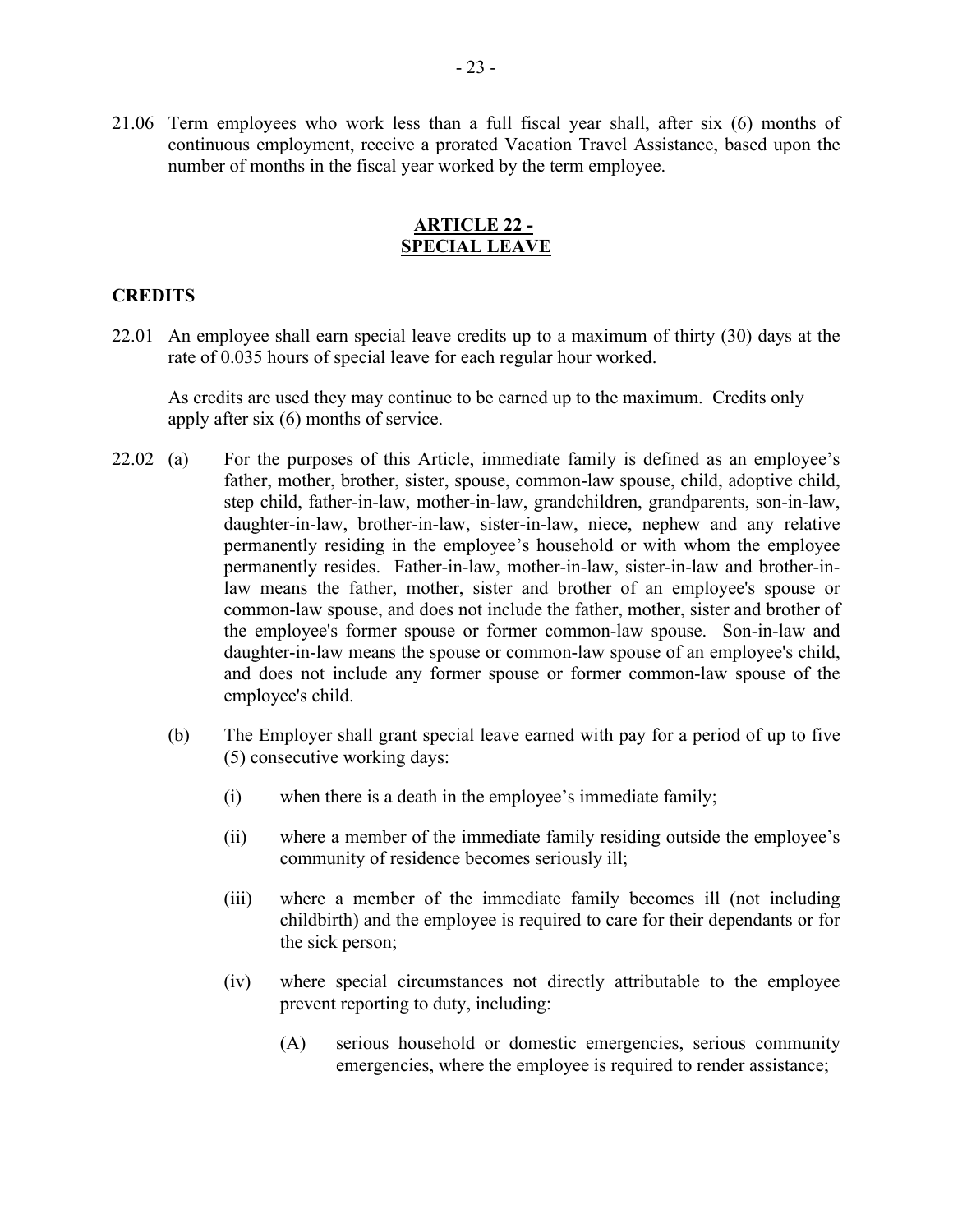- (B) a transportation problem (including being stuck out on the land) if the employee makes every reasonable effort to report for duty.
- (v) where an employee participates in an organized search and rescue activity.
- (c) The Employer shall grant special leave earned to all employees for one-half  $\binom{1}{2}$ day when there is a death of a co-worker.

#### 22.03 Civic Leave

- (a) An employee may be entitled to up to five (5) days of special leave each year to serve as members of community councils, public boards and committees and to actively participate in sporting events in the Region, Territorial, Interprovincial, National and International levels (including the Arctic Winter Games), and Search and Rescue Activites and Emergency Services training/license upgrading.
- (b) The Employer may, at its sole discretion, grant special leave of more than five (5) days to participate in any of the activities mentioned in paragraph (a).
- 22.04 Special leave in excess of five (5) consecutive working days for the purposes enumerated in Clause 22.02 may only be granted with the Employer's approval.
- 22.05 An employee shall be granted special leave with pay up to a maximum of three (3) working days on the occasion of the birth of their child where travel is required and one (1) working day where travel is not required. This leave may be divided into two parts and taken on separate days.

# **CASUAL LEAVE**

22.06 Employees shall be granted casual leave with pay for the following purposes:

#### Health Care, Dental, Legal and School Appointments

(a) Whenever it is necessary for an employee or a dependant that requires an escort to attend upon a licensed health care practitioner, dentist, lawyer or school authority during working hours the employee may be granted casual leave for these purposes.

#### Other Casual Leave

- (b) The Employer may grant an employee casual leave for other purposes of a special or unusual nature.
- (c) Casual leave shall be granted for up to two (2) hours to allow an employee to attend a funeral in Fort Simpson.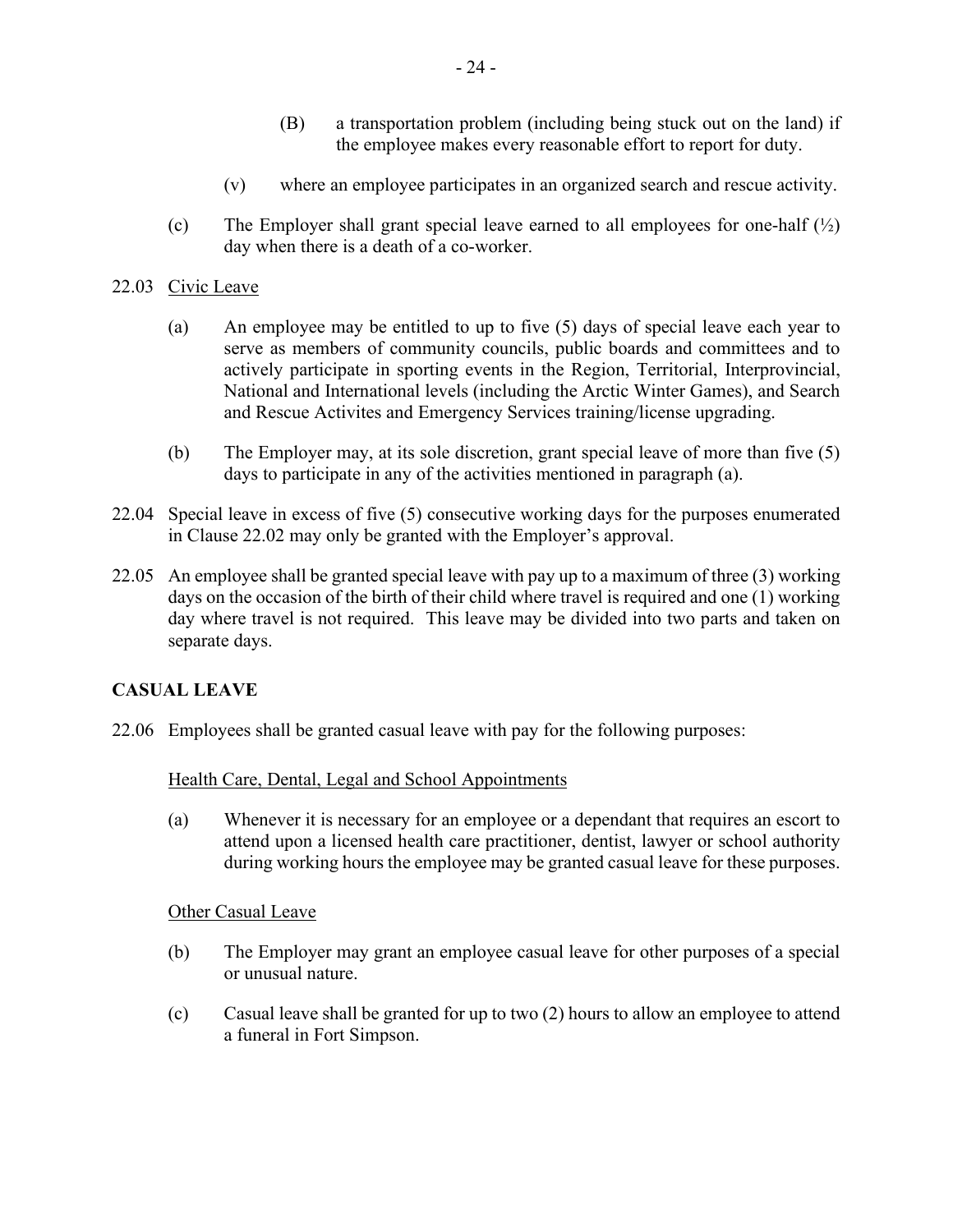Casual leave will be granted for the length of the appointment only, to a maximum of two (2) hours. Employees may be required to provide a medical certificate or other documentation acceptable to the Employer to confirm the reason for casual leave.

#### Regular Appointments

(d) Employees may be granted casual leave with pay where the employee's physician requires the employee to attend regular or recurring medical treatments or checkups. Casual leave will be granted for the length of the appointment only, to a maximum of one (1) day per occurrence. Employees may be required to provide a medical certificate acceptable to the Employer to confirm the medical treatment or checkup.

#### **Ouarantine**

- (e) Employees shall be granted special leave with pay for time lost through quarantine when the employee provides the Employer with a medical certificate to that effect.
- 22.07 The provisions of this Article do not apply to an employee who is on leave of absence without pay, or under suspension.
- 22.08 Where an employee has insufficient credits to permit the granting of special leave within the meaning of this Article, leave may be granted subject to the deduction of such advance leave from any special leave credits subsequently earned. Such leave shall not be unreasonably withheld.

#### **ARTICLE 23 - SICK LEAVE**

# <span id="page-24-0"></span>**CREDITS**

- 23.01 An Employee shall earn sick leave credits at the rate of 0.057 hours of sick leave for each regular hour worked.
- 23.02 Subject to the remainder of this Article, all absences on account of illness on a normal working day (exclusive of designated holidays) shall be charged against an employee's accumulated sick leave credits.
- 23.03 Unless otherwise informed by the Employer an employee must sign a statement describing the nature of their illness or injury and stating that because of this illness or injury they were unable to perform their duties.
	- (a) if the period of leave requested does not exceed three (3) working days; and
	- (b) if in the current fiscal year the employee has not been granted more than nine (9) days sick leave wholly on the basis of statements signed by the employee.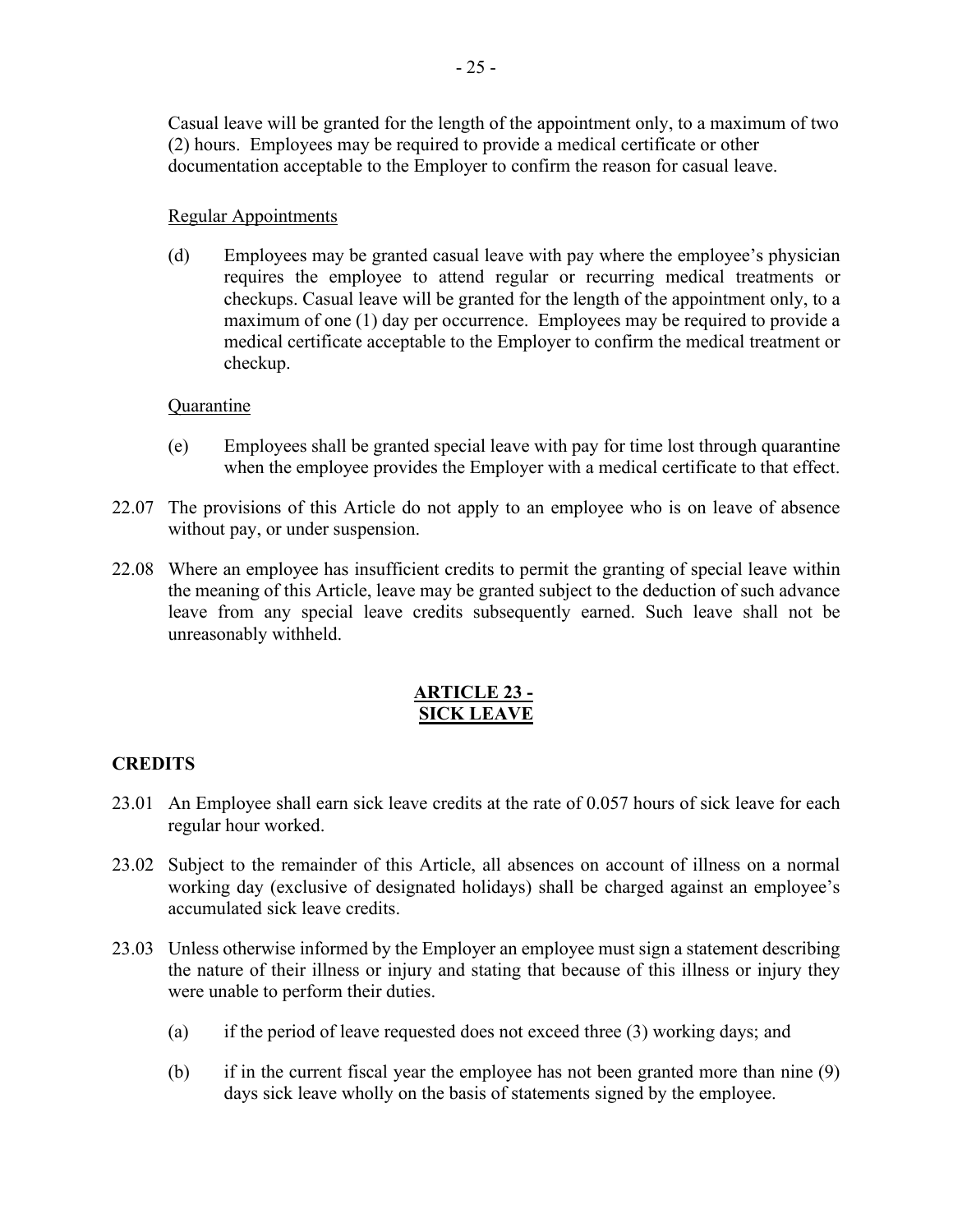- 23.04 An employee is required to produce a certificate from a qualified medical practitioner certifying that such employee is unable to carry out their duties due to illness:
	- (a) for sick leave in excess of three  $(3)$  working days; and
	- (b) for any additional sick leave in a fiscal year when in the same fiscal year the employee has been granted nine (9) days sick leave wholly on the basis of the statements signed by the employee.
- 23.05 Where leave of absence without pay is authorized for any reason, or an Employee is laidoff because of lack of work, and the Employee returns to work upon expiration of such leave of absence or lay-off, they shall earn sick leave credits for each month in which they worked at least ten (10) days and shall retain any unused sick leave existing at the time of lay-off or commencement of leave without pay.
- 23.06 When an employee is granted sick leave with pay and injury-on-duty leave is subsequently approved for the same period there shall be no charge against their sick leave credits for that period.
- 23.07 (a) In a case where a permanent employee has insufficient or no sick leave credit to cover the granting of sick leave with pay, the employee may be granted sick leave credits in advance to a maximum of fifteen (15) days, which shall be charged against future credits earned. Such advance shall not be unreasonably denied.

(b) In the event that an employee is granted advance sick leave credits and then the employee's employment is terminated for any reason before the employee earns and pays back their sick leave advance, or any portion of it, then the outstanding amount of the advanced sick leave represents a debt owing by the employee to the Employer. The Employer is entitled to deduct the debt from any monies owing to the employee at the time of the termination of employment.

- 23.08 An employee is not eligible for sick leave during any period in which they are on lay-off, leave without pay or under suspension.
- 23.09 Sick leave is not normally granted when an employee does not intend, or will be unable to return to duty at the expiration of sick leave. All exceptions must be approved by the Senior Administrative Officer.
- 23.10 If an employee has no special leave credits, sick leave credits may be used by the employee in the case of terminal illness to the employee's spouse (who resides with the employee) or child where the presence of the employee is required.

# **TRANSPORTATION TO A MEDICAL CENTER**

23.11 Where an employee or an employee's dependant is required to travel from their place of residence in Fort Simpson to secure medical or dental treatment, travelling expenses incurred will be subject to the following: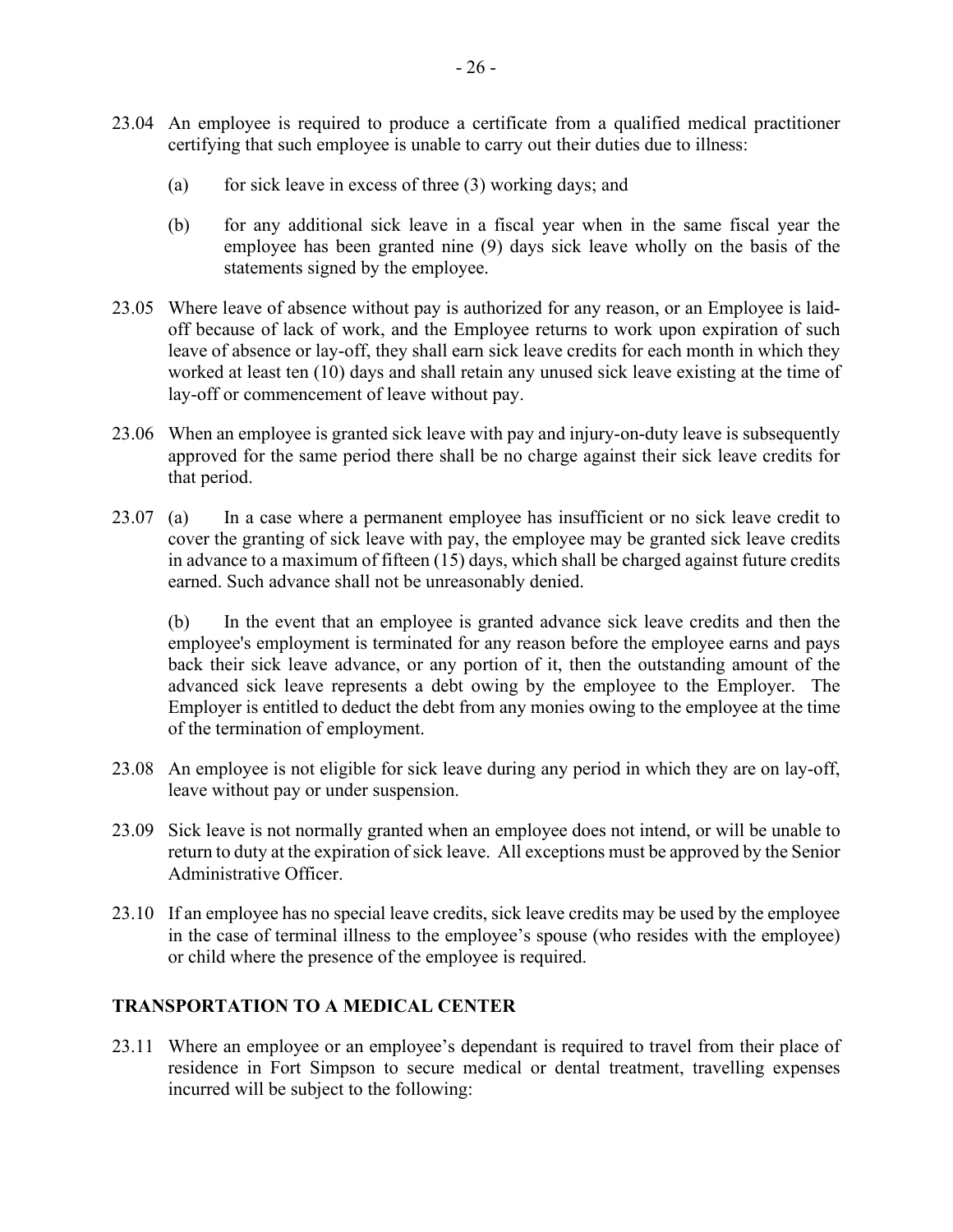- (a) the employee is responsible for accommodations, meals and ground transportation (except for ambulance trips from one hospital to another);
- (b) the employee cannot afford to pay the expenses referred to in (a) they should inform the person issuing the travel warrant that help will be needed through Social Assistance;
- (c) the employee is responsible for the first \$50.00 of the patient's airfare for a oneway trip or the first \$100.00 for a return trip; and
- (d) reimbursement of the \$50.00 or \$100.00 referred to in (c) will be made by claim to the Employer. Claim must be supported by a certificate from a qualified medical or dental practitioner, as the case may be, stating that the treatment was non-elective and required for the health of the patient, and could not be provided by the facilities or services available at the local hospital.

#### **TRAVEL TIME**

- 23.12 Every employee who is proceeding to a medical centre under the provisions of Clause 23.11 shall be granted leave of absence with pay which is not to be charged against their sick leave credits:
	- (a) where the medical travel is within the Northwest Territories, for the lesser of one (1) day or the actual time they are away from Fort Simpson to secure medical or dental treatment;
	- (b) where the medical travel is outside the Northwest Territories, for the lesser of three (3) days or the actual time they are away from Fort Simpson to secure medical or dental treatment.

#### **ARTICLE 24 - OTHER TYPES OF LEAVE**

#### <span id="page-26-0"></span>**COURT LEAVE**

- 24.01 An employee, other than an employee on leave of absence without pay, on lay off or under suspension, will be granted leave with pay:
	- (a) to serve on a jury and the jury selection process; or
	- (b) to answer a subpoena or summons to attend as a witness in any proceeding authorized by law to compel the attendance of witnesses.
	- (c) Notwithstanding anything contained in this Article, any remuneration received by the employee as a result of serving on a jury or as a witness, other than remuneration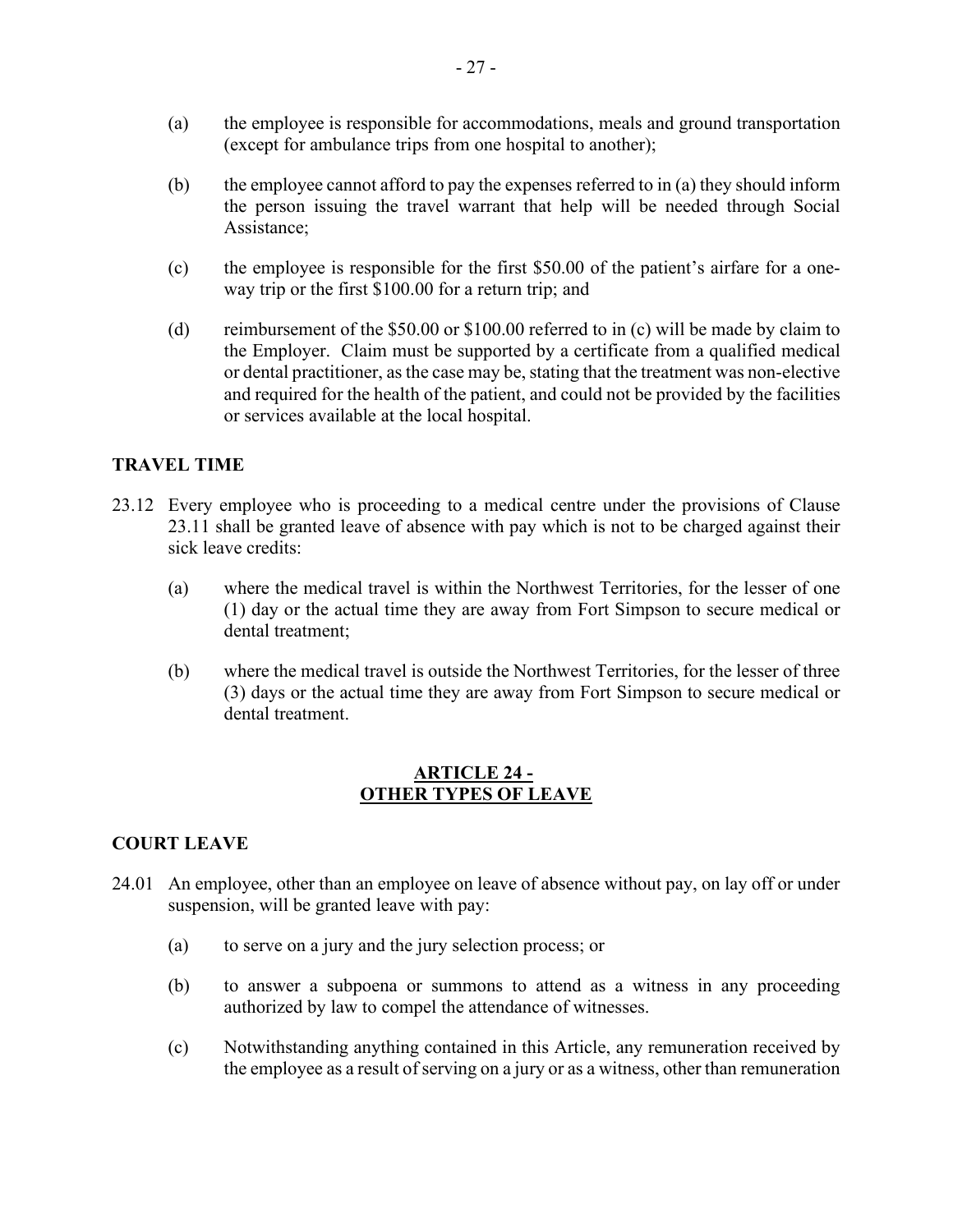received as an allowance or reimbursement for expenses incurred in such duty, shall be paid to the Employer.

#### **INJURY ON DUTY LEAVE**

24.02 Injury-on-duty leave shall be granted in accordance with Workers' Compensation Act and Regulations. Where a Workers' Compensation claim is approved, the Employer will continue the employee's wages and shall recover the payments from the Workers' Safety and Compensation Commission.

#### **EMERGENCY LEAVE**

24.03 Notwithstanding any provisions for leave in this Agreement, the Employer may grant leave of absence with or without pay to an Employee in emergency or unusual circumstances.

# **MATERNITY AND PARENTAL LEAVE WITHOUT PAY**

- 24.04 An employee who becomes pregnant shall, upon request, be granted maternity leave without pay for a period beginning before, on or after the termination date of pregnancy and ending no later than seventeen (17) weeks after the termination date of pregnancy, to a maximum of seventeen weeks.
- 24.05 An employee who has not commenced maternity leave without pay may elect to:
	- (a) use earned vacation leave credits and lieu time (under clause 19.07) up to and beyond the date that their pregnancy terminates;
	- (b) use their sick leave credits up to and beyond the date that their pregnancy terminates, subject to the provisions set out in Article 23, Sick Leave. For purposes of this subparagraph, the terms "illness" or "injury" used in Article 23, Sick Leave with Pay, shall include medical disability related to pregnancy.
- 24.06 Where an employee has or will have actual care and custody of a newborn child, (including the new-born child of a common-law spouse) commences legal proceedings to adopt a child or obtains an order under the laws of the Northwest Territories for the adoption of a child, the employee shall be granted parental leave without pay upon request for a single period of up to sixty-three (63) consecutive weeks in the eighty-six (86) week period commencing on the day on which the child comes into the employee's care.
- 24.07 Notwithstanding paragraphs (a) and (b):
	- (a) where the employee's child is hospitalized and the employee has not yet proceeded on maternity or parental leave without pay; or
	- (b) where the employee has proceeded on maternity and/or parental leave without pay and then returns to work for all or part of the period during which their child is hospitalized;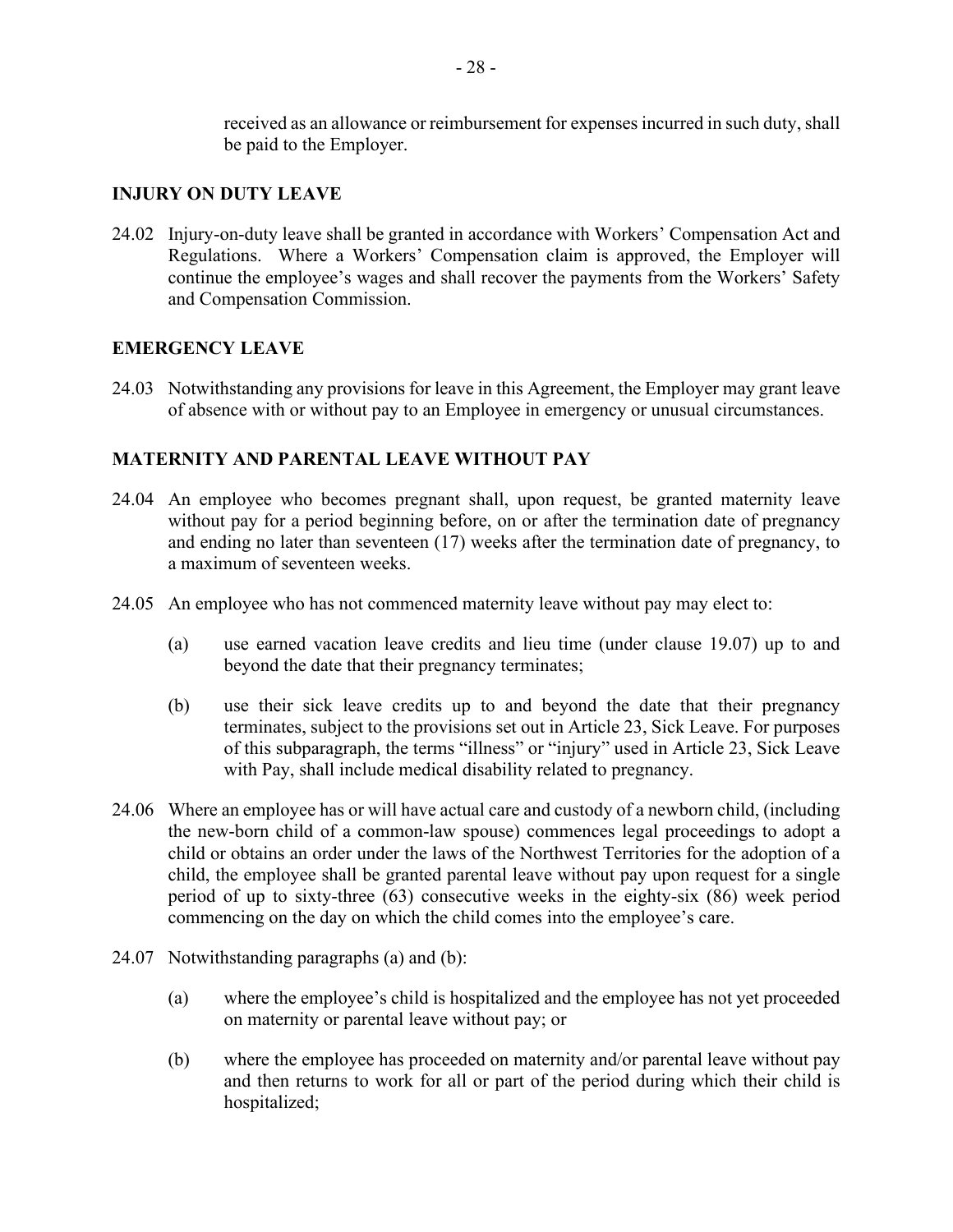- (c) the period of maternity and/or parental leave without pay specified in the original leave request may be extended by a period equal to the child's hospitalization during which the employee was not on maternity and/or parental leave without pay (to a maximum of seventeen (17) weeks for maternity leave). However the extension shall end not later than eighty-six (86) weeks after the termination date of pregnancy or the day the child comes into the employee's care.
- 24.08 The Employer may require an employee to submit a medical certificate certifying pregnancy, or submit a birth certificate or proof of adoption.
- 24.09 An employee shall inform the Employer in writing of their plans for taking maternity and/or parental leave without pay to cover the absence from work at least four (4) weeks in advance of the initial date of continuous leave of absence, unless there is a valid reason why the notice cannot be given.
- 24.10 The Employer may:
	- (a) defer the commencement of parental leave without pay at the request of the employee;
	- (b) grant the employee parental leave without pay with less than four (4) weeks' notice.
- 24.11 Leave granted under this clause shall count for the calculation of "continuous employment" for the purpose of calculating severance pay and "service" for the purpose of calculating vacation leave. Time spent on such leave shall count for pay increment purposes.

#### **MATERNITY AND PARENTAL LEAVE ALLOWANCE**

- 24.12 An employee on approved leave pursuant to 24.04 or 24.06 who provides the employer with proof they have applied for and are in receipt of Employment Insurance Maternity or Parental Benefits, shall be paid a maternity or parental leave allowance, as the case may be.
- 24.13 (a) A recipient under Article 24.12 shall sign an agreement with the Employer providing:
	- (i) that they will return to work and remain in the Employer's employ for a period of at least six (6) months after their return to work;
	- (ii) that they will return to work on the date of the expiry of their leave, unless this date is modified with the Employer's consent.
	- (b) Should the employee fail to return to work, except by reason of death, disability or lay-off, as per the provision of Article 24.13 a), the employee recognizes that they are indebted to the employer for the amount received as maternity or parental, as the case may be. Should the employee not return for the full six months, the employee's indebtedness shall be reduced on a prorated basis according to the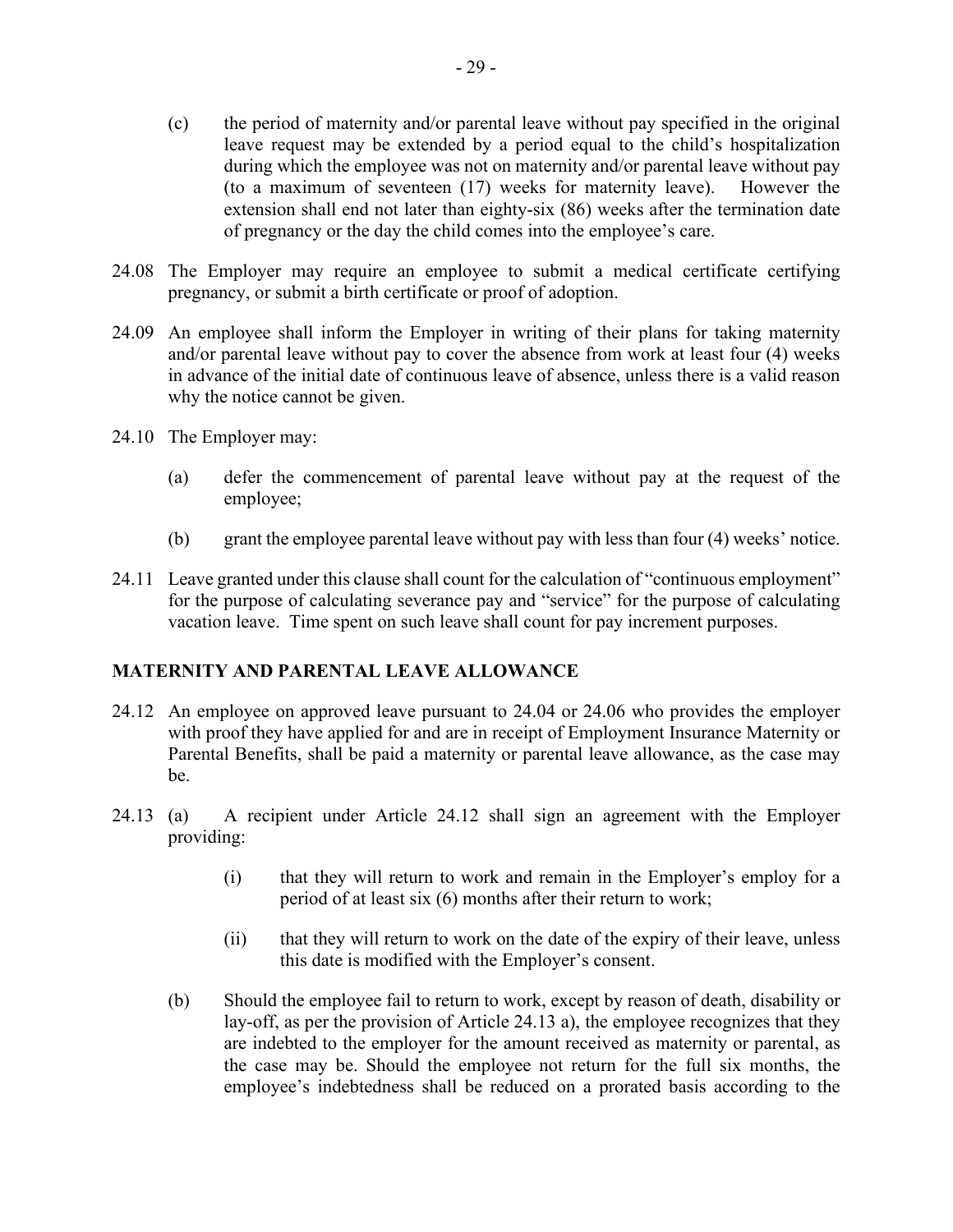number of months for which they received pay. The Employer may recover monies owing under this Article from any monies owing to the employee by the Employer.

- (c) In respect of the period of maternity leave, payments of maternity leave allowance will consist of the following:
	- (i) For the first week, a payment equivalent to ninety-three percent (93%) of their weekly rate of pay.
	- (ii) For the period during which employment insurance benefits are received, payments equivalent to the difference between the employment insurance benefits they receive and ninety-three percent (93%) of their weekly rate of pay.
	- (iii) For an additional week, where an employee has received employment insurance benefits for fifteen (15) weeks and thereafter remains on maternity leave without pay, a payment equivalent to ninety-three (93%) of their weekly rate of pay for a period of one (1) week.
- (d) In respect of the period of parental leave, payments of parental leave allowance will consist of the following:
	- (i) For the first week, where the employee is subject to a waiting period before receiving employment insurance benefits, a payments equivalent to ninetythree percent (93%) of the employee's weekly rate of pay.
	- (ii) For a period of up to fifteen (15) weeks during which employment insurance benefits are received, payments equivalent to the difference between the employment insurance benefits they receive and ninety-three percent (93%) of their weekly rate of pay.
	- (iii) For an additional week, a payment equivalent to ninety-three (93%) of their weekly rate of pay for a period of one (1) week, unless the employee has already received the one  $(1)$  week allowance contained in 24.13 $(c)(iii)$  for the same child.
- (e) Where the employee elects to receive Extended Parental Employment Insurance Benefits over a period of up to sixty-three (63) weeks, there shall be no increase in the amount of parental leave allowance payments. The employee shall be entitled to the same parental leave allowance payments that the employee would be entitled to had the employee received Standard Parental Employment Insurance Benefits over a period of up to thirty-seven (37) weeks.
- (f) For a full-time employee, the weekly rate of pay referred to in Article 24.13 (c) and (d) shall be the regular weekly rate of pay for the employee's position on the day immediately preceding the commencement of the leave.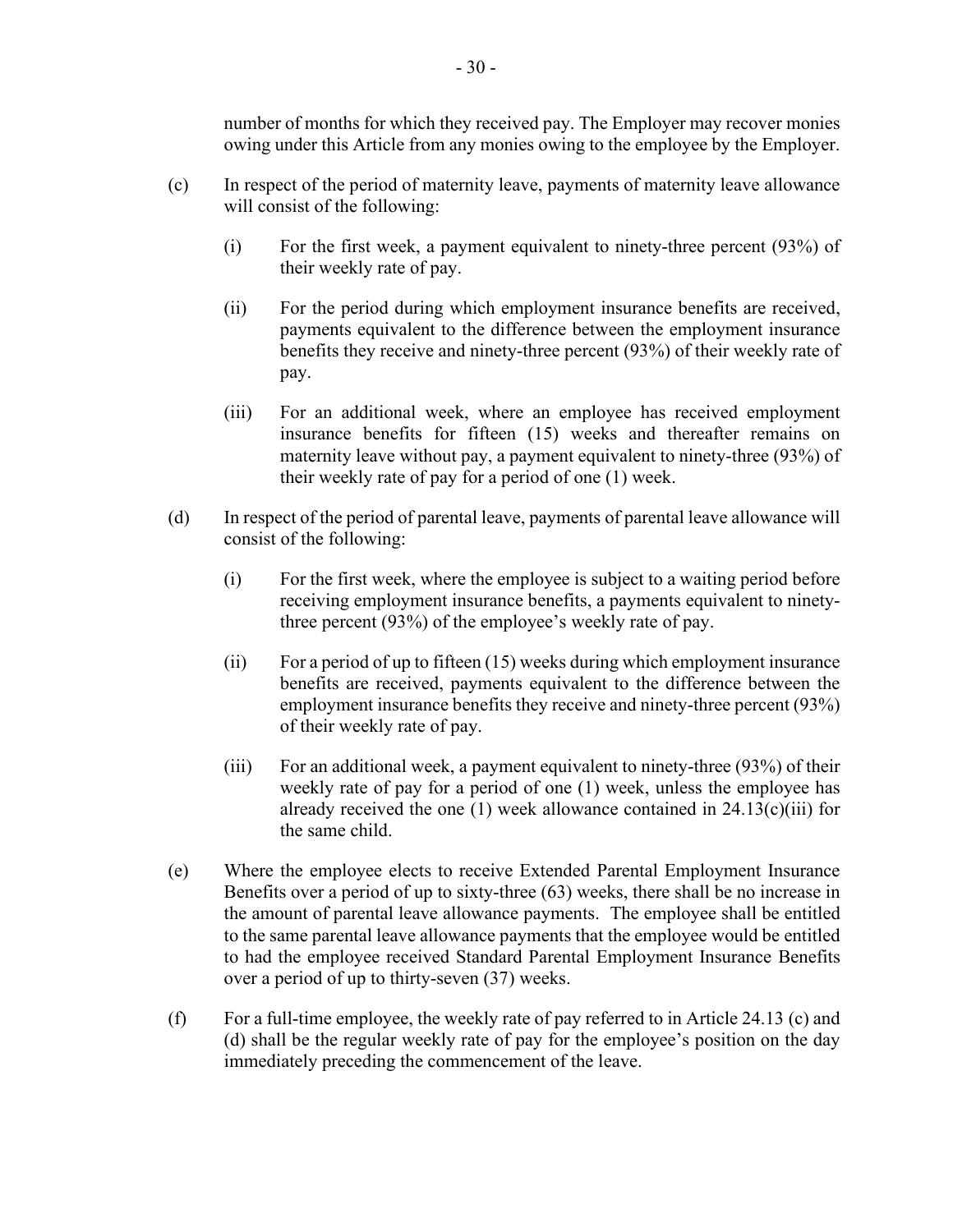- (g) For a part-time employee, the weekly rate of pay referred to in Article 24.13 (c) and (d) shall be the prorated weekly rate of pay for the employee's position averaged over the six month period of continuous employment immediately preceding the commencement of the leave.
- (h) Where an employee becomes eligible for a pay increment or an economic adjustment with respect to any period in which the employee was in receipt of maternity or parental leave allowance payments under this article, the payments shall be adjusted accordingly.

#### **COMPASSIONATE CARE LEAVE**

- 24.14 The Employer and the Union recognize the importance of access to leave to provide care or support to a gravely ill family member with a significant risk of death.
- 24.15 For the purposes of this Article, the definition of family member shall include:
	- (a) employee's spouse, including common-law spouse;
	- (b) child or child of the employee's spouse;
	- (c) employee's parent or spouse of the employee's parent; and
	- (d) any other person who is defined as a family member under Section 23.1(1) of the Employment Insurance Act.
- 24.16 An employee shall be granted up to twenty-seven (27) weeks of compassionate care leave without pay to provide care and support for a gravely ill family member if the Employer is provided with a certificate from a qualified medical practitioner stating that the family member has a serious medical condition with a significant risk of death within twenty-six (26) weeks.
- 24.17 The period of Compassionate Care Leave shall begin with the earlier of the day that the employee commences leave or the date the medical certificate is issued, and shall end on the Saturday in the earlier of the fifty-second  $(52<sup>nd</sup>)$  week after the leave begins or the week the family member dies.
- 24.18 A certificate from a medical practitioner, such as a nurse practitioner, is acceptable when the gravely ill family member is in a geographic location where treatment by a medical doctor is limited or not accessible, and a medical doctor has authorized the other medical practitioner to treat the ill family member.
- 24.19 Compassionate care leave may be taken in separate periods but each period must be of not less than one week's duration.
- 24.20 An employee who intends to request Compassionate Care Leave shall make every effort to provide reasonable notice to the employer and shall, except in exceptional circumstances, provide advance notice to the Employer.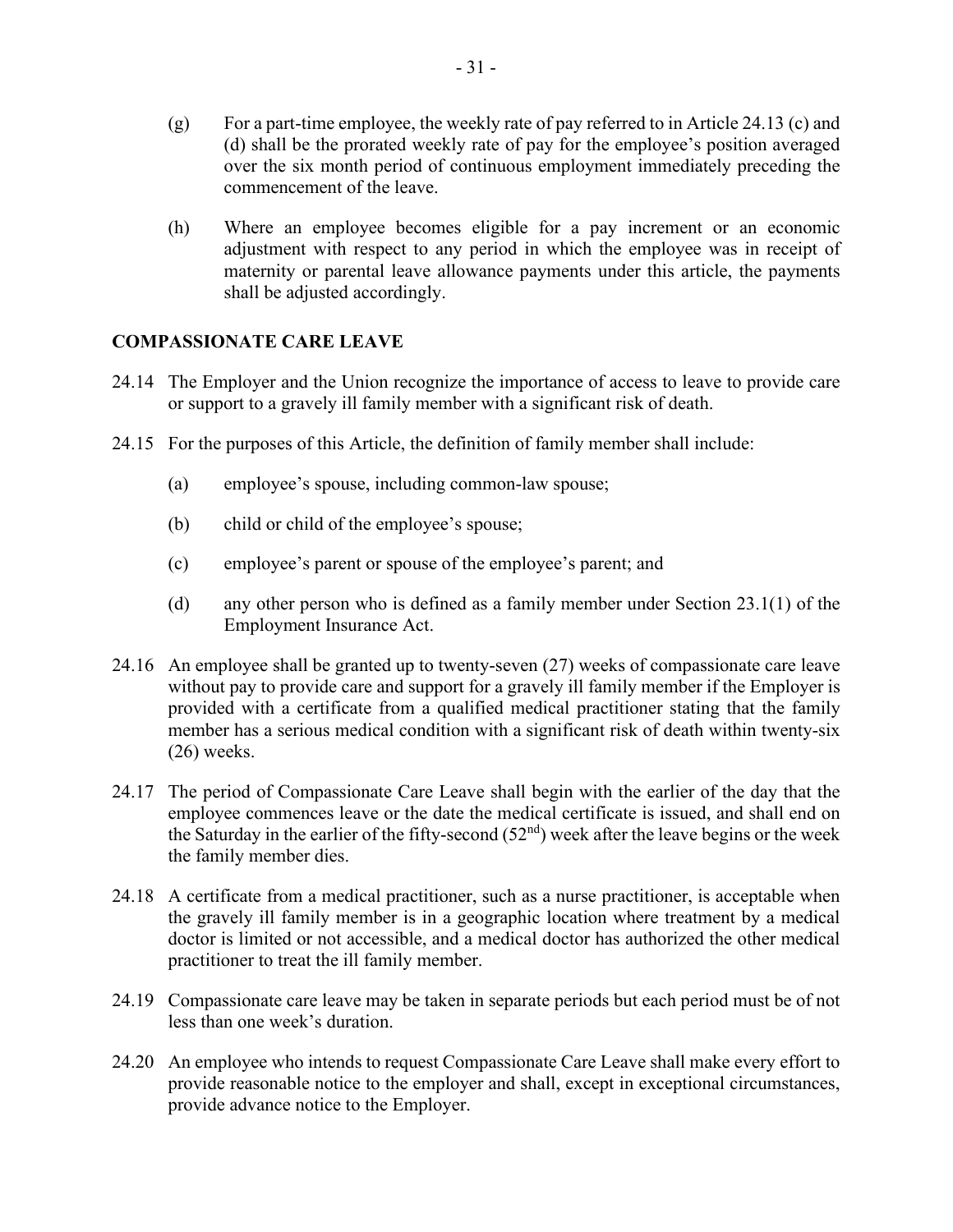- 24.21 Time spent on compassionate care leave shall count for the calculation of "continuous employment" for the purpose of calculating severance pay and "service" for the purpose of calculating vacation leave. Time spent on such leave shall count for pay increment purposes.
- 24.22 Compassionate Care Leave for two or more employees of the Employer for the same family member shall not exceed twenty-seven (27) weeks in total.

## **OTHER BENEFITS DURING LEAVE**

24.23 If an employee on maternity leave, parental leave or compassionate care leave elects to maintain coverage for group benefits, the Employer will pay both portions of these premiums. The Employer will recover monies paid on behalf of the employee for the employee's share of premiums when the employee returns to work. if the employee terminates their employment before the employee's share of premiums has been repaid, the Employer shall deduct the remainder of the employee's share of premiums from any monies owing by the Employer to the employee at the termination of employment

#### **DOMESTIC VIOLENCE LEAVE**

- 24.24 (a) The Employer shall grant leave with pay, up to a maximum of five (5) days per calendar year, to an employee who is experiencing domestic violence or whose dependant is experiencing domestic violence. This leave may be taken as consecutive or single days or as a fraction of a day, without prior approval, to attend medical appointments, legal proceedings and any other necessary activity.
- 24.25 (b) An Employee may take an additional five (5) days of special leave with pay for the same purposes and in the same manner as specified in paragraph (a). Advances of special leave credits for domestic violence leave shall be granted by the Employer upon request by the Employee.

#### **HUNTING, FISHING AND HARVESTING LEAVE**

24.26 Subject to operational requirements, leave with pay to a maximum of three (3) days per year, and an additional two (2) days of special leave with pay per year, may be granted on short notice to an employee in order to meet hunting, fishing, or harvesting needs.

#### **HOLIDAY SEASON LEAVE**

24.27 (a) All employees shall be granted leave with pay for regular working days falling in the period between December 24th and January 1st, inclusively.

(b) The Employer may direct an employee to work on their regular working days in the period between December 24th and January 1st to meet operational requirements. Such employees shall be entitled to equivalent time off for all hours worked on their regular working days in the period between December 24th and January 1st, to be scheduled within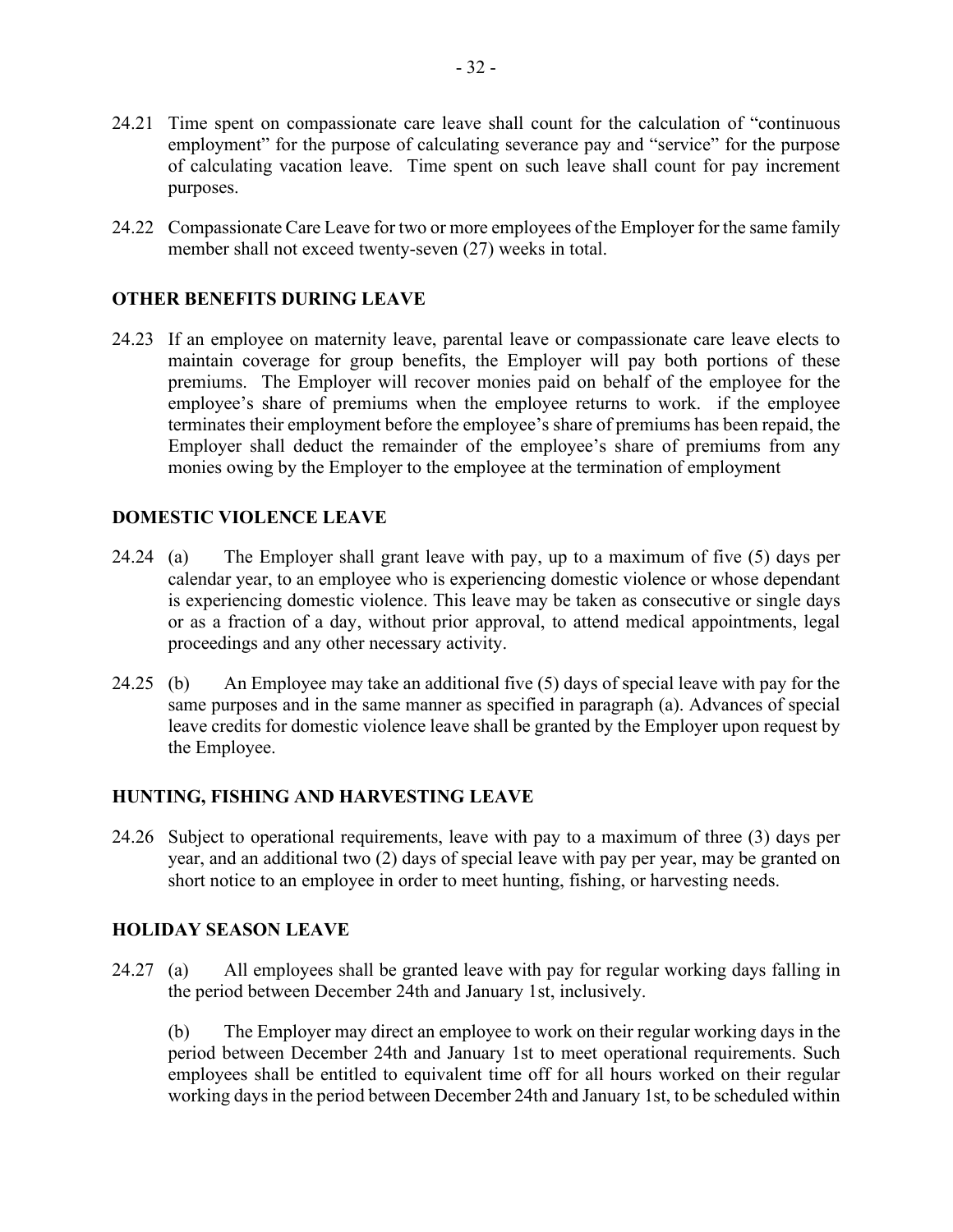a twelve (12) month period in a manner similar to vacation leave as described in 20.04 and 20.05.

(c) Holiday Season Leave may not be carried over and shall not be paid out upon termination.

#### **LEAVE WITHOUT PAY**

24.28 The Employer may, at its discretion, grant leave without pay to an employee at the employee's request.

#### **ARTICLE 25 - SHORT TERM LEAVE FOR TRAINING PURPOSES**

- <span id="page-32-0"></span>25.01 Leave without pay to take advanced or supplementary professional or technical training of less than one academic year may be granted to Employees upon the recommendation of the Senior Administrative Officer and with the approval of the Village Council.
- 25.02 Such leave shall be based on an appraisal of the present and future job requirements and the qualifications of the Employee applying therefor and shall be granted only to meet the identified needs of the Employer.
- 25.03 (a) Full or partial financial assistance in respect of salary, tuition, travelling and other expenses may be granted during such leave at the discretion of the Employer;
	- (b) A recipient of financial assistance under paragraph (a) shall sign an agreement with the Employer providing:
		- (i) if the duration of the leave for training purposes is four (4) months or less, that they will return to work and remain in the Employer's employ for a period of a least six (6) months after their return to work;
		- (ii) if the duration of the leave for training purposes is more than (4) months, that they will return to work and remain in the Employer's employ for a period of at least twelve (12) months after their return to work;
		- (iii) that they will return to work at the end of their leave;
	- (c) Should the employee fail to return to work, except by reason of death, disability or lay-off, as per the provision of Article 23.03 (b), the employee recognizes that they are indebted to the employer for the amount received as financial assistance in respect of salary, tuition, travelling and other expenses. Should the employee not return for the agreed period of time, the employee's indebtedness shall be reduced on a prorated basis according to the number of months for which they received pay. The Employer may recover monies owing under this Article from any monies owing to the employee by the Employer.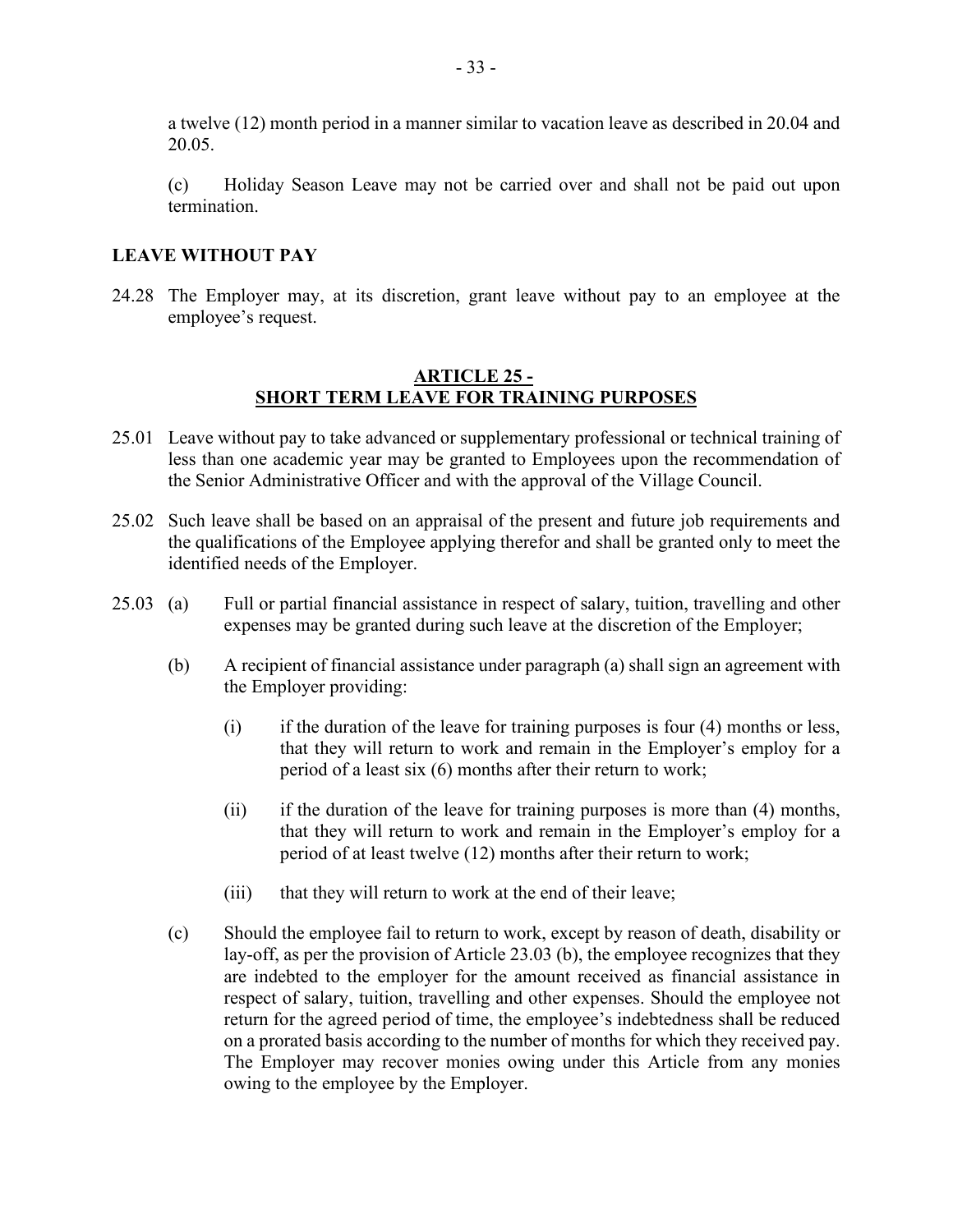- 25.04 Where a request for leave under Clause 25.01 and 25.02 has been submitted by an Employee, the Employer shall, within sixty (60) calendar days from the date of the Employee's submission, advise the Employee whether their request has been approved or denied.
- 25.05 The Employee will refund all costs expended by the Employer other than the wages if they fail to complete any training course, except by reason of death, disability, lay-off or other exceptional circumstances. A repayment schedule will be mutually agreed upon prior to repayment.

#### **ARTICLE 26 - HOURS OF WORK**

- <span id="page-33-0"></span>26.01 The scheduled work week for employees employed in positions listed in Appendix A shall be thirty-seven and one-half  $(37 \frac{1}{2})$  hours and five days per week, Monday to Friday inclusive, and the scheduled work day shall be seven and one-half  $(7 \frac{1}{2})$  hours, exclusive of a lunch period of one (1) hour.
- 26.02 The scheduled work week for employees employed in positions listed in Appendix B shall be thirty-seven and one-half  $(37 \frac{1}{2})$  hours and five days per week, and the scheduled work day shall be seven and one-half  $(7 \frac{1}{2})$  hours, exclusive of a lunch period of one (1) hour.
- 26.03 Full time employees employed in positions listed in Appendix B shall be provided with two consecutive days of rest, except where the employee and the Employer agree otherwise.
- 26.04 (a) Employees shall be entitled to a rest period, with pay, of fifteen (15) minutes duration commencing on or about mid-morning and shall be entitled to a rest period, with pay of fifteen (15) minutes duration commencing on or about midafternoon.
	- (b) Employees may absent themselves from their place of work during such rest periods, but for each such rest period shall not be absent with pay from their place of work for more than fifteen (15) minutes.
- 26.05 The Employer shall set up a master weekly shift work schedule and post it fourteen (14) working days in advance. This schedule will cover the normal shift requirements of the work area.
- 26.06 When an employee's work schedule is revised with less than 48 hours' notice the employee shall be paid overtime for the first shift of the newly scheduled hours of work.
- 26.07 Providing sufficient advance notice is given and with the approval of the Employer, employees may exchange shifts if there is no increase in cost to the Employer.
- 26.08 When an employee works two shifts in any calendar day: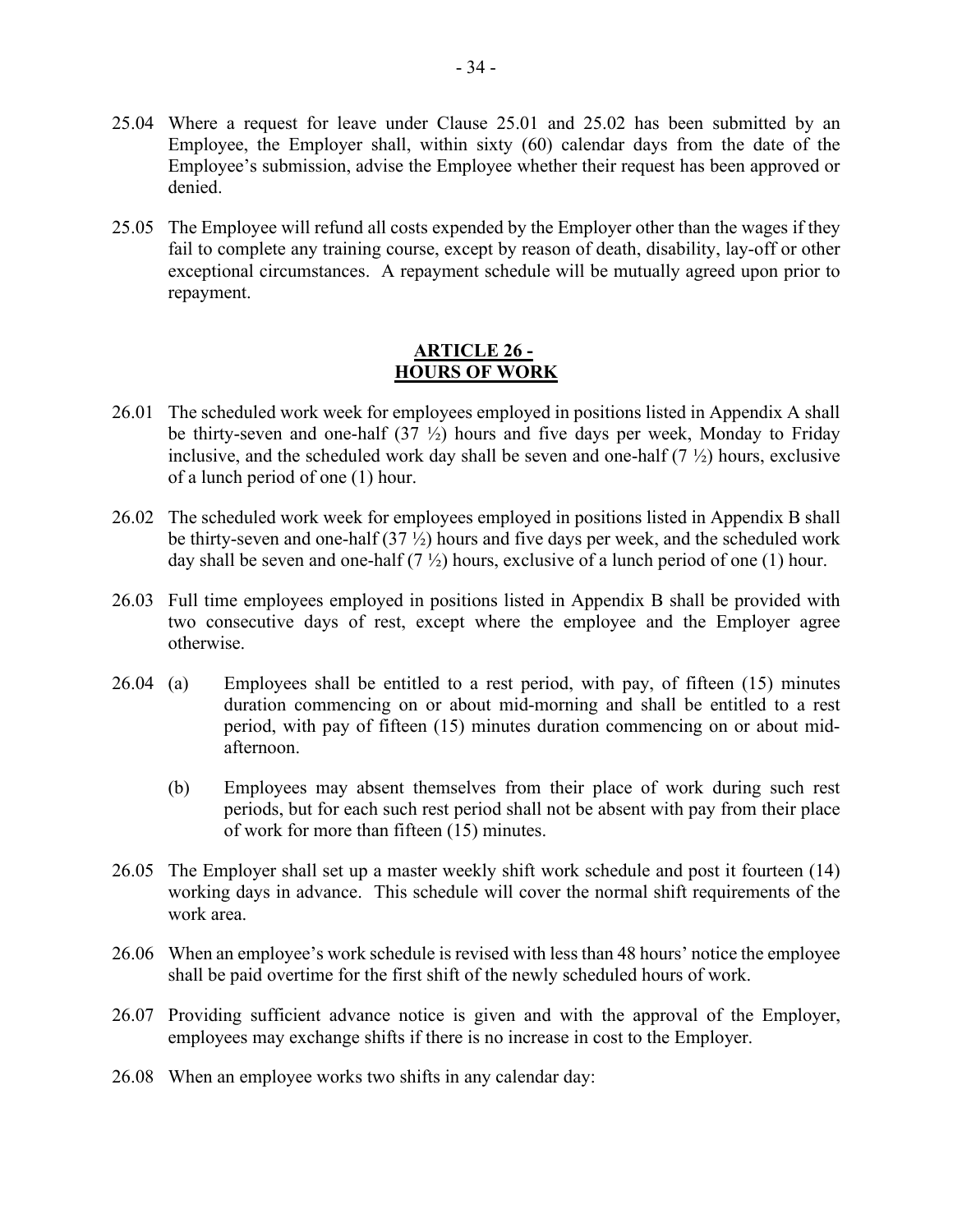- (a) one of the shifts shall be deemed overtime; and
- (b) except in emergency an employee may not work more than two (2) consecutive shifts.
- 26.09 Notwithstanding anything in this Article, an employee's scheduled hours of work shall not be construed as any guarantee of any minimum hours of work.
- 26.10 Full time employees shall not work split shifts. Except in exceptional circumstances, part time employees shall not work more than two split shifts a week.

#### **ARTICLE 27 - OVERTIME**

<span id="page-34-0"></span>27.01 In this Article:

- (a) "Overtime" means work performed by an Employee in excess or outside of their regularly scheduled hours of work. For part-time employees, overtime means work performed by the Employee in excess of or outside the regularly scheduled hours of work for a full time employee in the same position;
- (b) "Straight time rate" means the hourly rate of pay;
- (c) "Time and one-half" means one and one-half times the straight time rate;
- (d) "Double time" means twice the straight time rate.
- 27.02 Employees shall record starting and finishing time of overtime on a form determined by the Employer.
- 27.03 Overtime must be authorized in advance by the Senior Administrative Officer, except in cases of emergency.
- 27.04 (a) Subject to operational requirements the Employer shall make every reasonable effort:
	- (i) to allocate overtime work on an equitable basis among readily available qualified Employees who are normally required in their regular duties to perform that work;
	- (ii) to give Employees who are required to work overtime reasonable advance notice of this requirement.
- 27.05 (a) An Employee who is requested to work overtime for fifteen minutes or more shall be entitled to a minimum of one hour's pay at the appropriate rate described below in (b).
	- (b) Overtime work shall be compensated as follows: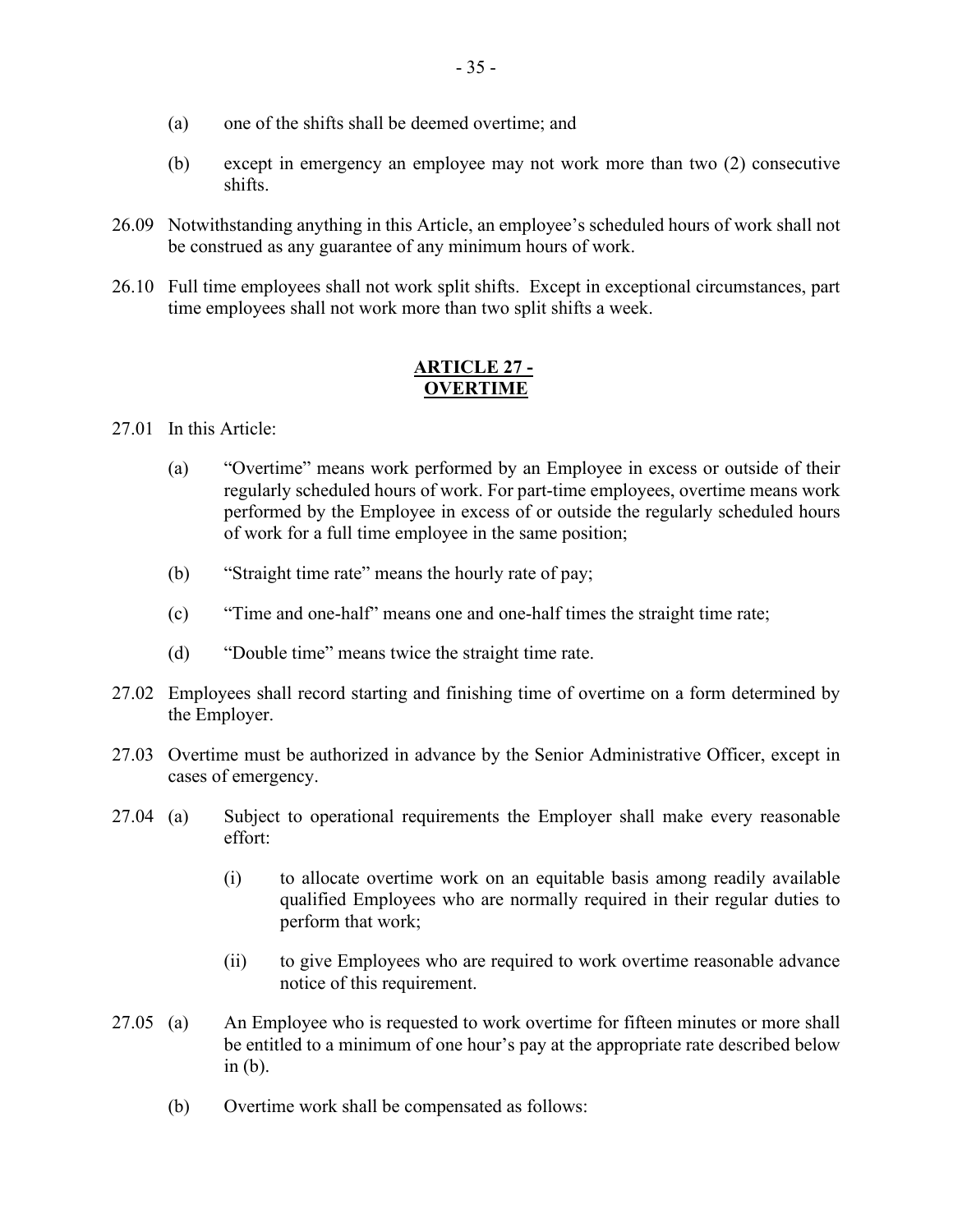- (i) for hours of overtime worked on a regular working day, at the rate of time and one-half  $(1\frac{1}{2})$  for all hours worked;
- (ii) for hours of overtime worked on a day of rest, at the rate of time and one half  $(1\frac{1}{2})$  for the first four (4) hours and double time (2) thereafter.
- 27.06 When overtime compensation is paid, the pay statement shall indicate the pay period, rate of overtime, and the number of overtime hours.
- 27.07 Subject to Clause 19.07, compensation for overtime may, at the request of the employee be accumulated as lieu time.

# **ARTICLE 28 - PAY**

- <span id="page-35-0"></span>28.01 Employees shall be paid for services rendered for the position to which they have been hired at the pay rates specified in the Pay Schedules in Appendix C.
- 28.02 (a) Employees shall be paid on every second Wednesday.
	- (b) Where cheques are distributed to Employees at their place of work, they shall be distributed individually or placed in sealed envelopes.
- 28.03 Employees who have earned overtime compensation or any other extra allowances in addition to their regular pay, should receive such remuneration in the pay period in which it was earned but in any event shall receive such remuneration on the following pay day.
- 28.04 If an error occurs in an employee's pay, it will be rectified and paid by the Employer as soon as possible but no later than the following pay period, provided that the employee notifies the Employer of the error.

# **ACTING PAY**

28.05 When an employee is required by the Employer, in writing, to perform the duties of a position in the Bargaining Unit with a higher maximum salary on an acting basis, they shall be paid acting pay calculated from the date on which they commenced to act as if they had been appointed to that higher position for the period in which they act.

#### **PAY RECOVERY**

28.06 (a) Where an Employee, through no fault of their own, has been overpaid, the Employer will, before recovery action is implemented, advise the Employee in writing of the amount overpaid and the intention of the Employer to recover the overpayment. Prior to said recovery, the Employer and Employee shall discuss and devise an acceptable recovery schedule.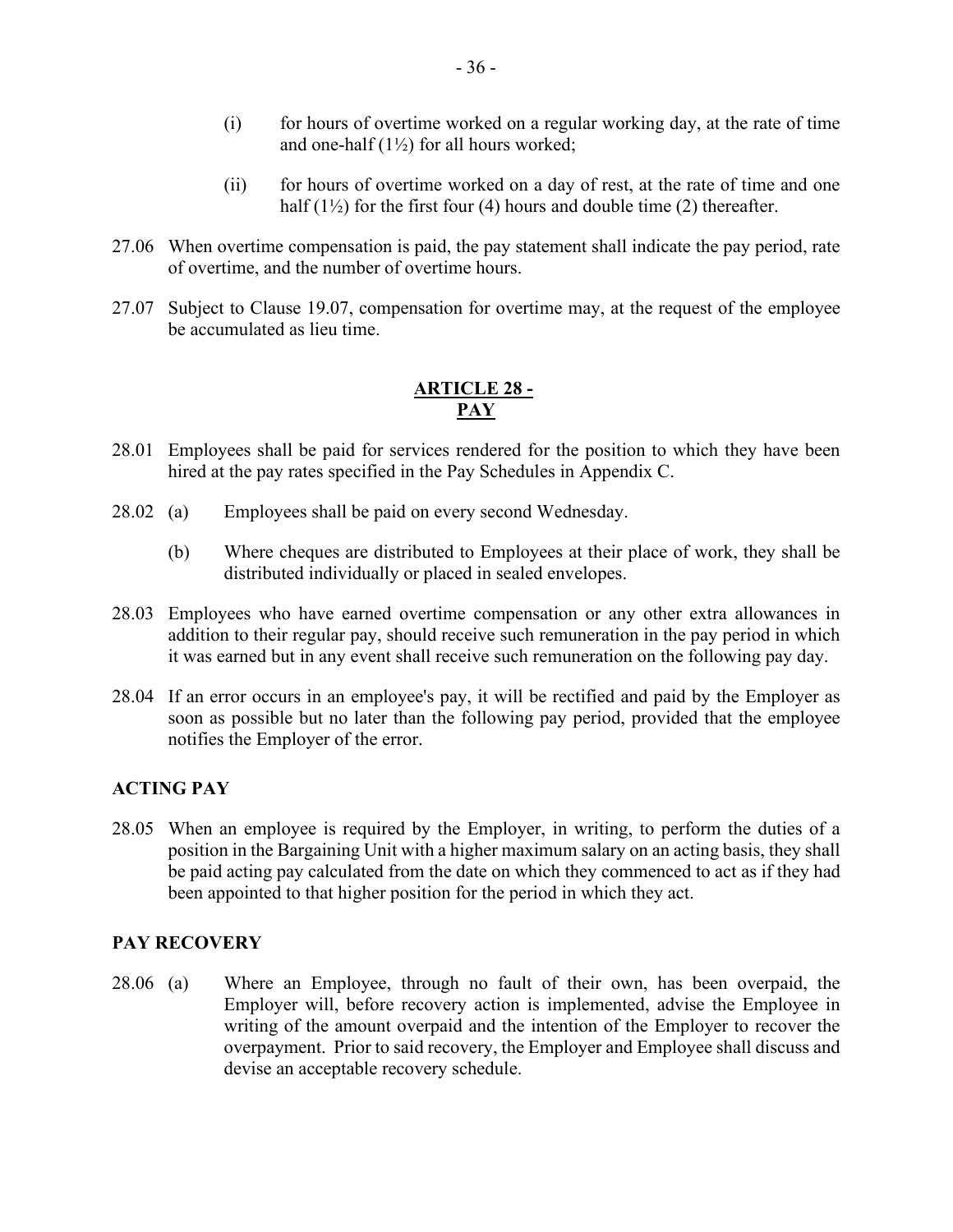(b) if more than two (2) years have passed since the overpayment, there shall be no recovery of the overpayment.

#### **PERFORMANCE INCREMENTS**

- 28.07 An employee employed in a position that has a minimum and maximum rate of pay may be granted increases in pay until they reach the maximum for the position. Such pay increases are dependent on satisfactory performance of the duties of the position by the employee.
- 28.08 For the purposes of such pay increases the performance of the employee shall be reviewed annually.
- 28.09 (a) Pay increments that are awarded shall be granted effective as of the employee's anniversary date each year. If any employee is not to be awarded a pay increment, the Employer shall advise the employee in writing of this decision at least thirty (30) days prior to the employee's anniversary date.
	- (b) An employee who is on leave of absence without pay for three (3) months or more shall have their anniversary date extended for the period of leave of absence without pay, and shall not be entitled to pay increments during that period of leave of absence without pay.

## **PROMOTIONS**

28.10 An employee who is promoted to a position within the Bargaining Unit shall be moved to a step in the new range that is nearest to, but not less than the employee's previous rate of pay.

#### **ARTICLE 29 - REPORTING PAY**

- <span id="page-36-0"></span>29.01 If a permanent or term Employee reports to work on their regularly scheduled work day or shift and the Employer determines there is insufficient or no work available they are entitled to three (3) hours' pay at the straight time rate.
- 29.02 If a permanent or term Employee is directed to report for work on a day of rest or on a designated paid holiday, and the Employer determines there is insufficient or no work available, they shall be entitled to three (3) hours of work at the appropriate overtime rate.

# **ARTICLE 30 - CALL-BACK PAY**

<span id="page-36-1"></span>30.01 (a) When an Employee is recalled to a place of work for a specific duty, they shall be paid the greater of: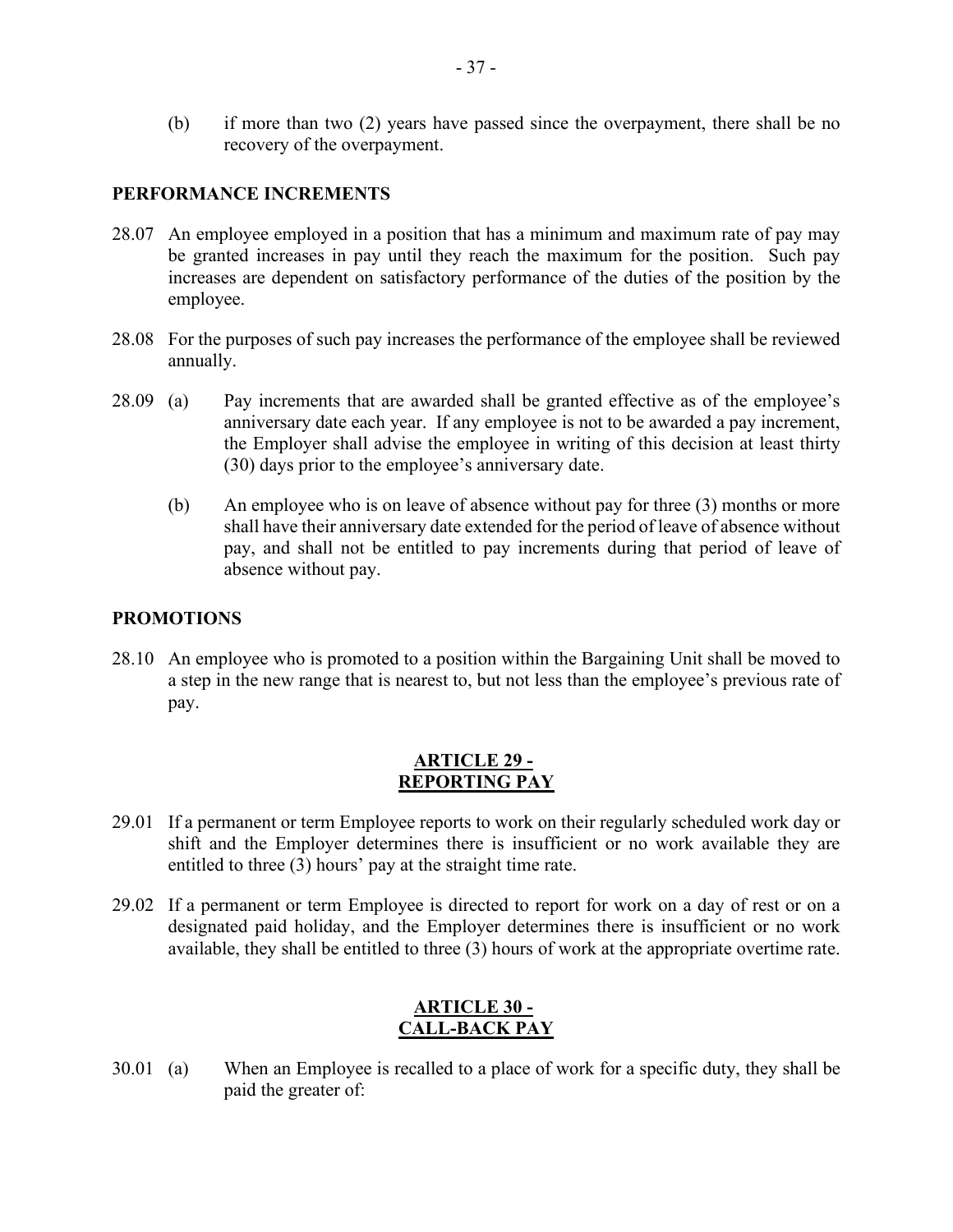- (i) compensation at the appropriate overtime rate; or
- (ii) compensation equivalent to four (4) hours' pay at the straight-time rate.
- (iii) all recalls to work within an eight (8) hour period from the start of the first recall to work shall be considered as one (1) recall to work for the purposes of payment of compensation. For the purpose of calculating compensation, subsequent eight (8) hour periods shall commence at the start of the first recall to work following the compensation of the first eight (8) hour period.
- (b) Subject to Clause 19.07, compensation for call-back shall be made either in cash or lieu time, as is desired by the employee.

#### **ARTICLE 31 - SHIFT PREMIUM**

<span id="page-37-0"></span>31.01 An Employee shall be paid a premium of \$1.00 per hour for each regular hour worked between the hours of 5:00 p.m. and 8:00 a.m. Shift premium shall not be paid on overtime hours or on call backs.

## **ARTICLE 32 - STANDBY**

- <span id="page-37-1"></span>32.01 (a) Where the Employer requires an employee to be available on standby during offduty hours, an employee shall be entitled to a standby payment of \$20.00 for each eight (8) consecutive hours or portion thereof that they are on standby, except on their days of rest and Designated Paid Holidays. For any period of standby on a day of rest or a Designated Paid Holiday, the employee shall be paid \$28.00 for each eight (8) consecutive hours or portion thereof that they are on standby.
	- (b) All employees in the following classifications:

Public Works Foreman Water Treatment Plant Operator Sewage Treatment Plant Operator Equipment Operator Municipal Maintainer Recreation Coordinator Recreation Facility Maintainer

are required to be available on standby.

(c) An employee designated by letter or by list by the Employer for standby duty shall be available during their period of standby at a known telephone number or by carrying the Employer's portable telephone, and be available to return for duty as quickly as possible if called. In designating employees for standby the Employer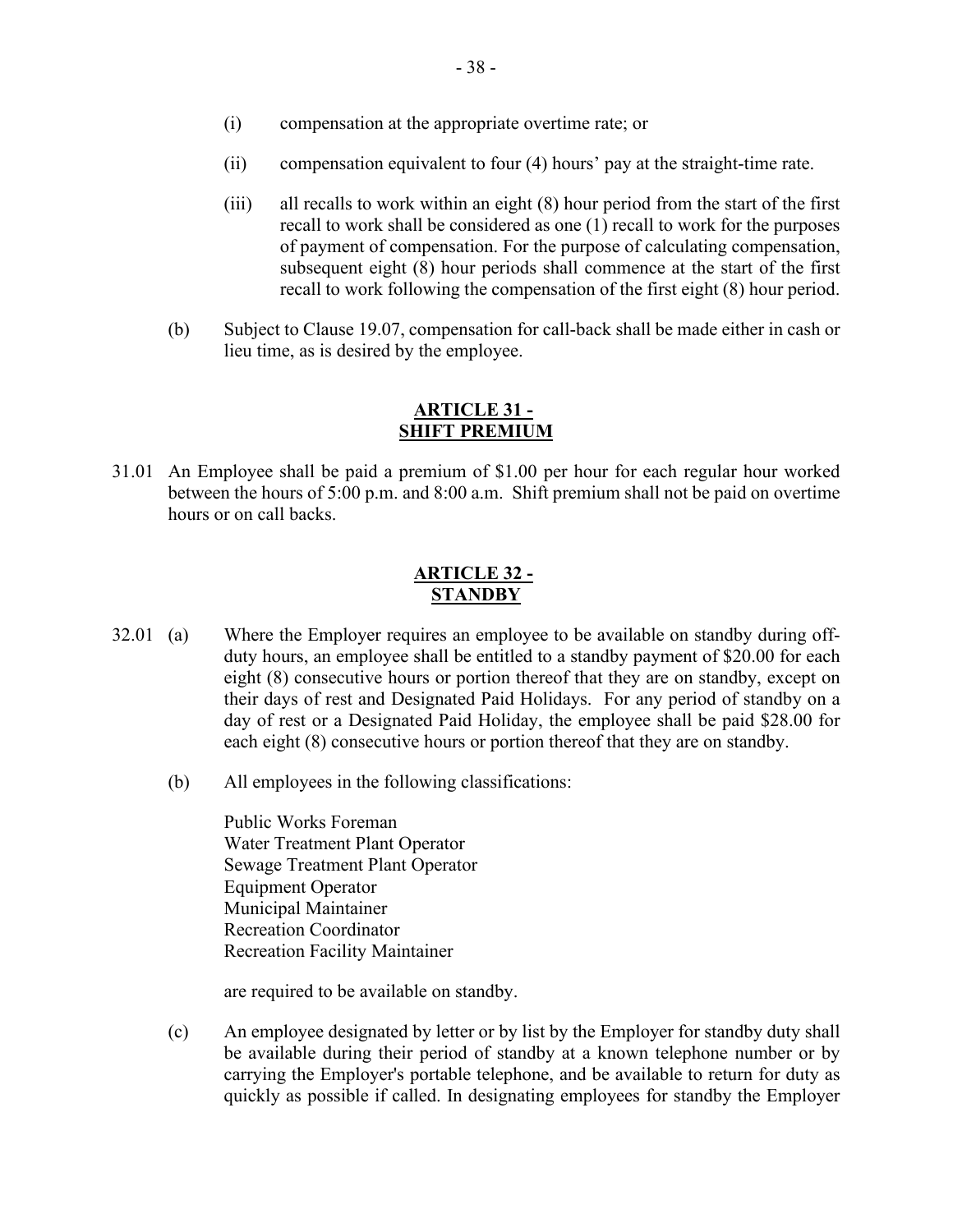will endeavour to provide for the equitable distribution of standby duties among the employees listed in Article 32.01(b).

- (d) No standby payment shall be granted if an employee is unable to report for duty when required.
- (e) An employee on standby who is required to report for work shall be paid, in addition to the standby pay, the appropriate overtime rate for all hours worked, subject to a minimum payment of four (4) hours pay at the straight time rate each time they report.
- (f) Except in the case of an emergency, standby schedules shall be posted fourteen (14) days in advance of the starting date of the new standby schedule.
- (g) Subject to operational requirements and where there is cause, employees may refuse to be on standby provided the refusal is provided to the Employer at least 24 hours in advance.
- (h) Employees may exchange periods of standby provided the exchange is in writing signed by both employees and is approved by the Employer in advance of the exchange.

#### **ARTICLE 33 - PAY FOR TRAVEL ON BEHALF OF EMPLOYER**

- <span id="page-38-0"></span>33.01 Where an employee is required to travel on behalf of the Employer, they shall be paid:
	- (a) when the travel occurs on a regular workday, as though they were at work for all hours traveled;
	- (b) when the travel occurs on a day of rest or designated paid holiday, at the applicable overtime rate for all hours traveled with a minimum of four (4) hours pay at the straight time rate and a maximum of eight (8) hours at the applicable overtime rate.
- 33.02 For the purpose of this Article, hours traveled includes one (1) hour check-in and out period at overnight stopover. Hours traveled also include time spent waiting for connecting ferries, but is exclusive of overnight stopovers.
- 33.03 The Employer will make every reasonable effort to restrict travel outside of the employee's headquarters that requires absence from home beyond a period which includes two (2) weekends.
- 33.04 Where an Employee is absent from home on a designated paid holiday or day of rest and does not work, they shall receive cash payment at time and one-half  $(1\frac{1}{2})$  their rate of pay or be granted lieu time.
- 33.05 Travel under this Article must be approved by the Employer.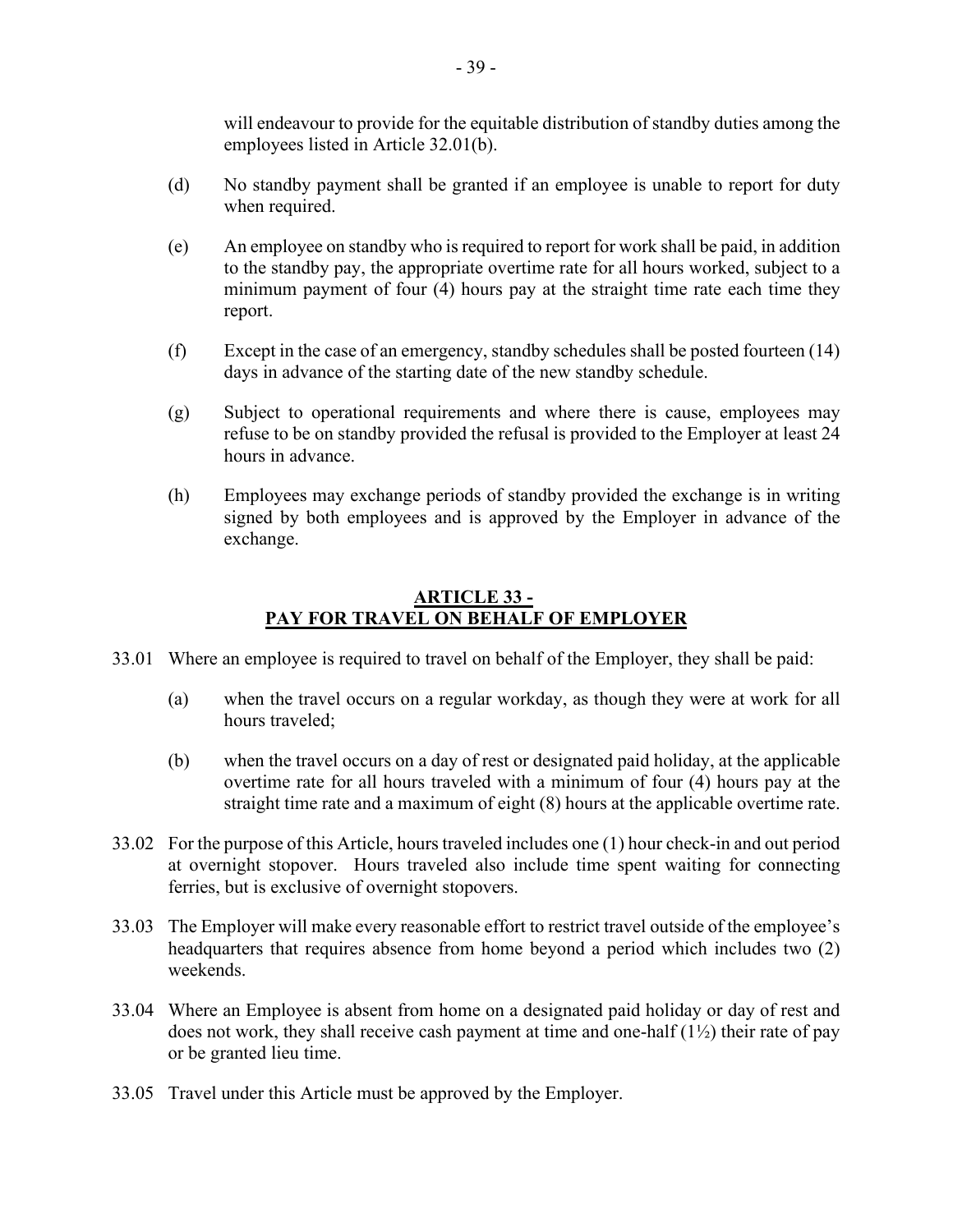#### **ARTICLE 34 - VACANCIES**

- <span id="page-39-0"></span>34.01 Where the Employer is going to fill a vacancy, the vacancy shall be posted on the Union bulletin board at the same time as it is advertised elsewhere. The posting shall state the job title and rate of pay for the vacant position. An Employee who wishes to apply for a vacant position so posted shall do so on or before the closing date listed on the posting.
- 34.02 Vacancies shall be filled on the basis of skill, ability and qualifications. Where the Employer determines that two or more applicants for a position are relatively equal in skill, ability and qualifications, then seniority shall be the deciding factor.
- 34.03 The Employer may consider an employee's previous experience (either with the Employer or elsewhere) when determining the wage rate for a new employee.
- 34.04 Nothing in this Article requires the Employer to fill any vacancy
- 34.05 Nothing herein shall prevent the Employer from hiring persons outside the Bargaining Unit.

#### **ARTICLE 35 - JOB DESCRIPTION**

- <span id="page-39-1"></span>35.01 When an employee is first engaged or when an employee is reassigned to another position, the Employer shall, before the employee is assigned to that position, provide the employee with a written Job Description of the position to which they are assigned.
- 35.02 Upon written request, an employee shall be entitled to a complete and current Job Description and responsibilities of their position.

#### **ARTICLE 36 - NEW OR REVISED POSITIONS**

- <span id="page-39-2"></span>36.01 The establishment and maintenance of a classification plan, which is to be applied to all employees of the Village within the scope of this Agreement, shall be the sole responsibility of the Employer. However, positions whose duties and responsibilities are substantially changed may be reviewed by the Employer or at the request of the Employee. Any disagreement arising from the application of this Article may be grieved in accordance with Article 42. Prior to filing a grievance under Article 42, an employee and the Union may discuss any disagreement under this Article with the Senior Administrative Officer.
- 36.02 The Employer agrees to discuss with the Union and any affected employee(s) a new or revised position classification prior to implementation.
- 36.03 Where employees believe that they have been improperly classified with respect to their position, pay range and step, they shall discuss their classification with their immediate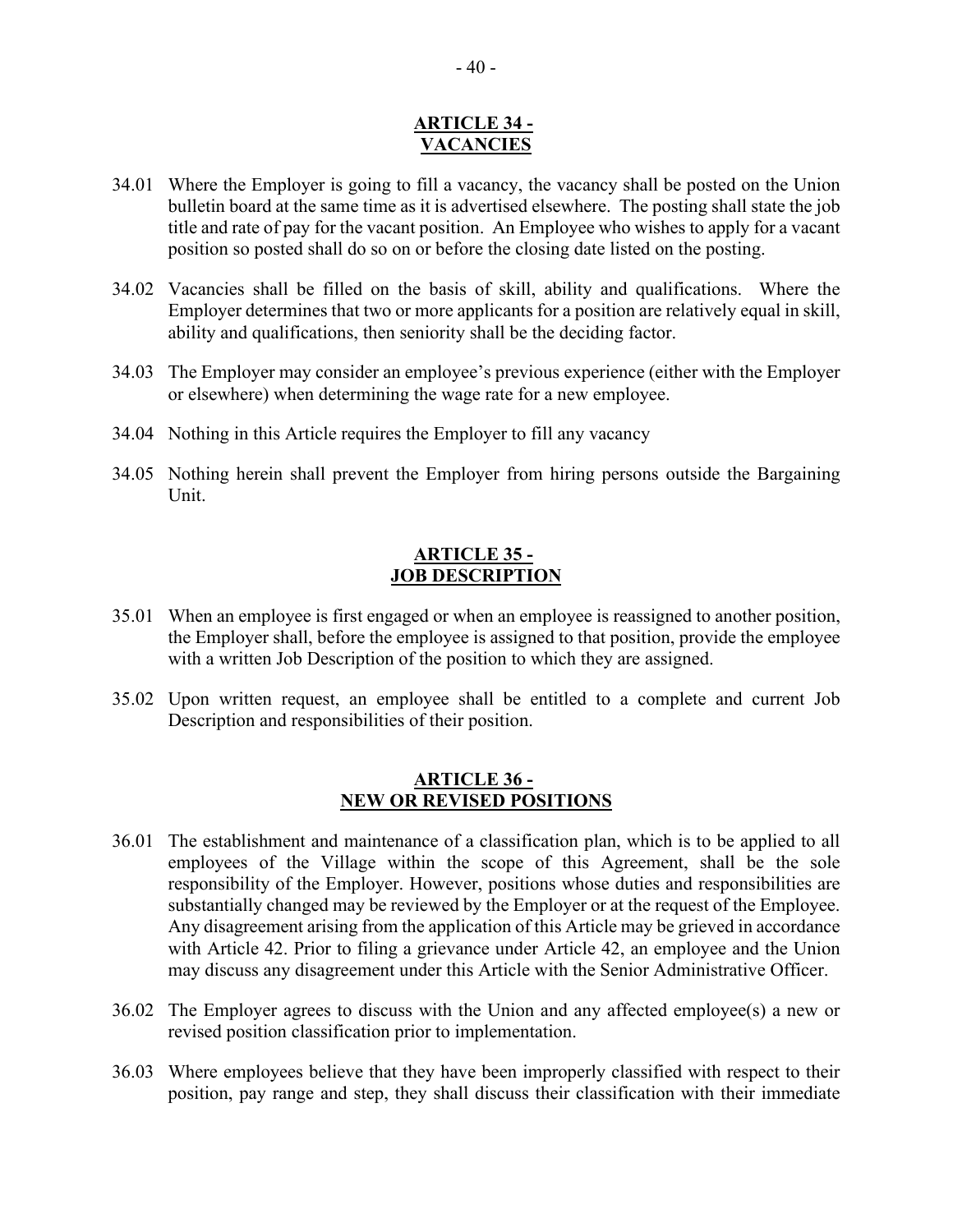supervisor and, on request, be provided with a copy of their job description, including the position's classification level and point rating allotted by factor, where applicable, for the purpose of grievance.

- 36.04 When an employee occupies a position in a classification which is reclassified, resulting in its inclusion in a group having a higher maximum rate of pay, the employee shall receive at least:
	- (a) the minimum rate of pay for the new group where the employee's present rate of pay is less than the minimum rate of pay for that group; or
	- (b) the rate of pay for the new group which is closest to, but not less than, the employee's present rate of pay where the employee's present rate of pay is more than the minimum rate of pay for that group.
- 36.05 Where an employee occupies a position in a classification which is reclassified resulting in its inclusion in a group having a lower maximum rate of pay, the employee shall be 'salary protected' and shall continue to receive all economic increases while they remain in this position.
- 36.06 During the term of this Agreement, if a new or revised classification is implemented by the Employer, the Employer shall before applying the new or revised classification, negotiate with the Union the rates of pay. If the parties fail to reach agreement within sixty (60) days from the date on which the Employer submits the new or revised classification to the Union, the Employer may apply the new rates of pay and the Union may refer the matter to arbitration. The arbitrator's decision will be retroactive to the date of application of the new rates.

#### **ARTICLE 37 - EMPLOYEE PERFORMANCE REVIEW AND EMPLOYEE FILES**

- <span id="page-40-0"></span>37.01 (a) When a formal review of an employee's performance is made, the employee concerned shall be given the opportunity to discuss and then sign the review form in question to indicate that its contents have been read and understood. The employee shall also be given the opportunity to provide written comments to be attached to their performance appraisal and may use the grievance procedure to correct any factual inaccuracies in their performance appraisal.
	- (b) The formal review of an employee's performance shall also incorporate an opportunity for the employee to state their career development goals and that every effort be made to develop the career potentials of each individual through In-service training, retraining, or any other facets of career development which may be available.
- 37.02 The Employer agrees not to introduce as evidence in the case of promotional opportunities or disciplinary action any document from the file of an employee, the existence of which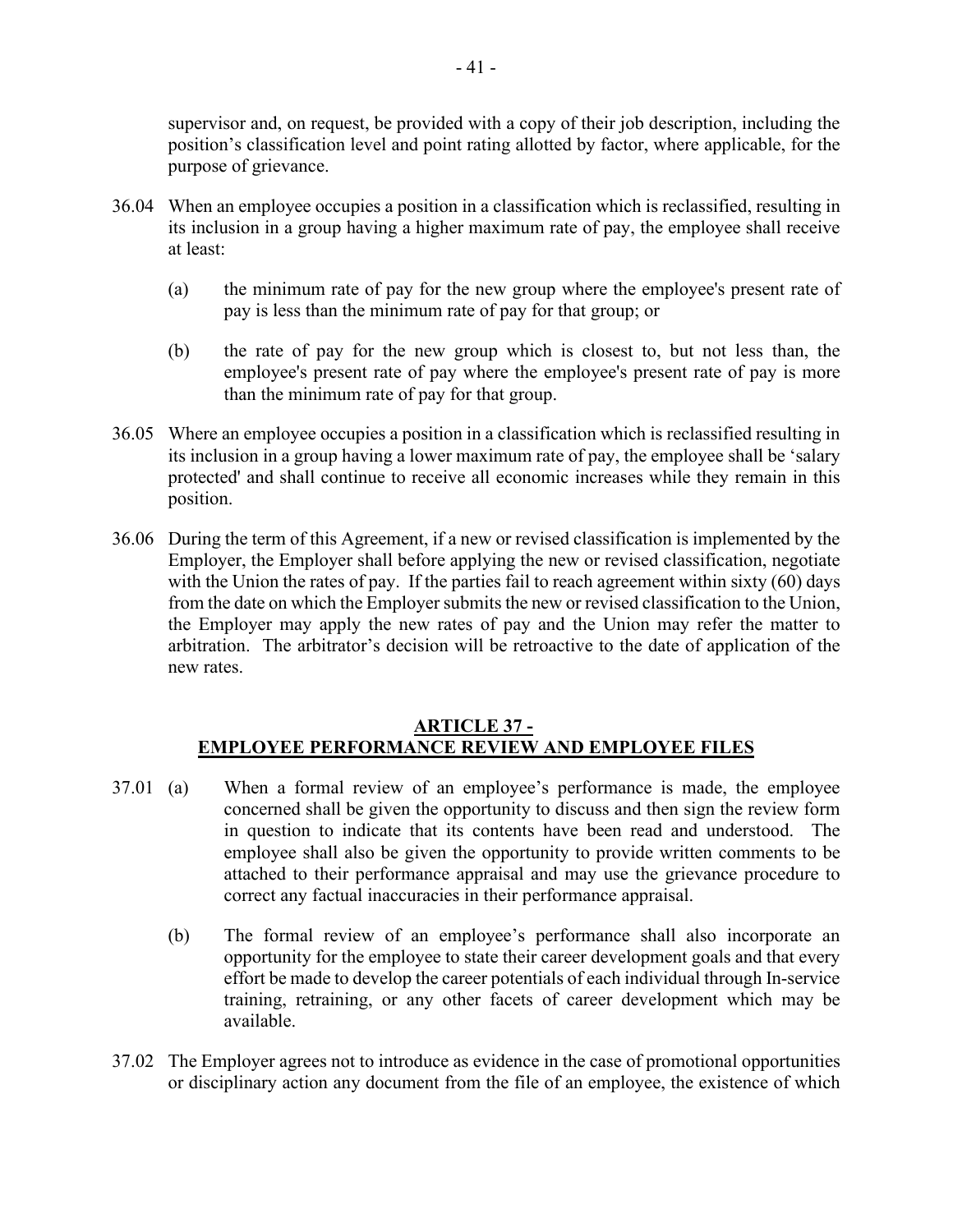the employee was not made aware, by the provision of a copy thereof at the time of filing or within a reasonable period thereafter.

- 37.03 Any document or written statement related to disciplinary action which may have been placed on the Personnel file of an Employee shall be destroyed after eighteen (18) months have elapsed since the disciplinary action was taken provided that no further disciplinary action has been recorded during this period.
- 37.04 Upon written request of an employee, the personnel file of that employee shall be made available for examination at reasonable times in the presence of an authorized representative of the Employer.
- 37.05 (a) The Employer's representative who assesses an Employee's performance must have observed the Employee's performance for at least one-half (½) of the period for which the Employee's performance is evaluated or have input from another person who has so observed the employee.
	- (b) There will be two files for each employee. One file shall contain employee payroll information. One file, maintained by the Senior Administrative Officer, shall contain all other employee information.
	- (c) The Employer agrees that communications between an Employee and their Representative (non bargaining unit employee) are privileged and confidential. The Employer shall not ask questions of the Representative (non bargaining unit employee) which answers to those questions may be damaging to the employee(s), nor shall any evidence produced by the Representative (non bargaining unit employee) be used against the employee(s). In accordance with the foregoing, a Representative (non bargaining unit employee) shall not be forced to testify against an employee.

#### **ARTICLE 38 - TERM POSITIONS AND CASUAL EMPLOYEES**

- <span id="page-41-0"></span>38.01 No term position shall have a term of greater than two (2) years except for a term created to fill an absence under clause 13.14.
- 38.02 No term position shall be extended to a total term of more than two (2) years.
- 38.03 The employment of the incumbent of a term position must continue to the end of the term, except in the case of a termination for the reasons of discipline, lack of work, lack of funding or discontinuance of a function.
- 38.04 An Employee in a term position is not entitled to severance pay at the end of the term.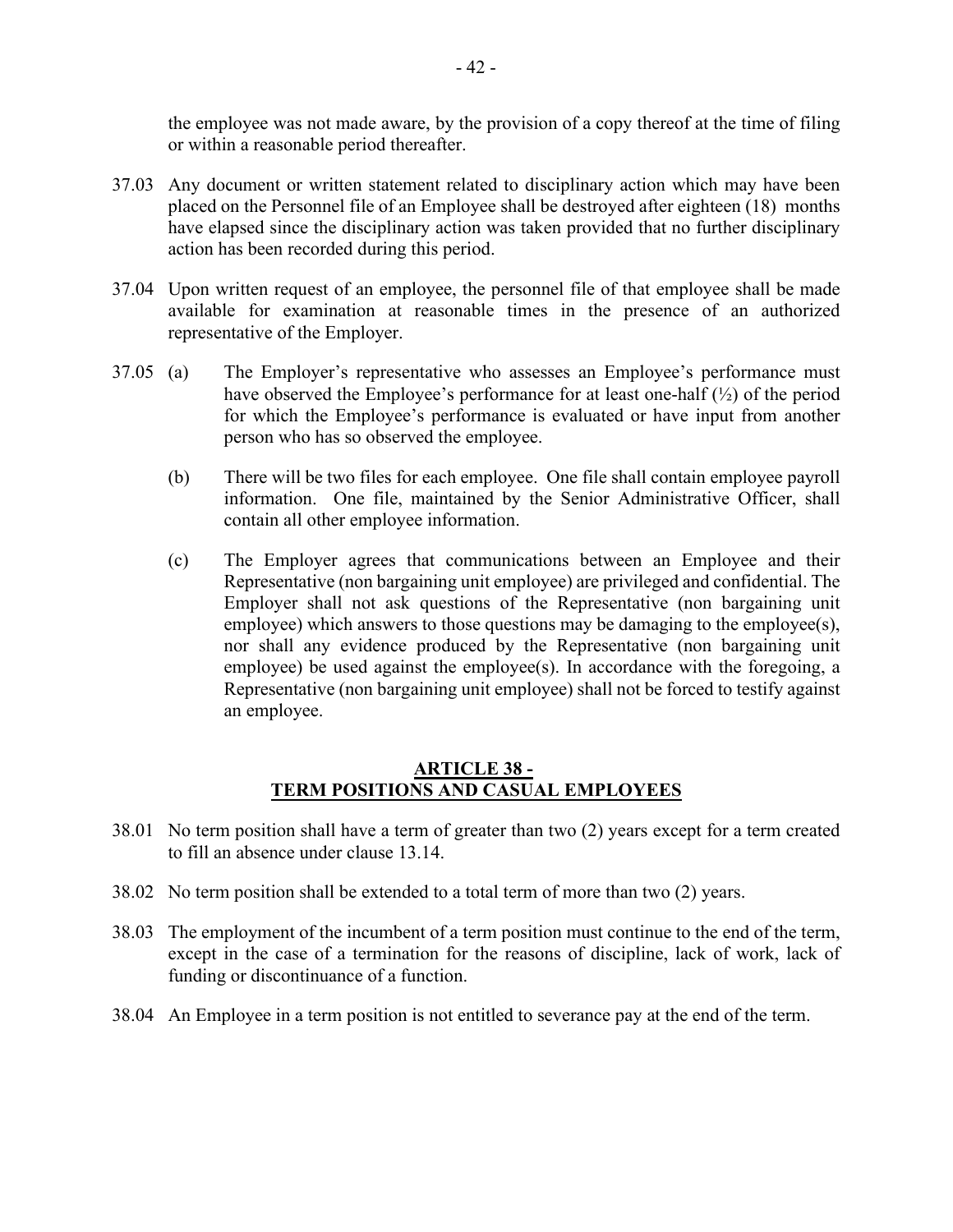#### **CASUAL EMPLOYEES**

- 38.05 When a casual employee works more than 650 hours (exclusive of overtime) within a four month period, the Employee shall be appointed on a term basis and shall be entitled to all provisions of the Collective Agreement from the first day of their employment.
- 38.06 The Employer shall ensure that a series of casual Employees will not be employed in lieu of establishing a full time position or filling a vacant position.
- 38.07 The Employer shall not engage in systematic release and rehire of casual employees into the same positions as a means of avoiding the creation of a term or permanent position.
- 38.08 Designated Paid Holidays shall apply to a casual Employee after fifteen (15) calendar days of continuous employment.
- 38.09 A casual Employee shall be paid at Step 1 of the appropriate range for the position.
- 38.10 Casual employees shall receive salary and vacation pay in accordance with Article 20. Casual employees shall not be entitled to any other monetary benefits or allowances under this Agreement.

# **ARTICLE 39 - CONTRACTING OUT**

- <span id="page-42-0"></span>39.01 There shall be no contracting-out of any work by the Employer if it would result in the layoff, the continuance of a layoff or reduction in the regular hours of work of bargaining unit members.
- 39.02 The Employer will seek the views of the Union at least 60 days before finalizing any plans to contract out bargaining unit work which is likely to result in reduction in hours of work of bargaining unit members or loss of bargaining unit positions.
- 39.03 Subject to 39.01 and 39.02, the Employer may only contract out work where:
	- (a) the Employer does not possess the necessary facilities or equipment;
	- (b) the Employer does not have, cannot hire and cannot train the necessary workforce;
	- (c) the Employer cannot otherwise perform the work within the required time limits;
	- (d) the Employees have refused to carry out the work, except for reasons relating to health and safety.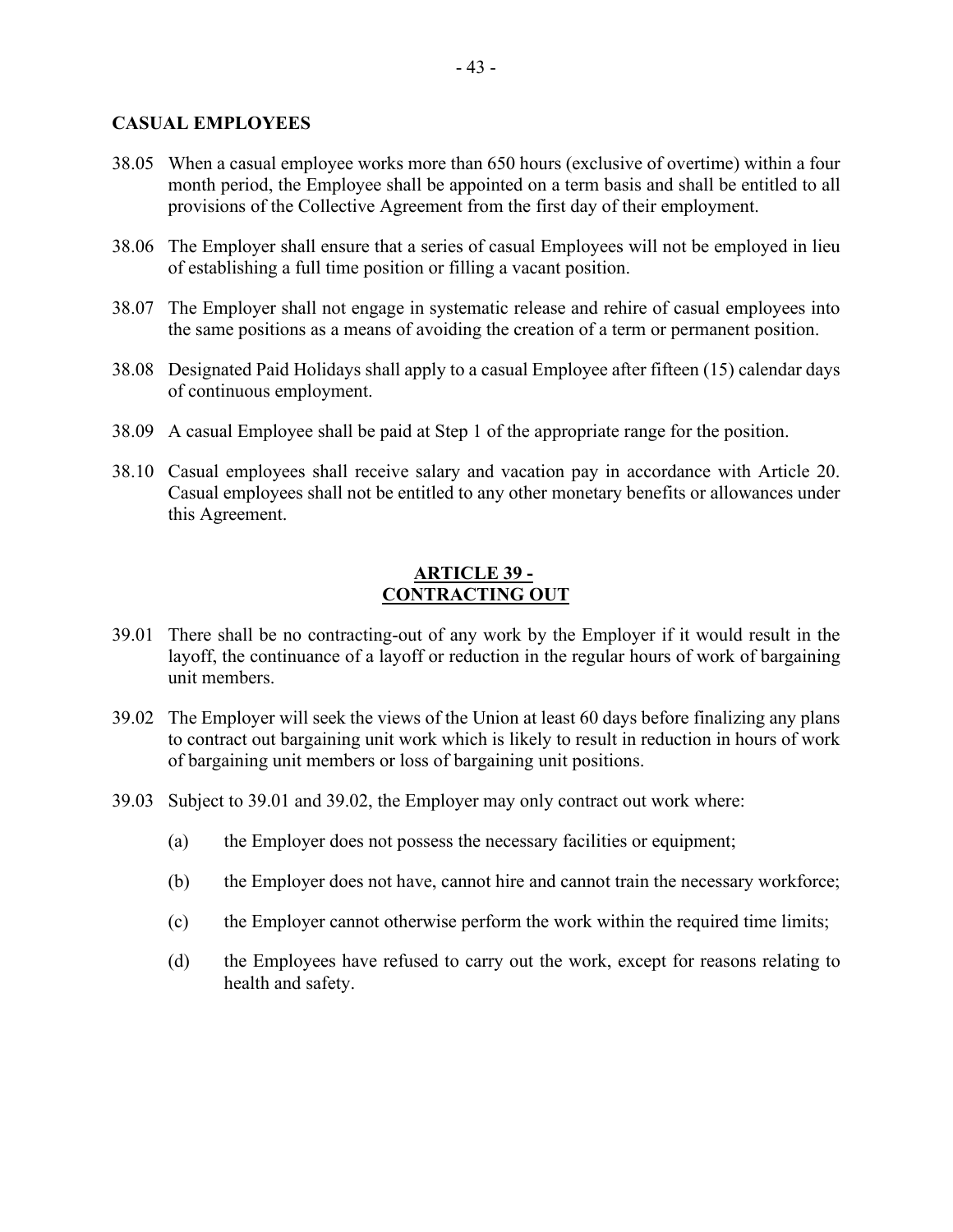#### **ARTICLE 40 - LAY-OFF AND JOB SECURITY**

<span id="page-43-0"></span>40.01 Layoffs will be made, when necessary, in reverse order of seniority, within the position to be so reduced.

#### **NOTICE**

40.02 The Employer shall notify employees who are to be laid off, or who may be potentially laid off, at least twenty (20) days prior to the effective date of the lay off or provide pay in lieu thereof.

#### **RECALL**

40.03 The last employee laid off within the position shall be the first recalled, subject to Clause 40.10.

#### **NOTICE OF RECALL**

- 40.04 The Employer shall give notice of recall personally or by registered mail.
- 40.05 Where notice of recall is given personally, the Employer shall deliver in duplicate a letter stating that the employee is recalled. In this instance, notice of recall is deemed to be given when served.
- 40.06 Where notice of recall is given by registered mail, notice is deemed to be given five (5) days from the date of mailing.
- 40.07 The employee:
	- (a) shall notify the Employer of their intention to return to work within five (5) working days;
	- (b) shall return to work within ten (10) working days of receipt of notice of recall.
- 40.08 A new employee will not be hired to fill any position while there are laid off employees who are eligible for recall and who are qualified to fill the position.
- 40.09 An employee who is laid off is entitled to be paid severance pay in accordance with Article 41 (Severance Pay).
- 40.10 An employee, who is continuously laid off for a period of eighteen (18) consecutive months, shall be considered terminated from employment with the Employer.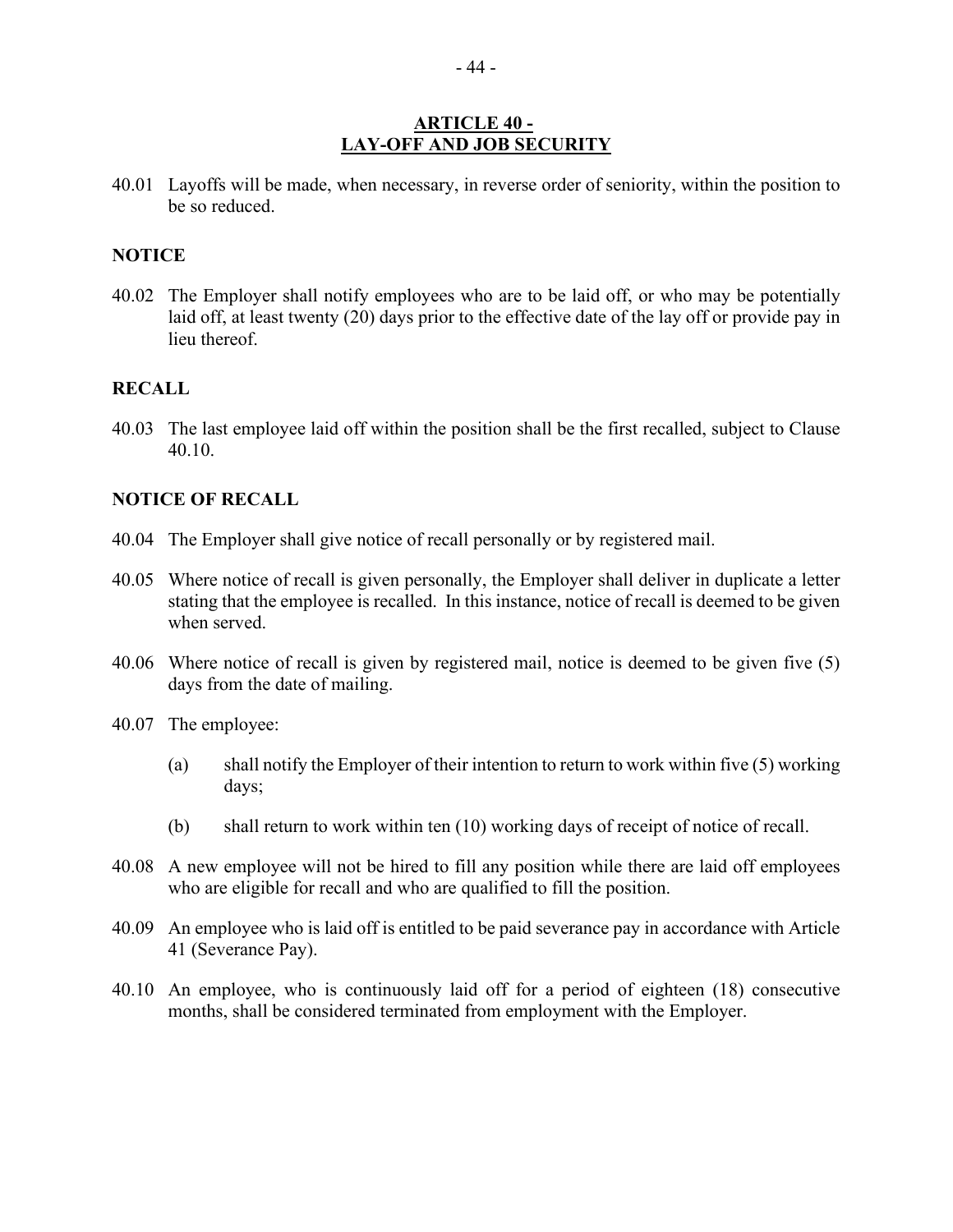#### **COOLING OFF PERIOD – THREE (3) WORKING DAYS**

- 40.11 An employee who willfully terminates their employment as a result of a misunderstanding or argument shall be allowed to return to work and remain employed if they do so within three (3) working days.
- 40.12 Should the Employer refuse to allow the employee to return to work, the termination shall be considered as a discharge effective the date that the employee sought to return to work and may be grieved as a discharge.
- 40.13 This entitlement will only apply once per calendar year.

#### **ARTICLE 41 - SEVERANCE PAY**

#### <span id="page-44-0"></span>**LAY OFF**

- 41.01 An employee who has one year or more of continuous employment and who is laid off is entitled to be paid two weeks' severance pay at the time of lay-off.
- 41.02 In the case of an employee who is laid off for the first time the amount of severance pay shall be two (2) weeks' pay for the first complete year of continuous employment, two (2) weeks' pay for the second complete year of continuous employment and one (1) weeks' pay for each succeeding complete year of continuous employment. The total amount of severance pay which may be paid under this Clause shall not exceed twenty-eight (28) weeks' pay.
- 41.03 In the case of an employee who is laid off for a second or subsequent time the amount of Severance Pay shall be two (2) weeks' pay for the first complete year of continuous employment after re-engagement and one (1) weeks' pay for each succeeding complete year of continuous employment less any period in respect of which they were granted Severance Pay by the Employer from the previous lay-off but the total amount of Severance Pay which may be paid under this Clause shall not exceed twenty-seven (27) weeks' pay.
- 41.04 In no case shall a total in excess of twenty-eight (28) weeks' severance pay be paid, regardless of the number of times an employee is laid off.

#### **RESIGNATION**

41.05 An Employee who resigns after four (4) years of continuous employment is entitled to be paid severance pay on resignation in accordance with the following formula:

> half the number of years of service times weekly rate of pay on resignation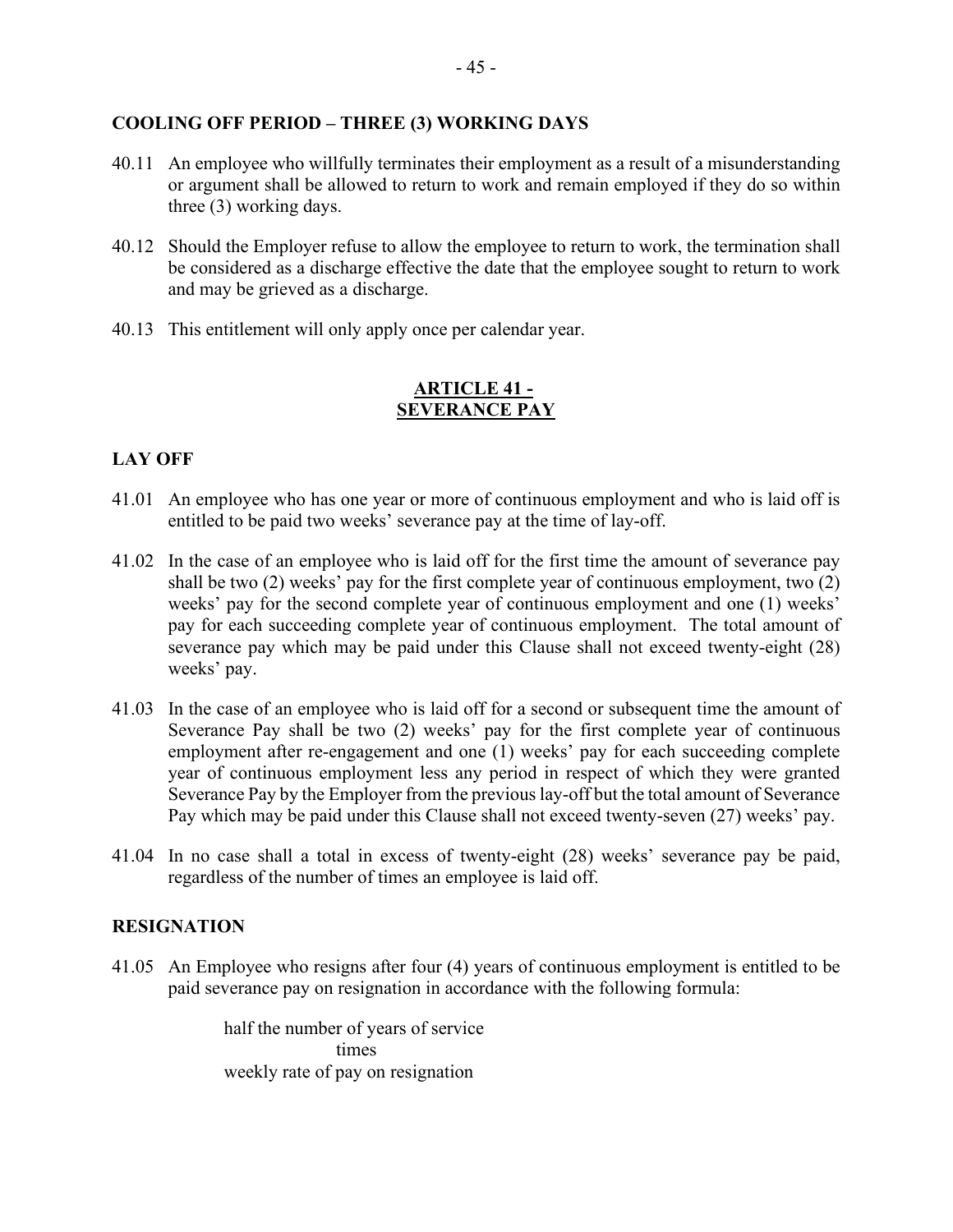to a maximum of thirteen (13) weeks' pay.

This clause applies only to employees who are employed as of April 1, 2003.

#### **RETIREMENT AND TERMINATION FOR HEALTH REASONS**

- 41.06 This Clause shall apply to an employee:
	- (a) who retires from the Employer; or
	- (b) whose employment is terminated as a result of a recommendation made to the Employer that the employee was incapable of performing their duties because of chronically poor health.
- 41.07 When employment terminates for either of the reasons stated in Clause 41.06 the employee shall be paid severance pay equal to the product obtained by multiplying their weekly rate of pay in termination of employment by the number of completed years of continuous employment to a maximum of thirty (30), less any period of continuous employment in respect of which severance pay was previously granted.
- 41.08 When employment terminates for either of the reasons stated in Clause 41.06 the employee shall have the right to waive their entitlement to severance pay and, in lieu thereof, be granted an equivalent period of leave with pay.

#### **DEATH**

41.09 If an employee dies, there shall be paid to their estate an amount equal to the product obtained by multiplying their weekly rate of pay immediately prior to death by the number of years of continuous service with a maximum of thirty (30) regardless of any other benefit payable.

#### **DISMISSAL, ABANDONMENT OF POSITION**

41.10 An employee who is dismissed for just cause from the Employer or who has been declared to have abandoned their position (has failed to report to work for five (5) consecutive days) shall not be entitled to severance pay.

#### **ARTICLE 42 - GRIEVANCE AND ARBITRATION PROCEDURE**

- <span id="page-45-0"></span>42.01 The Employer and the Union recognize that grievances may arise in respect of the interpretation, application, administration or alleged violation of this Agreement.
- 42.02 The procedure for the final resolution of grievances is through the grievance procedure, and, if the grievance is not resolved, to arbitration.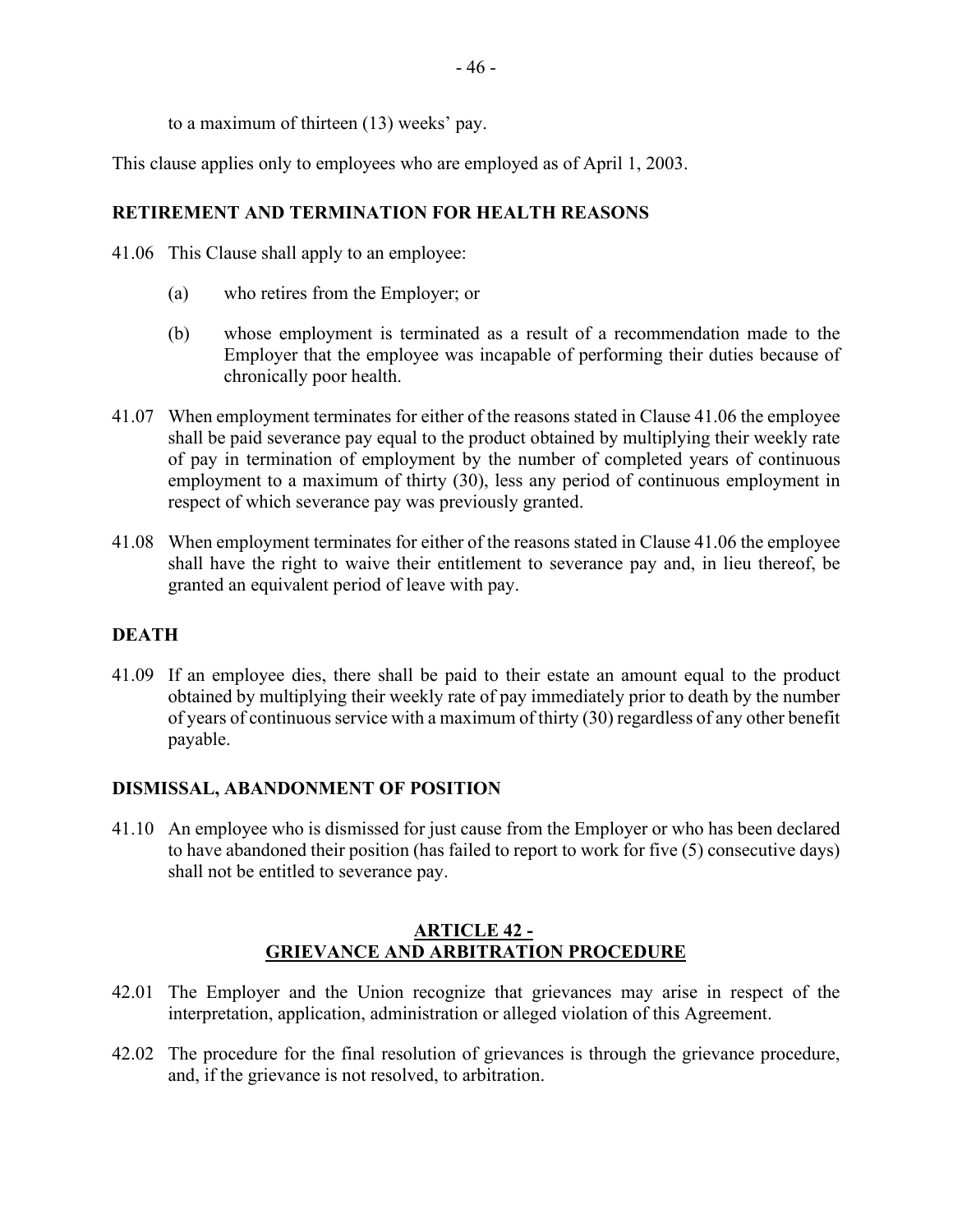- 42.03 An Employee who wishes to present a grievance at any level in the grievance procedure, shall transmit this grievance to the Senior Administrative Officer.
- 42.04 If the employee so desires, they may be assisted and represented by the Union when presenting a grievance.
- 42.05 A grievance shall be processed through the following steps:
	- (a) First Level (Senior Administrative Officer);
	- (b) Arbitration.
- 42.06 The Union shall have the right to consult with the Employer with respect to a grievance at every level of the grievance procedure.
- 42.07 An Employee shall present a grievance in writing at the first level of the procedure no later than ten (10) working days after the date of the action or circumstances giving rise to the grievance.
- 42.08 A grievance of an employee shall not be deemed to be invalid by reason only of the fact that it is not in accordance with the form supplied by the Employer.
- 42.09 The Employer shall reply in writing to an Employee's grievance within ten (10) working days at the First Level.
- 42.10 Where an Employee has been represented by the Union in the presentation of a grievance, the Employer will provide the appropriate representative of the Union with a copy of the Employer's decision at the same time as the Employer's decision is provided to the Employee.
- 42.11 When an Employee is dismissed, they shall be given notice in writing setting out the reasons for the dismissal.
- 42.12 The Union shall have the right to initiate and present grievances in accordance with the grievance procedure. The Employer shall have the right to initiate and present grievances, which shall be filed directly with the Union, at its office in Yellowknife.
- 42.13 With the written approval of the Union, an Employee may, by written notice to the Senior Administrative Officer, withdraw a grievance.
- 42.14 The time limits stipulated in this Article may be extended by mutual agreement between the Employer and the Union. Grievances that are not presented or advanced within the time limits set out in this Article are abandoned, and may not later be presented or advanced unless, due to circumstances beyond the control of the employee they were unable to comply with the time limits.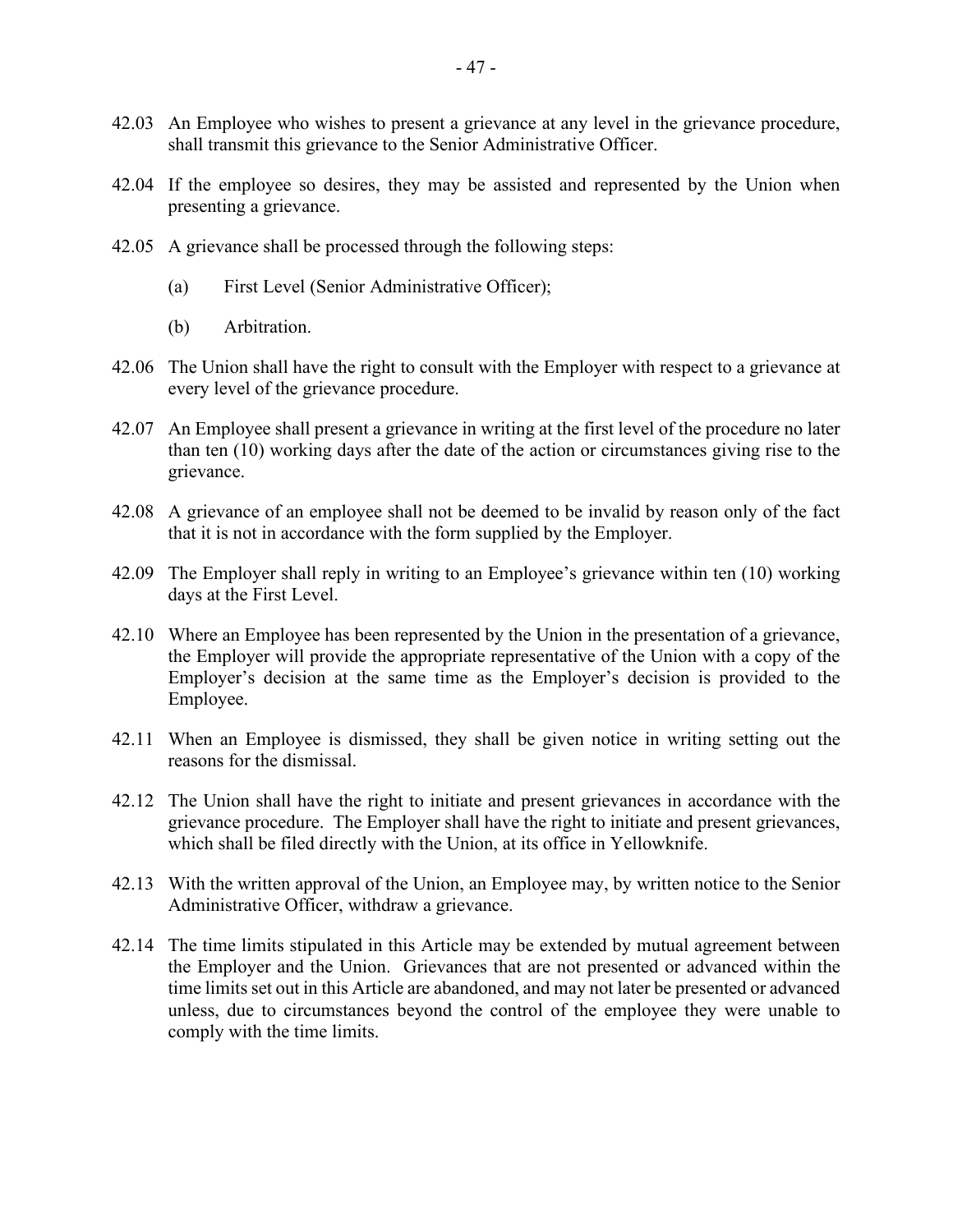#### 42.15 Arbitration

Where a difference arises between the parties relating to the interpretation, application or administration of this Agreement including any question as to whether a matter is arbitrable, or where an allegation is made that a term or condition of this Agreement has been violated, either of the parties may, after exhausting the grievance procedure in this Article, notify the other party in writing within thirty (30) days of the receipt of the reply at the First Level, or where the Employer has not given a reply within thirty (30) days after the day the reply was due, of their desire to submit the difference or allegation to arbitration.

- 42.16 (a) The parties agree that arbitration referred to in Article 42.15 shall be by a single arbitrator.
	- (b) The parties will attempt to come to an agreement on the selection of an Arbitrator within thirty (30) calendar days of the date on which notification by either party to submit the difference or allegation to arbitration was made, or such further period as may be mutually agreed upon by the parties.
	- (c) In the event that the Employer and the Union are unable to agree upon the selection of the Arbitrator, the Minister of Labour of Canada shall be requested to appoint an Arbitrator, and it is agreed that the Arbitrator so appointed shall act as the single Arbitrator.
- 42.17 The arbitrator has all of the powers granted to arbitrators under the Canada Labour Code, in addition to any powers that are contained in this Agreement.
- 42.18 The arbitrator shall hear and determine the difference or allegation and shall issue a written decision and the decision is final and binding upon the parties and upon any Employee affected by it.
- 42.19 The arbitrator shall sign the award and copies shall be provided to the Employer and the Employee within three (3) months of the hearing.
- 42.20 The Arbitrator shall not have the authority to alter or amend any of the provisions of this Agreement, or to substitute any new provisions in lieu thereof, or to render any decision contrary to the terms and provision of this Agreement.
- 42.21 The Employer and the Union shall each pay one-half  $(\frac{1}{2})$  of the remuneration and expenses of the arbitrator and each party shall bear its own expenses of every such arbitration. In addition to the powers granted to arbitrators under the provisions of the Canada Labour Code, the arbitrator may:
	- (a) determine that where the discharge of the Employee is not appropriate, direct the Employer to reinstate the Employee and pay to the Employee a sum equal to the wages lost by reason of the dismissal, or such less sum as in the opinion of the arbitrator is fair and reasonable; or direct that instead of reinstatement the Employee be paid a sum of money which the Arbitrator considers fair and reasonable, or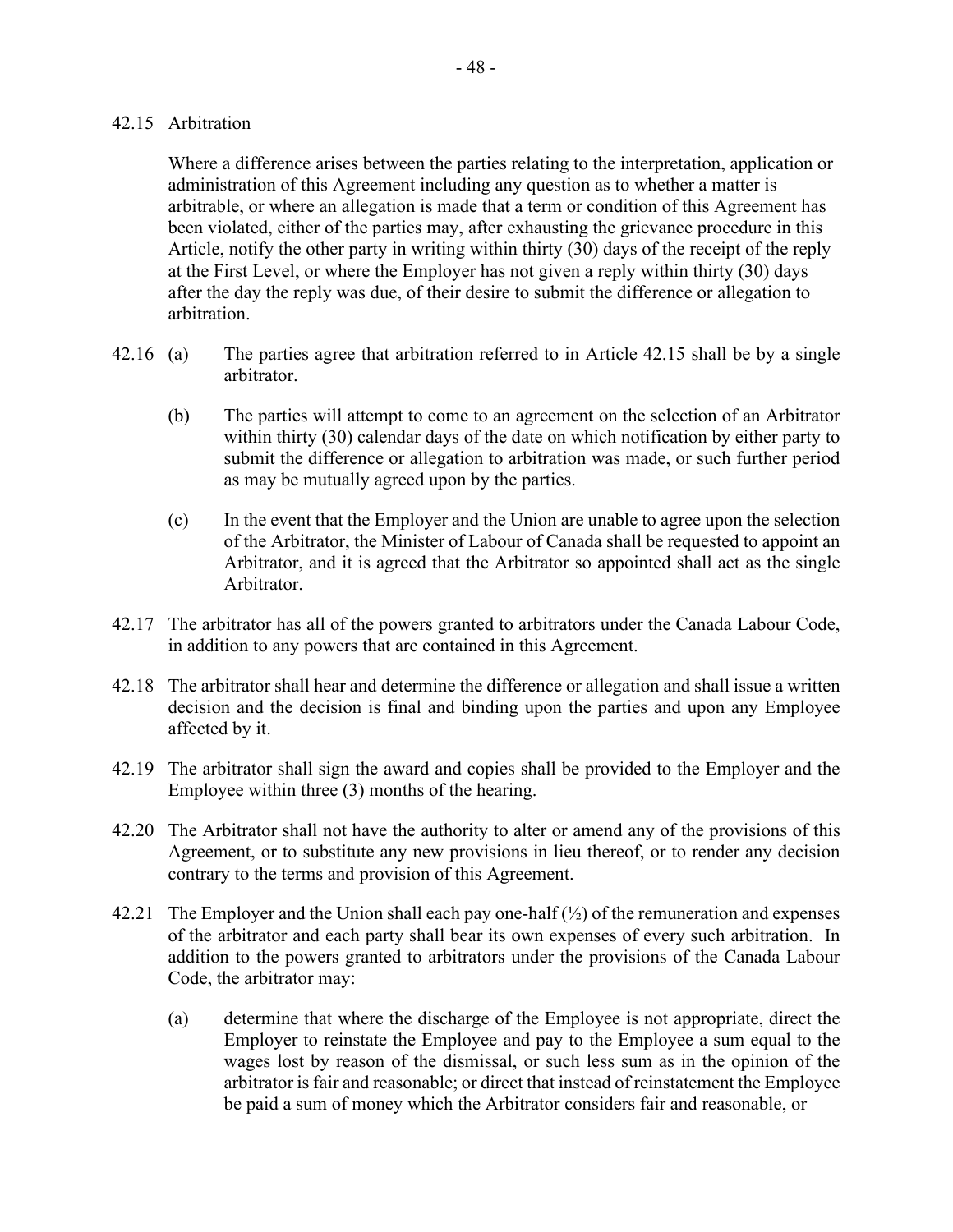(b) make such order as they consider fair and reasonable having regard to the terms of this Agreement.

#### **ARTICLE 43 - LABOUR/MANAGEMENT COMMITTEE**

- <span id="page-48-0"></span>43.01 A Labour/Management Committee will be formed to consult on matters of mutual interest.
- 43.02 The Labour/Management Committee shall have equal representation from the Union and the Employer, with each party choosing their respective representatives.
- 43.03 The Committee will meet at any time at the request of either party. Meetings of the Labour Management Committee shall take place during working hours.

## **ARTICLE 44 - SAFETY AND HEALTH**

- <span id="page-48-1"></span>44.01 The Employer shall comply with all applicable Health and Safety legislation and regulations.
- 44.02 The Employer and the Union agree to establish a joint worksite Health and Safety Committee.
- 44.03 The joint worksite Health and Safety Committee shall consist of two representatives of the Employer and two employees appointed by the Union.
- 44.04 The employer shall provide all Union members of the joint worksite Health and Safety Committee with a copy of the Safety Act.
- 44.05 The Employer shall ensure that a copy of the Safety Act is available for all employees.

#### **RIGHT TO REFUSE DANGEROUS WORK**

- 44.06 An employee shall have the right to refuse to work in situations of imminent or unusual danger as defined in the *Safety Act.*
- 44.07 An employee may refuse to do any particular act or series of acts at work which they have reasonable grounds to believe are dangerous to their health or safety or the health and safety of any other employee or any other person at the place of employment until sufficient steps have been taken in accordance with the *Safety Act.*

#### **THE RIGHT TO KNOW - HAZARD IDENTIFICATION**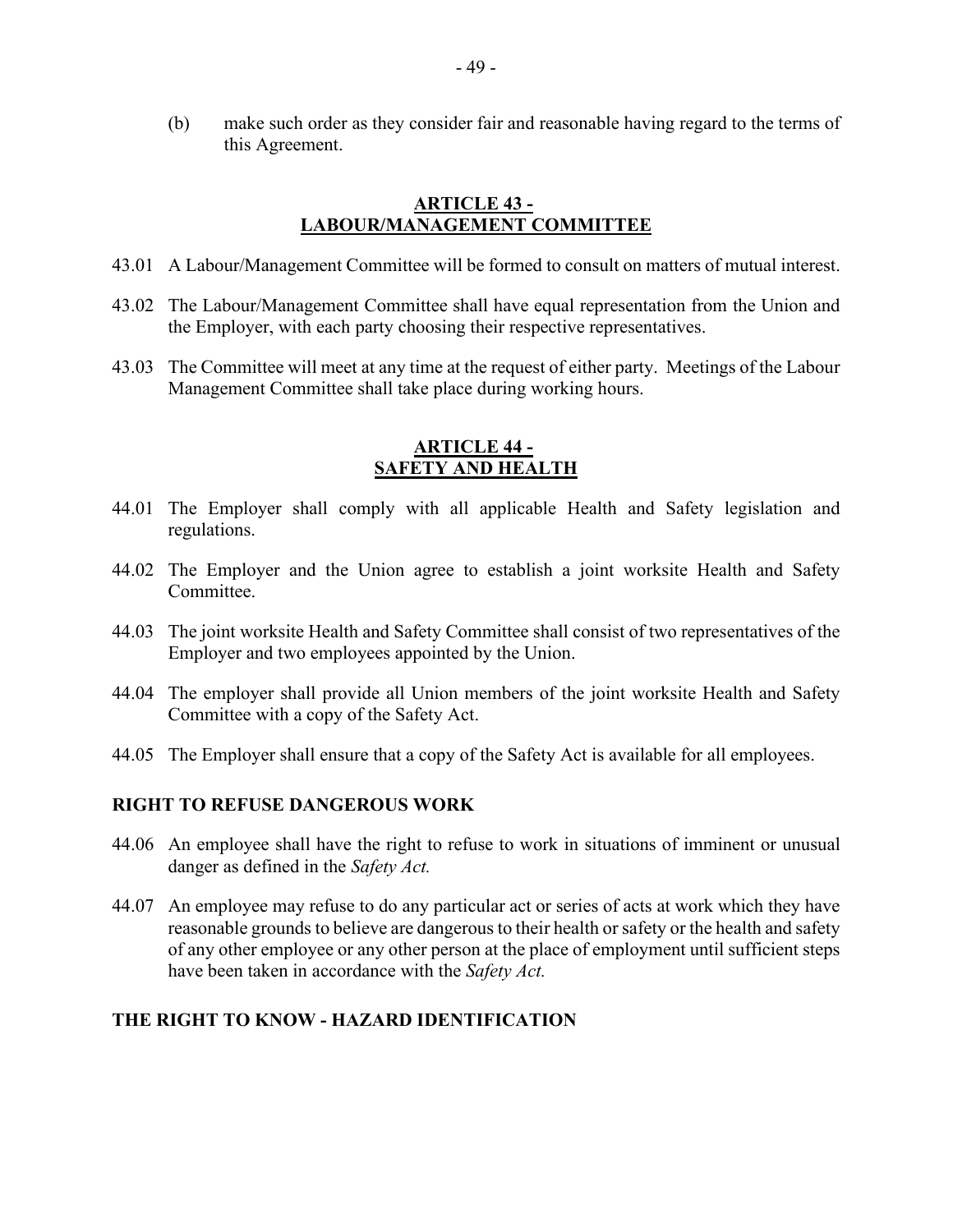44.08 The Employer shall identify in writing new or presently used chemicals, substances or equipment present in the work area including hazards, precautions and antidotes or procedures to be followed following exposure.

#### **OCCUPATIONAL HEALTH EXAMINATIONS**

- 44.09 (a) Where the Employer requires an Employee to undergo an occupational health examination by a qualified practitioner, chosen by the Employer, the Employer must identify, in writing for the Employee the reason for the examination. The Employee agrees that the practitioner will provide the Employer with a response to the reason for the examination.
	- (b) An employee shall be granted leave with pay to attend the examination and the Employer shall assume the cost of any travel expenses.
	- (c) All occupational health information, forms and records transmitted or used in connection with these occupational health examinations will be conveyed to the Employee involved and maintained in a medical confidential status and retained within the medical community.
- 44.10 For the purposes of investigations or inspections provided for in the Safety Act the Labour Management Committee or a member of the Labour Management Committee (as appropriate) shall conduct such investigations or inspections.

#### **ARTICLE 45 - TECHNOLOGICAL CHANGE**

- <span id="page-49-0"></span>45.01 Both parties recognize the overall advantages of technological change. Both parties will therefore encourage and promote technological change and improvements.
- 45.02 The Employer agrees to follow the provisions of the Canada Labour Code with respect to technological change.
- 45.03 The Employer shall make every reasonable effort to continue employment of Employees who would otherwise become redundant because of technological change.

#### **ARTICLE 46 - CIVIL LIABILITY**

- <span id="page-49-1"></span>46.01 If an action or proceeding is brought against an Employee or former Employee for an alleged tort committed by the employee in the performance of their duties, then:
	- (a) The Employee, upon being served with any legal process, or upon receipt of any action or proceeding as hereinbefore referred to, being commenced against them shall advise the Employer of any such notification or legal process;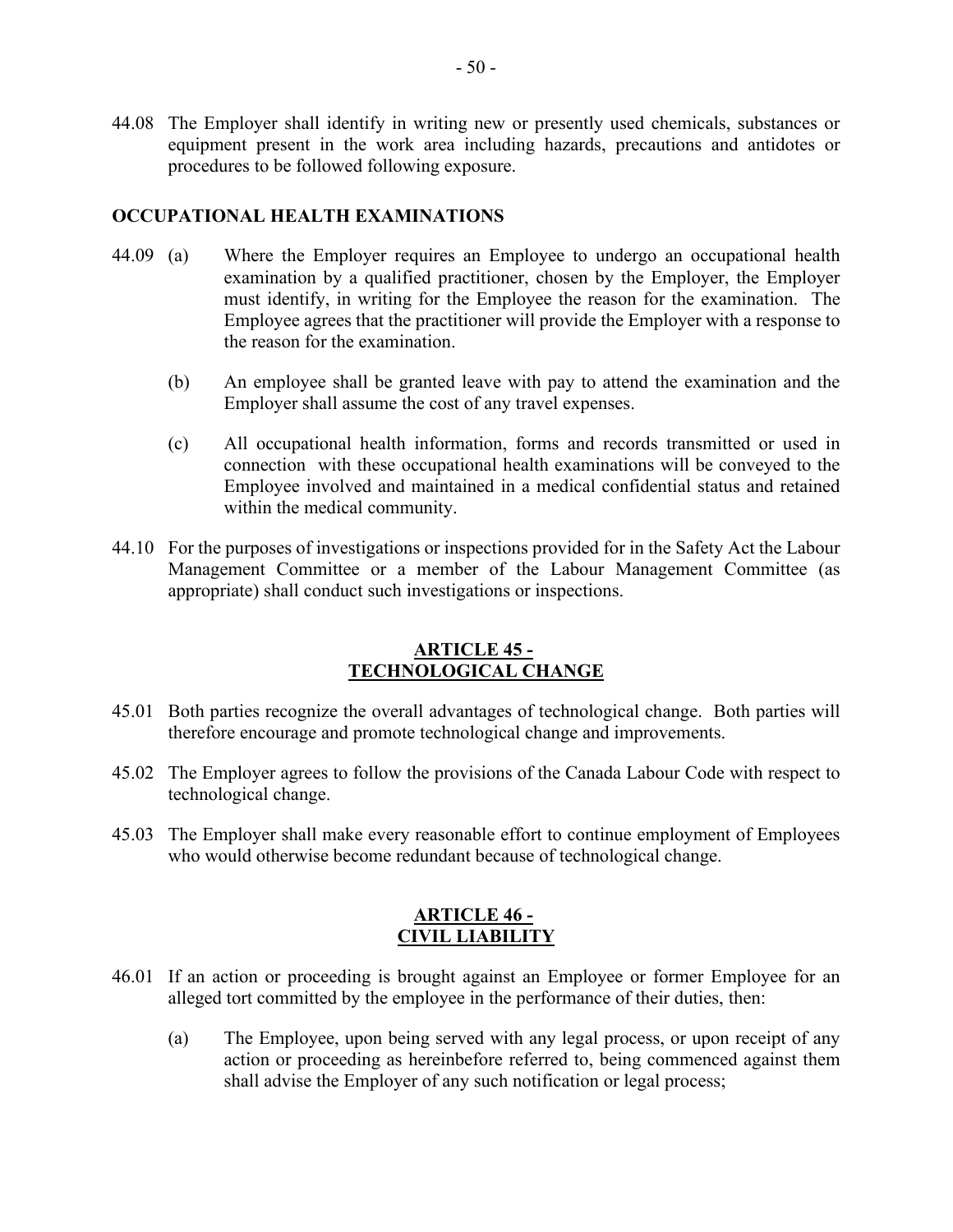- (b) The Employer shall pay any damages or costs awarded against any such Employee in any such action or proceedings and all legal fees, and/or;
- (c) The Employer shall pay any sum required to be paid by such employee in connection with the settlement of any claim made against such employee provided the conduct of the employee which gave rise to the action did not constitute a gross disregard or neglect of their duty as an employee;
- (d) Upon the employee notifying the Employer in accordance with paragraph (a) above, the Employer and the employee shall forthwith meet and appoint counsel that is mutually agreeable to both parties. Should the parties be unable to agree on counsel that is satisfactory to both, then the Employer shall unilaterally appoint counsel. The Employer accepts full responsibility for the conduct of the action and the employee agrees to cooperate fully with appointed counsel;
- (e) If upon adjudication of a matter arising out of this Article there is a finding that the employee was not acting in the performance of their duties at the time of the alleged tort then the employee shall be indebted to the Employer for an amount equal to the expenses incurred on their behalf pursuant to this Article. Prior to said recovery the Employer and employee shall discuss an acceptable recovery schedule.

#### **ARTICLE 47 - SUSPENSION AND DISCIPLINE**

- <span id="page-50-0"></span>47.01 When an employee is given any form of written discipline, the reasons for the discipline shall be provided to the employee in sufficient detail that the employee may defend themselves against it.
- 47.02 Where an employee is required to attend a meeting where a disciplinary decision concerning them is to be taken or imposed, the employee shall have the right to have a representative of the Union in attendance. The Employer must advise the employee of their right to be accompanied by a representative in advance of the meeting.

#### **ARTICLE 48 - ULTIMATE REMOVAL ASSISTANCE**

- <span id="page-50-1"></span>48.01 These provisions apply to employees employed as of April 1, 2003 unless the Employer and an Employee hired after April 1, 2003 agreed that these provisions apply to that Employee.
- 48.02 An employee who terminates their employment with the Employer will be entitled to removal assistance in accordance with the following conditions.
- 48.03 The percentage of approved expenses paid vary with the length of continued employment with the Employer.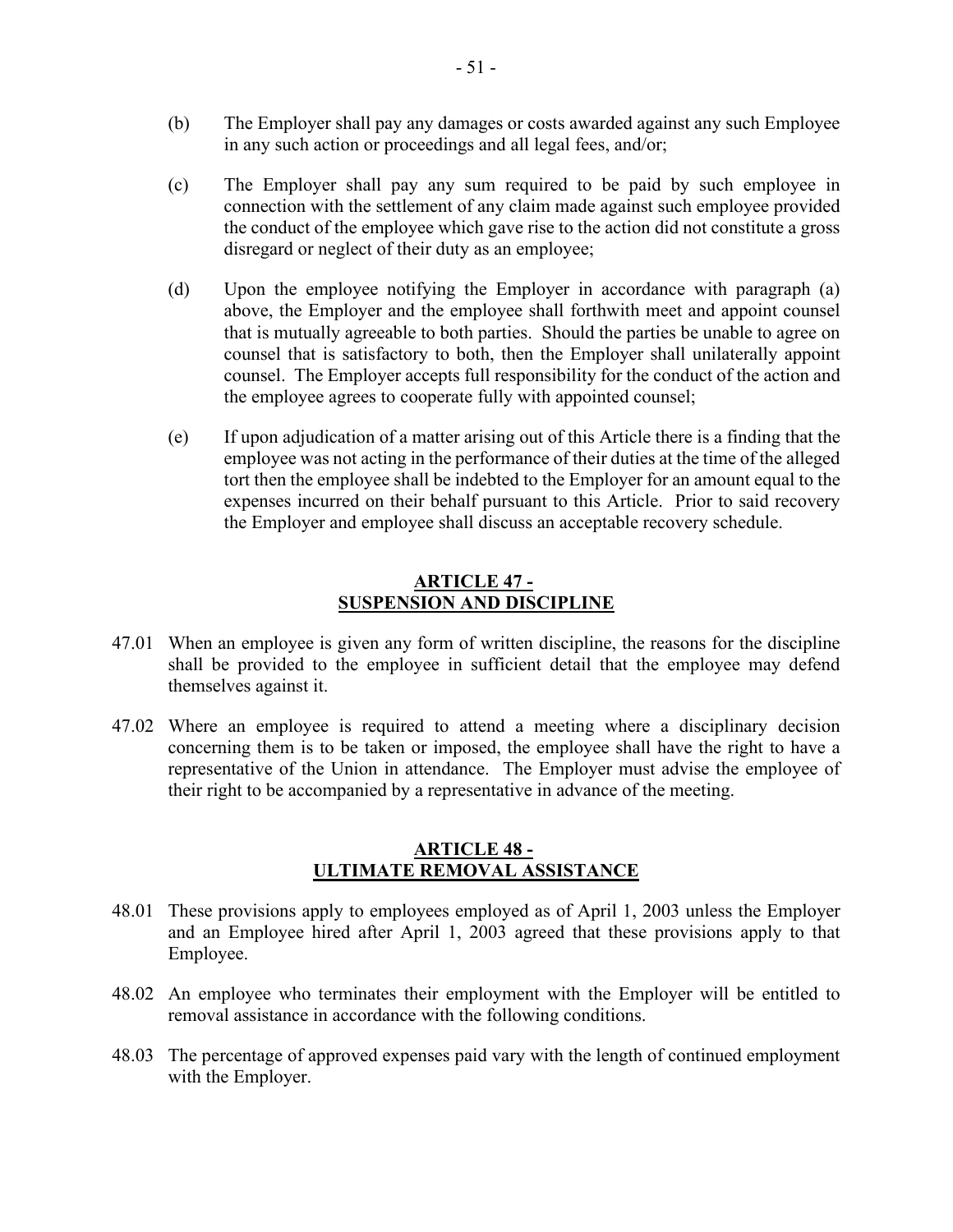| Length of Service       | Entitlement            |
|-------------------------|------------------------|
| Less than 2 years       | none                   |
| 2 years but less than 3 | 50% of approved costs  |
| 3 years but less than 4 | 75% of approved costs  |
| over 4 years            | 100% of approved costs |

(A year of service is the twelve (12) month period to the anniversary date of initial employment)

#### **Weight Limits**

- 48.04 The schedule below defines the maximum weights of effects that the Employer will pay for. Coverage also includes crating charges and the limits include weights of the crates. This table applies to all employees.
	- (a) in furnished accommodations: Employees without dependants – maximum  $680 \text{ kg}$  (1500 lbs) Employees with dependants – maximum  $1,814 \text{ kg}$  (4,000 lbs)
	- (b) unfurnished accommodations: Employees without dependants – maximum  $1,814 \text{ kg} (4,000 \text{ lbs})$ Employees with dependants – maximum  $6,804 \text{ kg} (15,000 \text{ lbs})$
- 48.05 In addition to shipment of effects, removal assistance also covers the travel expenses of the employee and their dependants, as follows:
	- (a) travel by commercial carrier to "eligible destination";
	- (b) accommodation and meals may be claimed per day by the employee and each dependants to a maximum of the current allowance for employee's travel as contained in this Agreement; and
	- (c) for travel by privately owned car see Clause 49.03.

#### **Eligible Destination**

48.06 The total assistance will be calculated to the point of recruitment.

#### **Claims Procedure**

48.07 To claim the employee must:

- (a) submit receipts from a bona fide moving company;
- (b) meals and accommodations will be in accordance with Clause 49.02; and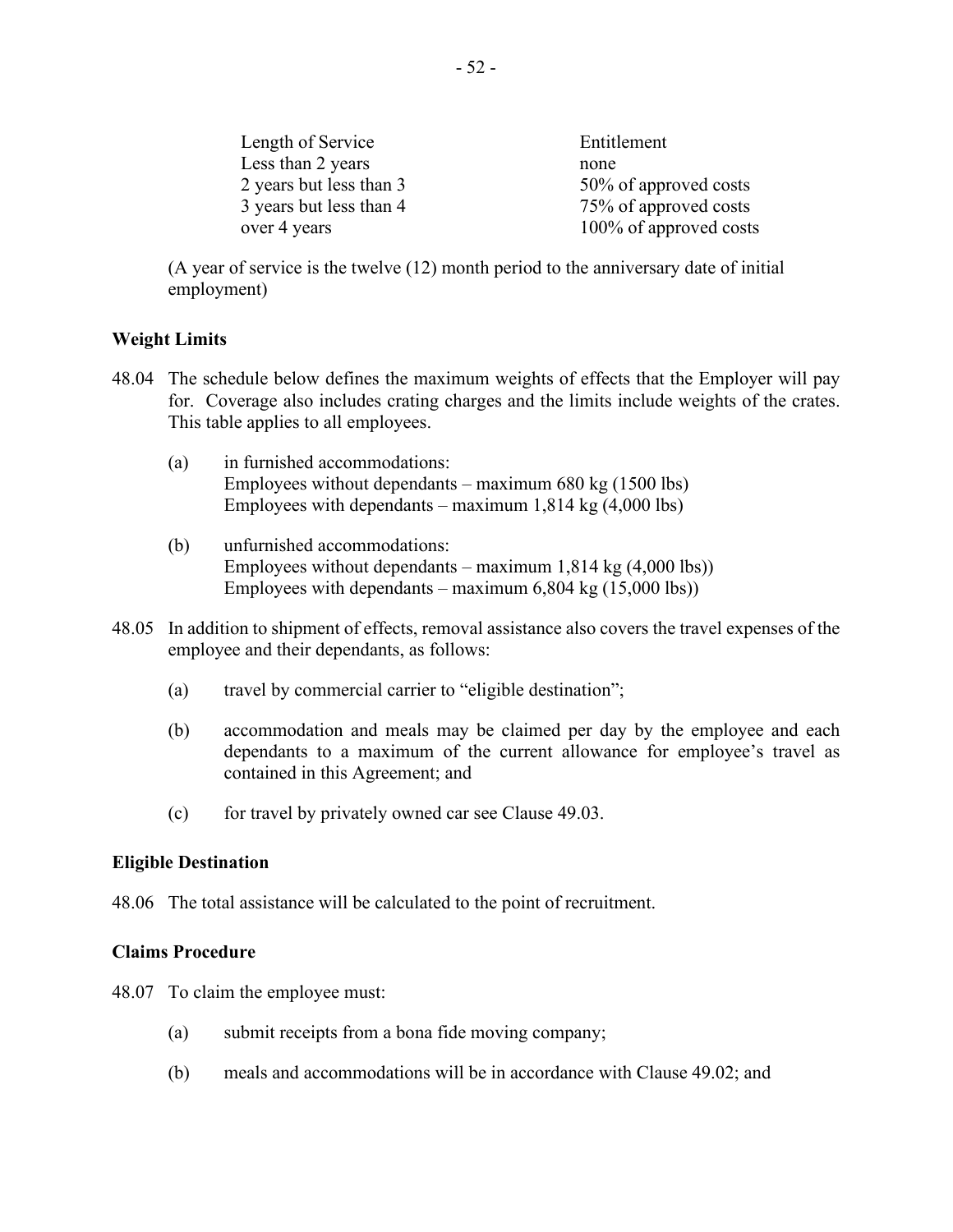- (c) private motor travel will be in accordance with 49.03.
- 48.08 When the claim has been processed, a cheque for the claim will be issued and mailed to the Employee's forwarding address.
- 48.09 If an employee is entitled to removal by another source, the employee shall access this source first.

#### **ARTICLE 49 - DUTY TRAVEL**

<span id="page-52-0"></span>49.01 An Employee who is authorized to travel on the Employer's business will be reimbursed for reasonable expenses incurred.

#### **ENTITLEMENT -MEALS AND INCIDENTAL EXPENSES**

49.02 Employees on travel duty are entitled to claim expenses for meals and incidental expenses incurred during travel, including per diem allowances. Per diems for travel not exceeding fifteen (15) calendar days and meal and incidental expenses for days in which the employee travels for only part of a day shall be consistent with the per diem rates of the Government of the Northwest Territories.Per diem rates will be adjusted, and posted when the Government of the Northwest Territories rates are changed, October 1 and April 1 of each year during the life of the agreement

#### NOTE:

Where the actual cost of meals and services exceeds the maximum allowance, and where the reason for this excess can be justified, and the expenses supported by receipts, the employee will be reimbursed for the actual expense incurred. Where receipts cannot be provided, reimbursement will be made for the meal allowances set out above.

#### **TRAVEL BY PRIVATELY OWNED CAR**

- 49.03 The Employer will reimburse an employee who, with prior authority, uses a privately owned car for necessary travel on Employer business in accordance with the Government of the Northwest Territories rates for privately owned cars.
- 49.04 The use of a privately owned car shall not be authorized when, because of the additional time involved, commercial transportation would be more reasonable and practicable.
- <span id="page-52-1"></span>49.05 When the total cost of the trip, including the cost or meals, lodging and incidental expenses exceeds the cost of the same journey by ordinary commercial means, reimbursement shall be limited to the commercial cost.

# **ARTICLE 50 - BENEFITS PLAN**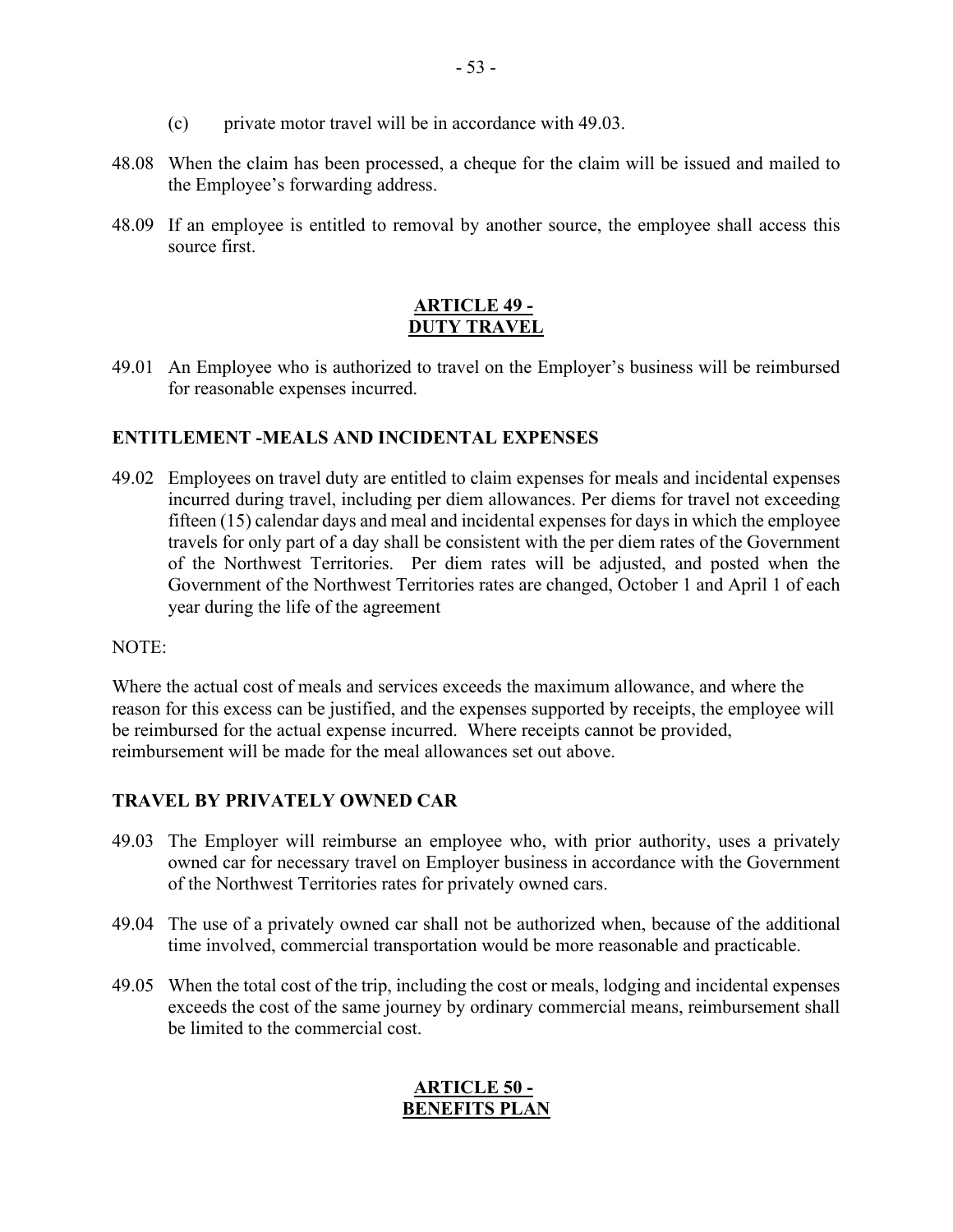- 50.01 The Employer agrees to provide to eligible permanent and term employees the following Northern Employee Benefits Services benefits:
	- (1) Accidental Death and Dismemberment;
	- (2) Life Insurance;
	- (3) Dependant and Spousal Life Insurance; and
	- (4) Long-term Disability.
- 50.02 Premium payments for these benefits shall be paid as determined by the benefit plan providers.
- 50.03 The Employer agrees to provide to eligible term and permanent employees a Group RRSP with Employer and employee contributions equal to  $5.0\%$  of salary. Effective January  $1<sup>st</sup>$ , 2022, such contribution shall increase to 6.0% of salary. All issues concerning the RRSP shall be determined by the plan provider.
- 50.04 The Employer shall participate in the Northern Employee Benefits Services Dental Plan. Employees shall have the option of participating in the dental plan. Dental plan premiums shall be paid 40% by each participating employee and 60% by the Employer.
- 50.05 The Employer shall participate in the Northern Employee Benefits Services Extended Health Care Plan. Employees shall have the option of participating in this plan. Extended Health Care Plan premiums shall be paid 40% by each participating employee and 60% by the Employer.
- 50.06 All issues concerning the benefit plans, including issues concerning eligibility or entitlement to benefits shall be determined by the benefit plan providers.
- 50.07 The parties agree that there is a need to participate in recreational activities to promote wellness and maintain a good physical and mental health. To this end, the Employer agrees to provide all employees with a 50% discount on yearly access to the Fitness Centre of the Village of Fort Simpson.

#### **Fitness Allowance**

50.08 The Employer shall reimburse term, part-time and full-time employees up to \$250.00 per year to be used for health and wellness purposes, upon submission of receipts demonstrating that the employee has incurred health-and-wellness-related costs. Probationary employees are not entitled to the fitness allowance.

#### **ARTICLE 51 - EMPLOYEE ASSISTANCE PROGRAM**

#### <span id="page-53-0"></span>**TREATMENT OF ALCOHOLISM AND OTHER DRUG ABUSES**

51.01 (a) The Employer recognizes that alcoholism and other drug abuses are treatable illnesses which can respond to therapy and treatment.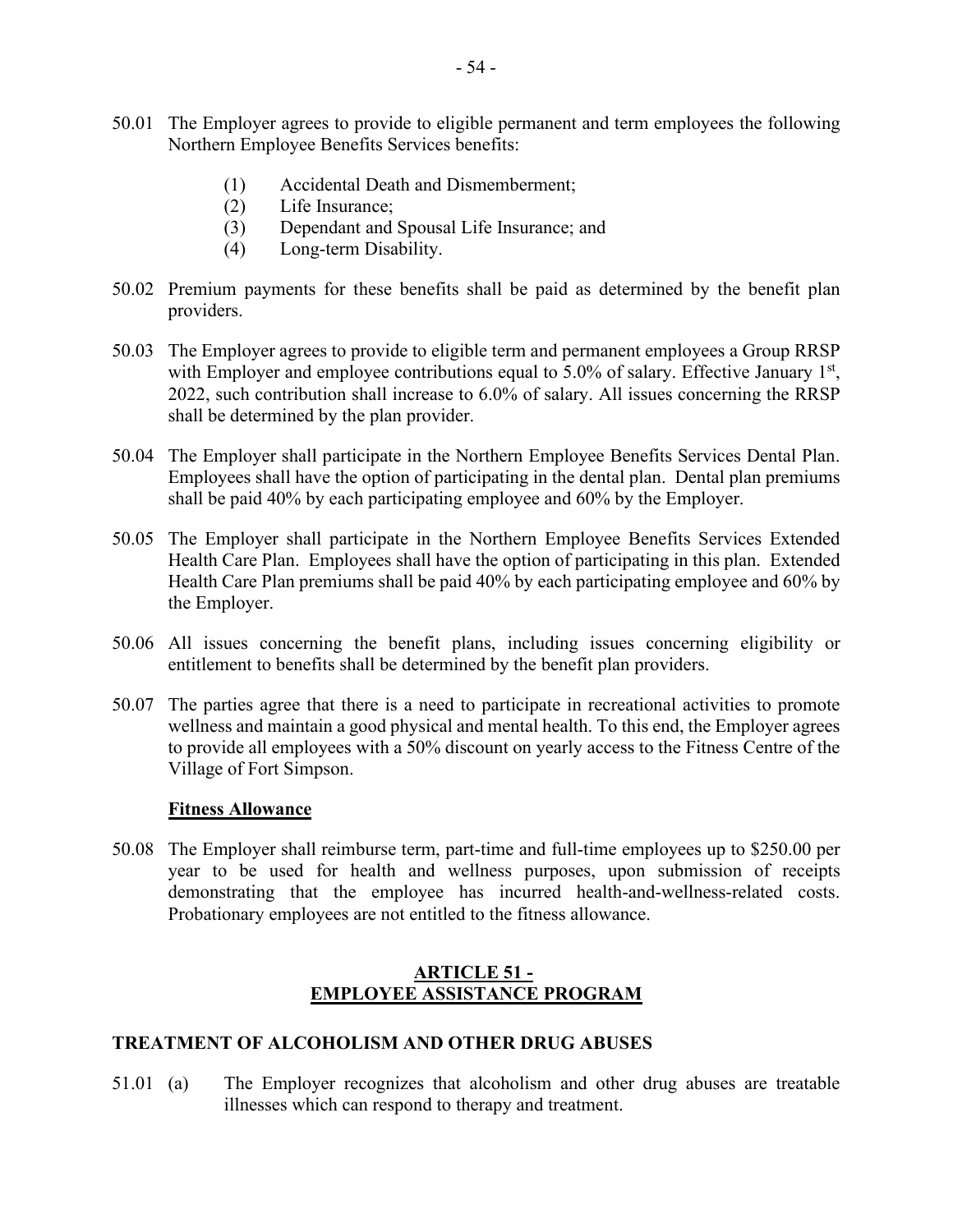- (b) The Employer's legitimate concern is limited to the effects of alcoholism and drug abuse on absenteeism and other work performance factors.
- (c) The employee must recognize their obligation to seek assistance when the use of intoxicants has an adverse effect on their ability to satisfactorily perform their job.
- (d) Subject always to the Employer's duty to accommodate, improvement of work performance factors to acceptable standards is the basis of continued employment.
- (e) Subject always to the Employer's duty to accommodate, lack of co-operation in seeking assistance or treatment may be sufficient grounds for dismissal.

#### **GENERAL POLICY**

- 51.02 This procedure provides for identification of situations in which the abuse of alcohol or drugs is repeatedly impairing an employee's ability to perform their duties and for early referral for treatment. Wherever possible, the anonymity of employees seeking treatment and confidentiality of their personal records will be protected.
	- (a) The immediate supervisor will identify employees whose habits are repeatedly impairing job performance.
	- (b) The Employer will discuss performance factors with the employee. The factors may include attendance, punctuality, quality and quantity of work, attitude and dependability. No attempt should be made to distinguish or diagnose the cause of the employee's difficulty.
	- (c) If the employee is not willing to seek treatment, they will be informed that continuation of poor work performance will result in disciplinary action. A written report must be placed on the employee's personal file.
	- (d) If the employee admits to a problem involving alcohol or other drugs and wishes to seek treatment, they will first submit to a thorough medical examination. It is understood that the employee will consent to a report being forwarded to the Employer by the doctor. If the diagnosis involves the use of alcohol or drugs, the individual will be referred to the appropriate agency for treatment, An arrangement will be made for the Employer to receive treatment progress reports from the agency.

# **ARTICLE 52 - PROTECTIVE CLOTHING**

<span id="page-54-0"></span>52.01 Where an employee's work is of a nature where health and cleanliness must be maintained or where special identification will aid in the effective performance of duties and in meeting particular program objectives, the Employer will provide protective clothing free of charge to employees.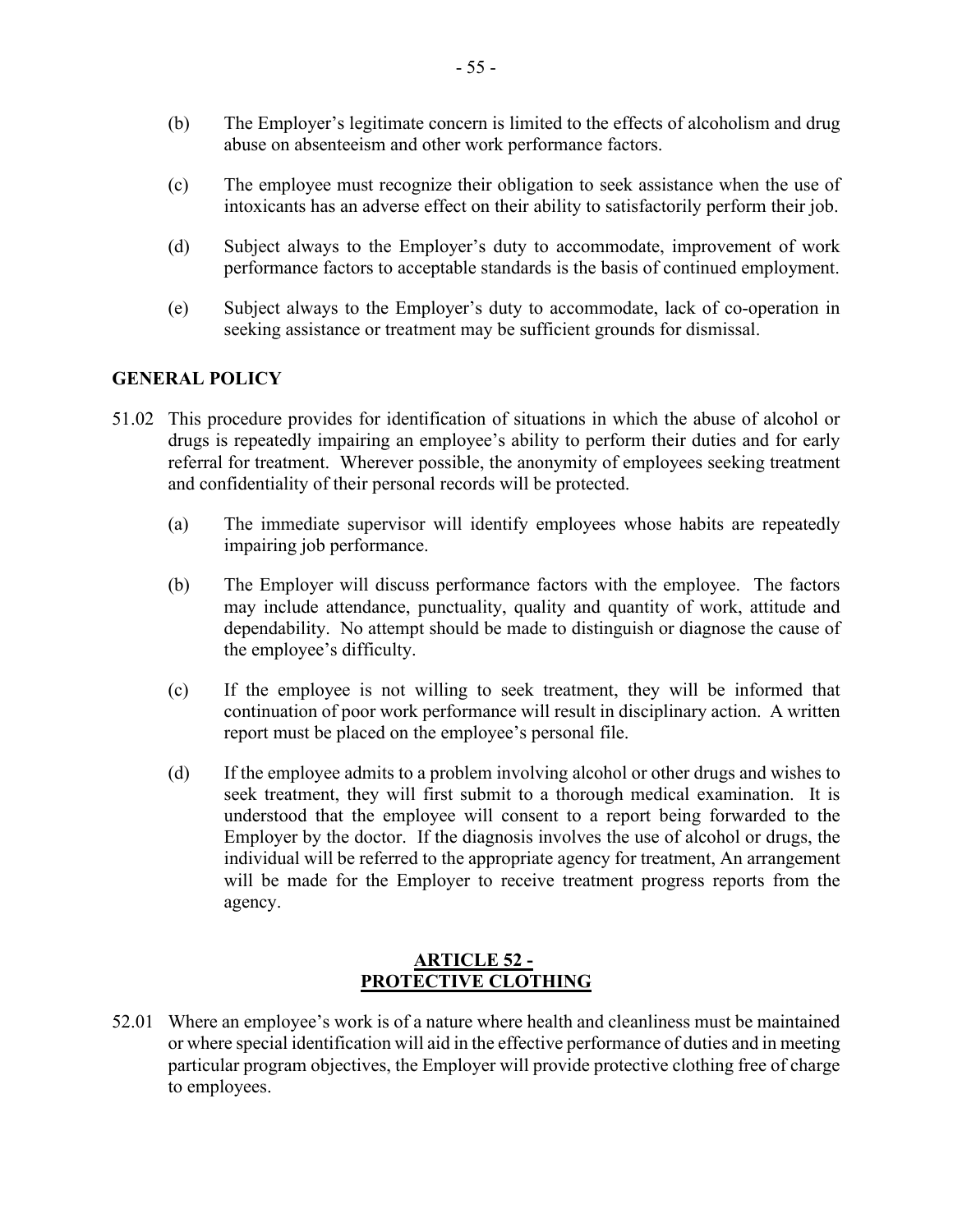- 52.02 Protective Clothing is defined as items of wearing apparel, maintained at an acceptable standard at the employee's expense, generally consisting of:
	- (a) outer clothing worn on duty indoors or outdoors;
		- (i) coveralls two (2) pairs per year;
	- (b) C.S.A. approved safety boots; and
	- (c) Gloves.
- 52.03 The purchase of Protective Clothing will be the responsibility of the Employer.
- 52.04 Protective Clothing provided free of charge to employees and replaced free of charge under prescribed conditions will be considered items of Employer property.

#### **TERMS AND CONDITIONS OF PROTECTIVE CLOTHING**

- 52.05 Protective Clothing is to be worn only when employees are on duty.
- 52.06 The responsibility of maintaining Protective Clothing clean and in good repair rests with employees.
- 52.07 Loss of, or damage through negligence, to Protective Clothing will result in an assessed charge to the employee.
- 52.08 In the event a uniformed employee terminates, the employee shall be given an option to purchase selected uniform clothing items at a reasonable price based on the age and condition of the selected items.

#### **ARTICLE 53 - WORK CLOTHING AND PROTECTIVE EQUIPMENT**

- <span id="page-55-0"></span>53.01 Where the following articles are required by the Employer or the Workers' Safety and Compensation Commission the Employer shall supply employees with the articles of equipment as required:
	- (a) Hard hats;
	- (b) Rain suits;
	- (c) Welding goggles;
	- (d) Dust protection;
	- (e) Eye protection, except prescription lenses;
	- (f) Ear protection; and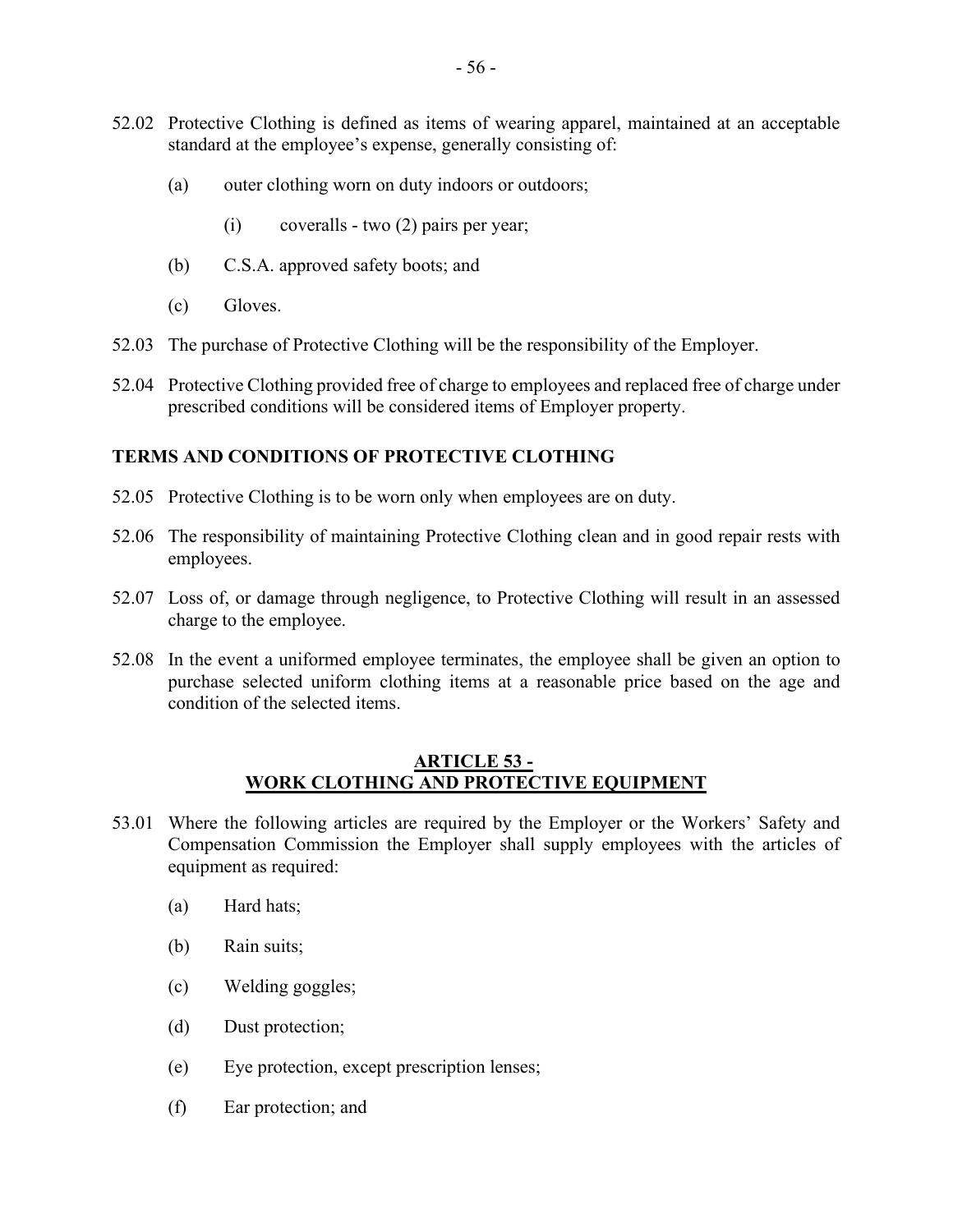- (g) Coveralls.
- 53.02 Where the following articles are required by the Employer or the Workers' Safety and Compensation Commission, the Employer shall replace these articles as required when they are presented worn or damaged beyond repair by an employee, at no cost to the employee:
	- (a) Hard hats;
	- (b) Rain suits;
	- (c) Welding goggles;
	- (d) Dust protection;
	- (e) Eye protection, including safety prescription glasses;
	- (f) Ear protection; and
	- (g) Coveralls.

#### **ARTICLE 54 - EXTREME WEATHER CONDITIONS**

<span id="page-56-0"></span>54.01 Except in emergency conditions, the Employer shall not require an employee to work outside under extreme weather conditions. The Labour Management Committee will define extreme weather conditions as required

#### **ARTICLE 55 - TOOLS**

<span id="page-56-1"></span>55.01 The Employer will provide employees with the tools necessary to perform the duties of their position.

#### **ARTICLE 56 - NORTHERN ALLOWANCE**

<span id="page-56-2"></span>56.01 Effective January 1, 2020 all permanent and term employees shall receive a Northern Allowance based on nine thousand dollars (\$9,000.00) annually. Effective January 1, 2022 all permanent and term employees shall receive a Northern Allowance based on nine thousand six hundred fourteen dollars and seventy-one cents (\$9,614.71) annually.

This Allowance shall be divided by 1956.6 and shall be paid on an hourly basis for all regular hours worked. It shall be paid bi-weekly to all permanent and term employees.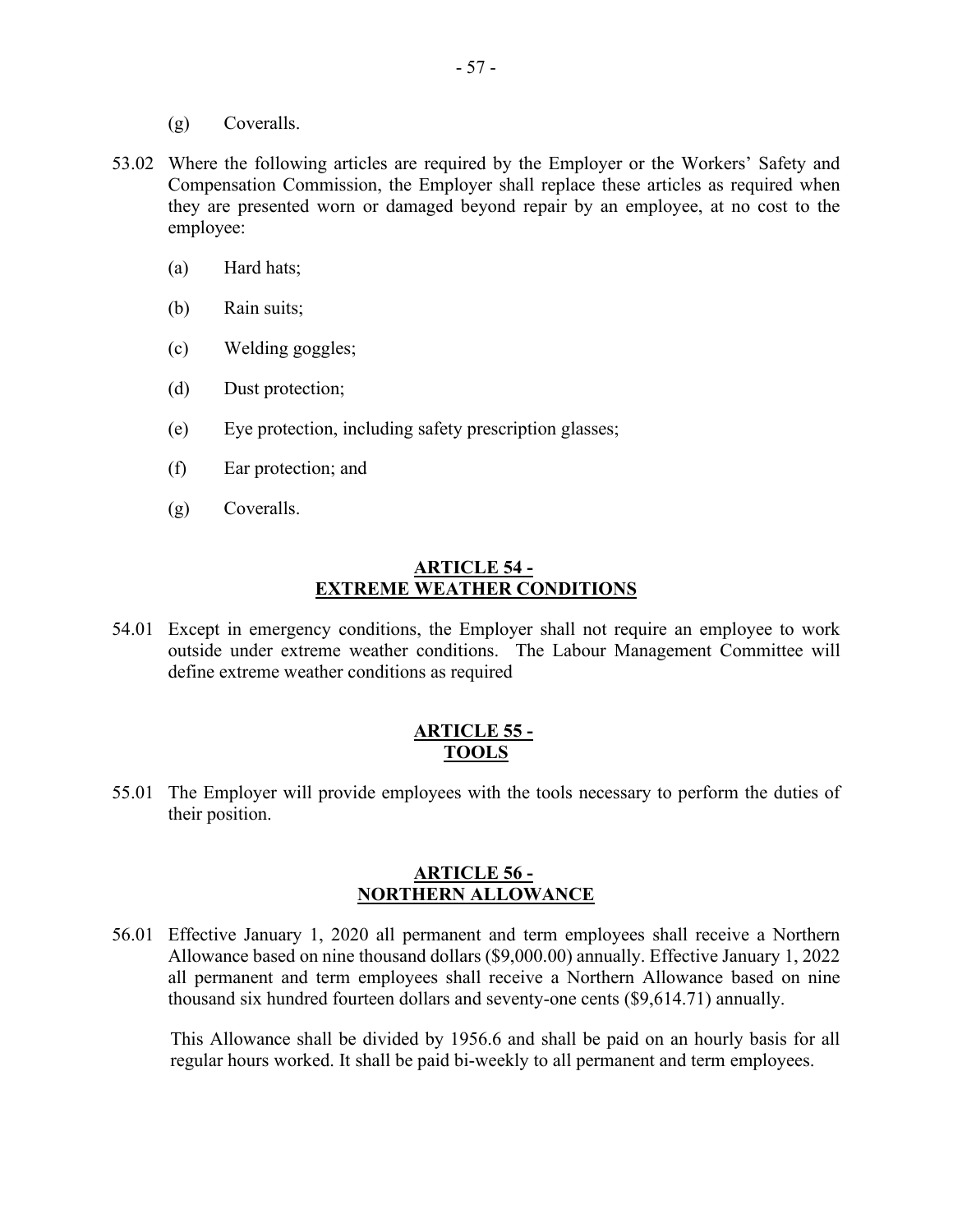#### **ARTICLE 57 - SOCIAL JUSTICE FUND**

<span id="page-57-0"></span>57.01 The Employer shall contribute one cent  $(1\phi)$  per hour worked to the PSAC Social Justice Fund and such contribution will be made for all hours worked by each employee in the Bargaining Unit. Contributions to the Fund will be made quarterly, in the middle of the month immediately following completion of each fiscal quarter year, and such contributions remitted to the PSAC National Office. Contributions to the Fund are to be utilized strictly for the purposes specified in the Letters Patent of the PSAC Social Justice Fund.

#### **ARTICLE 58 - REOPENER OF AGREEMENT AND MUTUAL DISCUSSIONS**

- <span id="page-57-1"></span>58.01 The Employer and the Union acknowledge the mutual benefits to be derived from dialogue between the parties and are prepared to discuss matters of common interest.
- 58.02 This Agreement may be amended by mutual consent.

#### **ARTICLE 59 - DURATION AND RENEWAL**

- <span id="page-57-2"></span>59.01 The term of this Agreement shall be from January 1, 2020 to December 31, 2023. The terms of this Agreement shall come into effect on date of ratification, unless another date has been agreed to.
- 59.02 Notwithstanding Article 59.01, the provisions of this Agreement, including the provisions for the adjustment of disputes in Article 42, shall remain in effect during the negotiations for its renewal, and until either a new collective agreement becomes effective, or until the provisions of Section 89(1) of the Canada Labour Code have been met.
- 59.03 Either party to this Agreement may, within the period of four (4) months immediately preceding the date of expiration of the term of this Agreement, by written notice, require the other party to this Agreement to commence collective bargaining with a view to the conclusion, renewal or revision of this Agreement in accordance with Section 49(1) of the Canada Labour Code.
- 59.04 Where notice to bargain collectively has been given under Article 59.03, the Employer shall not alter the rates of pay or any term or condition of employment or any right or privilege of the employees, or any right or privilege of the Union until a renewal or revision of this Agreement has been concluded, or until the provisions of Section 89(1) of the Canada Labour Code have been met, unless the Union consents to the alteration of such a term or condition, or such a right or privilege.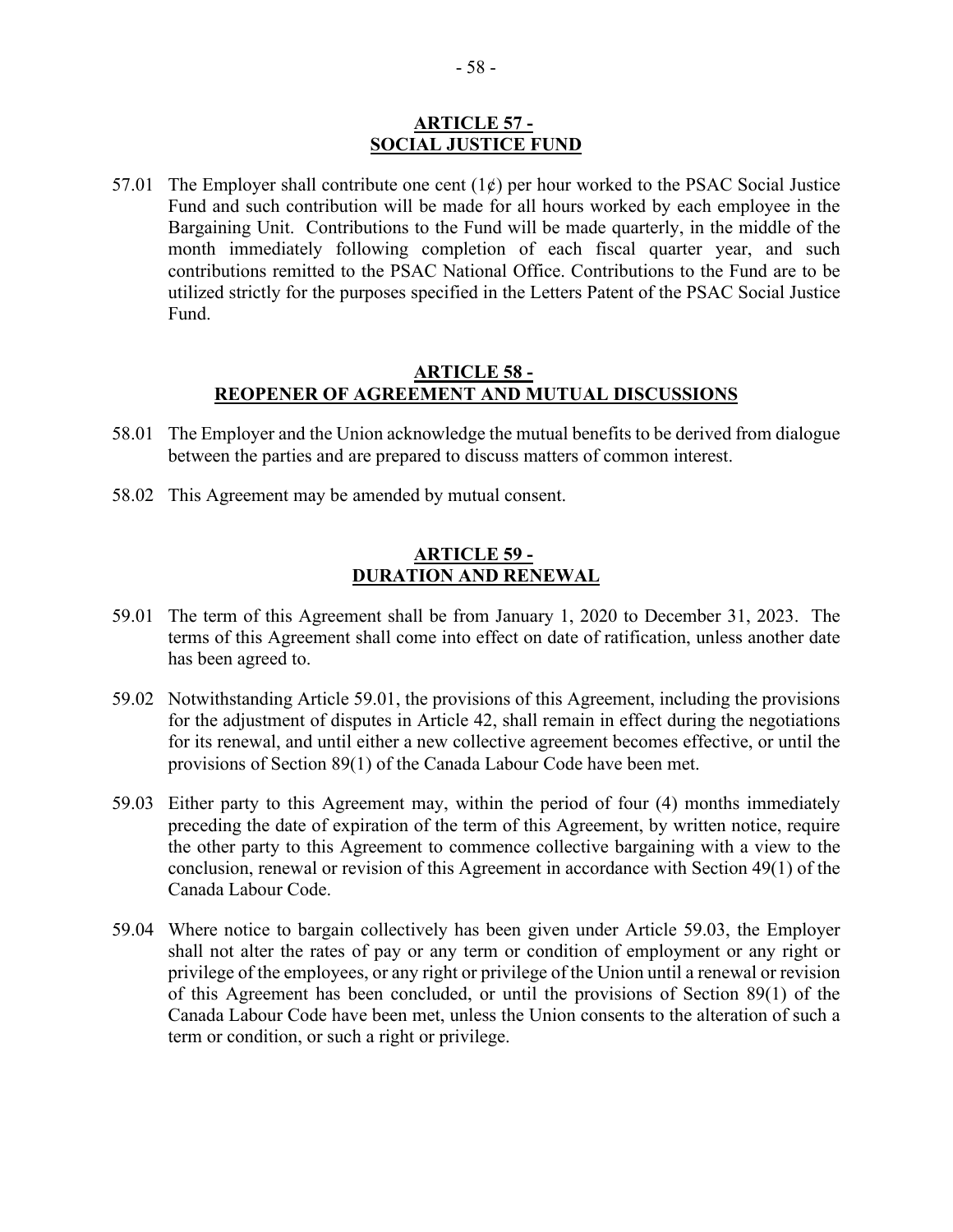Signed this  $\frac{dM}{d}$  day of September , 2020.

On behalf of the Village of Fort Simpson

On behalf of the Public Service Alliance of Canada

 $L$  and  $L$ 

Darrell White Senior Administrative Officer

**Ben Coffie** Finance Manager

 $\mathsf{c}_-$ 

Marie-Pier Leduc **Negotiator** 

Jack Bourassa

**Regional Executive Vice President (North)** 

Kevin Corrigan

Committee Member

**Perry Rowe** Committee Member

**Martin Rioux** Negotiator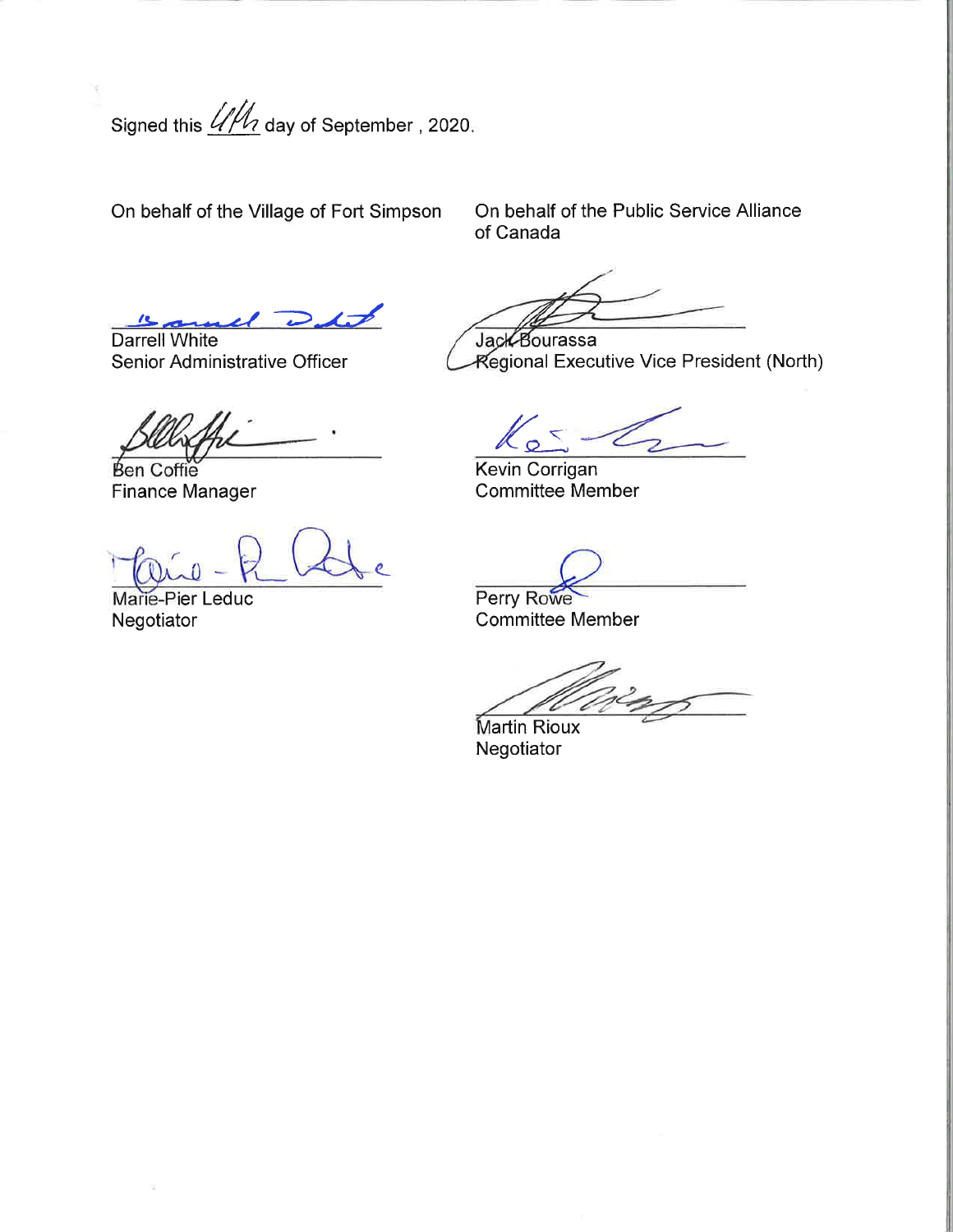# APPENDIX A

<span id="page-59-0"></span>

| Position List                                  |    |
|------------------------------------------------|----|
| Water Treatment Plant Operator                 | 7  |
| <b>Sewage Treatment Plant Operator</b>         |    |
| <b>Equipment Operator</b>                      | 6  |
| <b>Municipal Maintainer</b>                    | 5  |
| <b>Facilities Maintainer</b>                   |    |
| Public Works Foreperson                        | 10 |
| <b>Assistant Senior Administrative Officer</b> | 8  |
| <b>Administration Accounting Clerk</b>         | 6  |
| <b>Administration Utilities Clerk</b>          | 5  |
| <b>Administration Assistant/Receptionist</b>   |    |

# APPENDIX B

# <span id="page-59-1"></span>Position List Range

| Bylaw Officer (part time)                   |   |
|---------------------------------------------|---|
| Librarian (part time)                       |   |
| <b>Recreation Coordinator</b>               |   |
| Recreation Facility Maintainer Lead Hand    | 6 |
| <b>Recreation Facility Maintainer</b>       |   |
| Visitor Info Centre Manager                 | 3 |
| Visitor Info Centre Assistant Manager       |   |
| <b>Visitor Information Centre Attendant</b> |   |
| Swimming Pool Supervisor                    | 5 |
| Swimming Pool Assistant Supervisor          | 3 |
| Swimming Pool Lifeguard                     |   |
| Casual Labourer                             |   |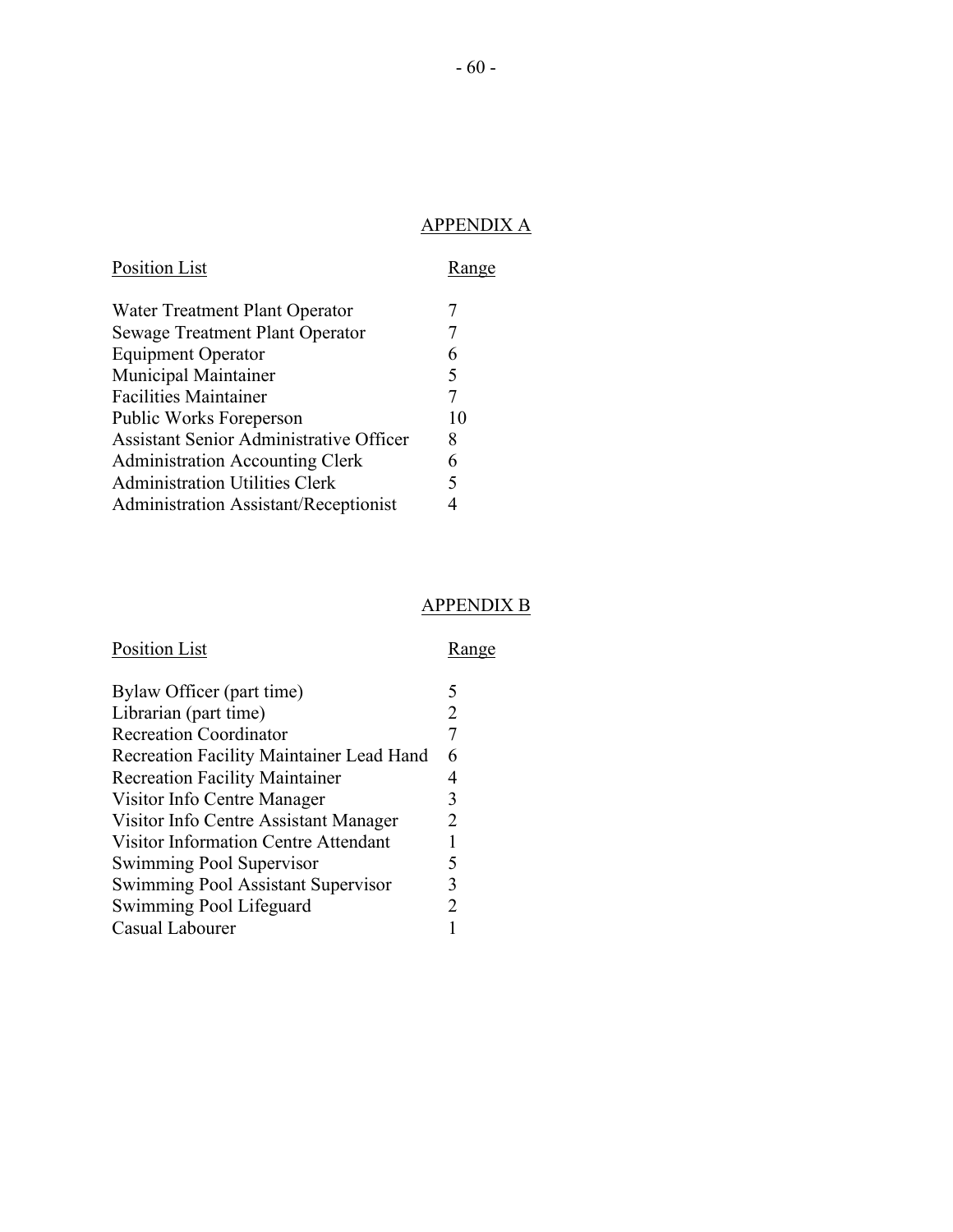# APPENDIX C

# VILLAGE OF FORT SIMPSON

# PAY GRID

# EFFECTIVE JANUARY 01, 2020 (1.50%)

<span id="page-60-0"></span>

| <b>RANGE</b>   | <b>STEP1</b> | <b>STEP 2</b> | <b>STEP 3</b> | <b>STEP4</b> | <b>STEP 5</b> | <b>STEP 6</b> |
|----------------|--------------|---------------|---------------|--------------|---------------|---------------|
| $\mathbf{1}$   | \$17.52      | \$17.88       | \$18.26       | \$18.57      | \$18.95       | \$19.35       |
| $\overline{2}$ | \$22.56      | \$23.00       | \$23.47       | \$23.93      | \$24.42       | \$24.91       |
| 3              | \$25.24      | \$25.76       | \$26.28       | \$26.81      | \$27.35       | \$27.86       |
| $\overline{4}$ | \$29.09      | \$29.69       | \$30.29       | \$30.89      | \$31.50       | \$32.13       |
| 5              | \$32.77      | \$33.42       | \$34.09       | \$34.78      | \$35.46       | \$36.16       |
| 6              | \$34.64      | \$35.36       | \$36.05       | \$36.82      | \$37.50       | \$38.28       |
| $\overline{7}$ | \$35.74      | \$36.45       | \$37.19       | \$37.93      | \$38.70       | \$39.45       |
| 8              | \$36.94      | \$37.70       | \$38.41       | \$39.19      | \$39.97       | \$40.77       |
| 9              | \$38.66      | \$39.39       | \$40.19       | \$41.01      | \$41.82       | \$42.66       |
| 10             | \$43.37      | \$44.23       | \$45.13       | \$46.04      | \$46.95       | \$47.91       |
| 11             | \$49.50      | \$50.51       | \$51.51       | \$52.54      | \$53.57       | \$54.65       |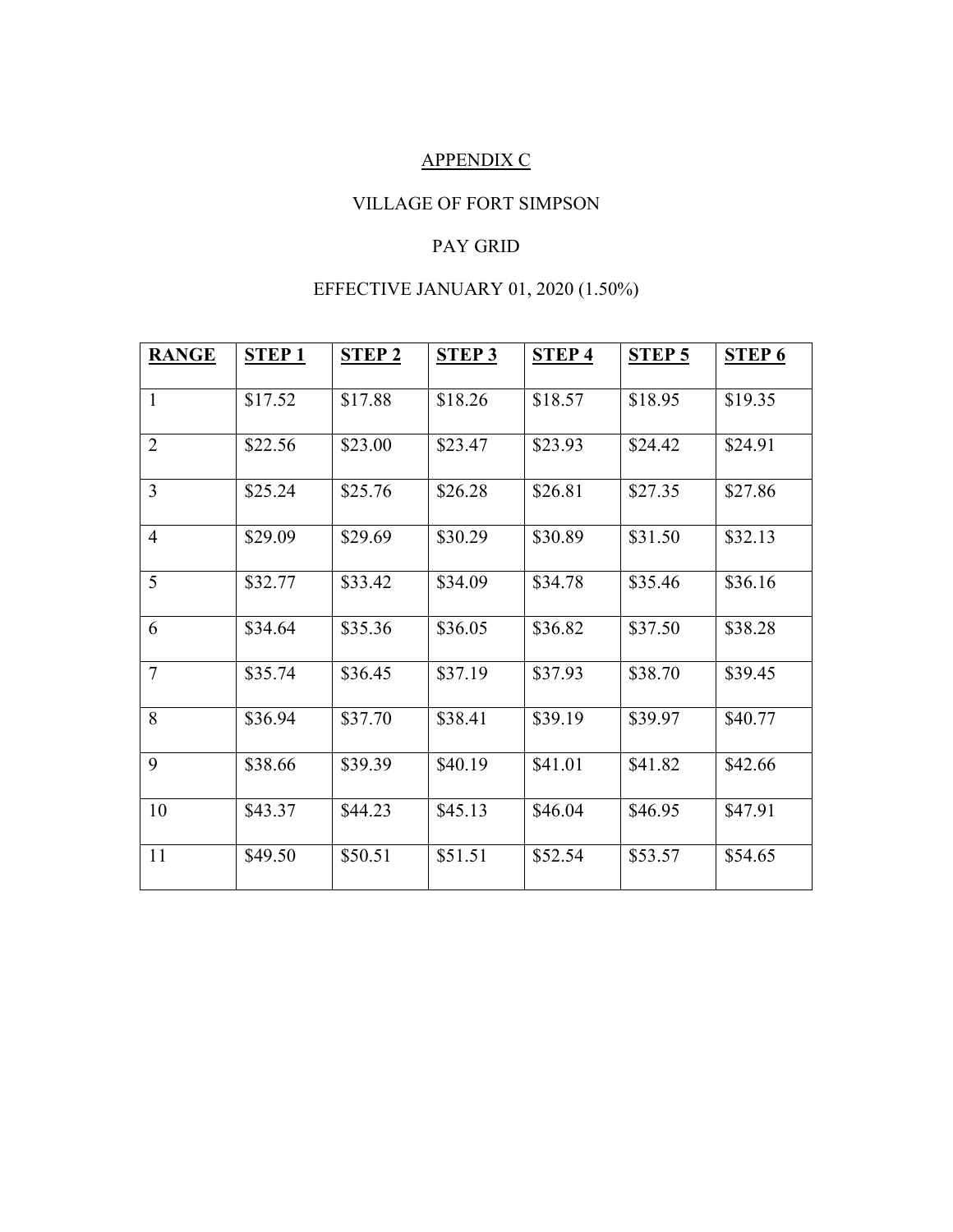# VILLAGE OF FORT SIMPSON

# PAY GRID

# EFFECTIVE JANUARY 01, 2021 (1.50%)

| <b>RANGE</b>   | <b>STEP1</b> | <b>STEP 2</b> | <b>STEP 3</b> | STEP <sub>4</sub> | <b>STEP 5</b> | <b>STEP 6</b> |
|----------------|--------------|---------------|---------------|-------------------|---------------|---------------|
| $\mathbf{1}$   | \$17.78      | \$18.15       | \$18.53       | \$18.85           | \$19.23       | \$19.64       |
| $\overline{2}$ | \$22.90      | \$23.34       | \$23.82       | \$24.29           | \$24.79       | \$25.28       |
| 3              | \$25.62      | \$26.15       | \$26.67       | \$27.21           | \$27.76       | \$28.28       |
| $\overline{4}$ | \$29.53      | \$30.13       | \$30.74       | \$31.35           | \$31.97       | \$32.62       |
| 5              | \$33.27      | \$33.93       | \$34.61       | \$35.31           | \$36.00       | \$36.71       |
| 6              | \$35.16      | \$35.89       | \$36.59       | \$37.38           | \$38.07       | \$38.85       |
| $\overline{7}$ | \$36.27      | \$37.00       | \$37.75       | \$38.50           | \$39.28       | \$40.04       |
| 8              | \$37.49      | \$38.26       | \$38.98       | \$39.78           | \$40.57       | \$41.38       |
| 9              | \$39.24      | \$39.98       | \$40.80       | \$41.62           | \$42.45       | \$43.30       |
| 10             | \$44.02      | \$44.90       | \$45.80       | \$46.73           | \$47.66       | \$48.63       |
| 11             | \$50.24      | \$51.26       | \$52.28       | \$53.32           | \$54.38       | \$55.47       |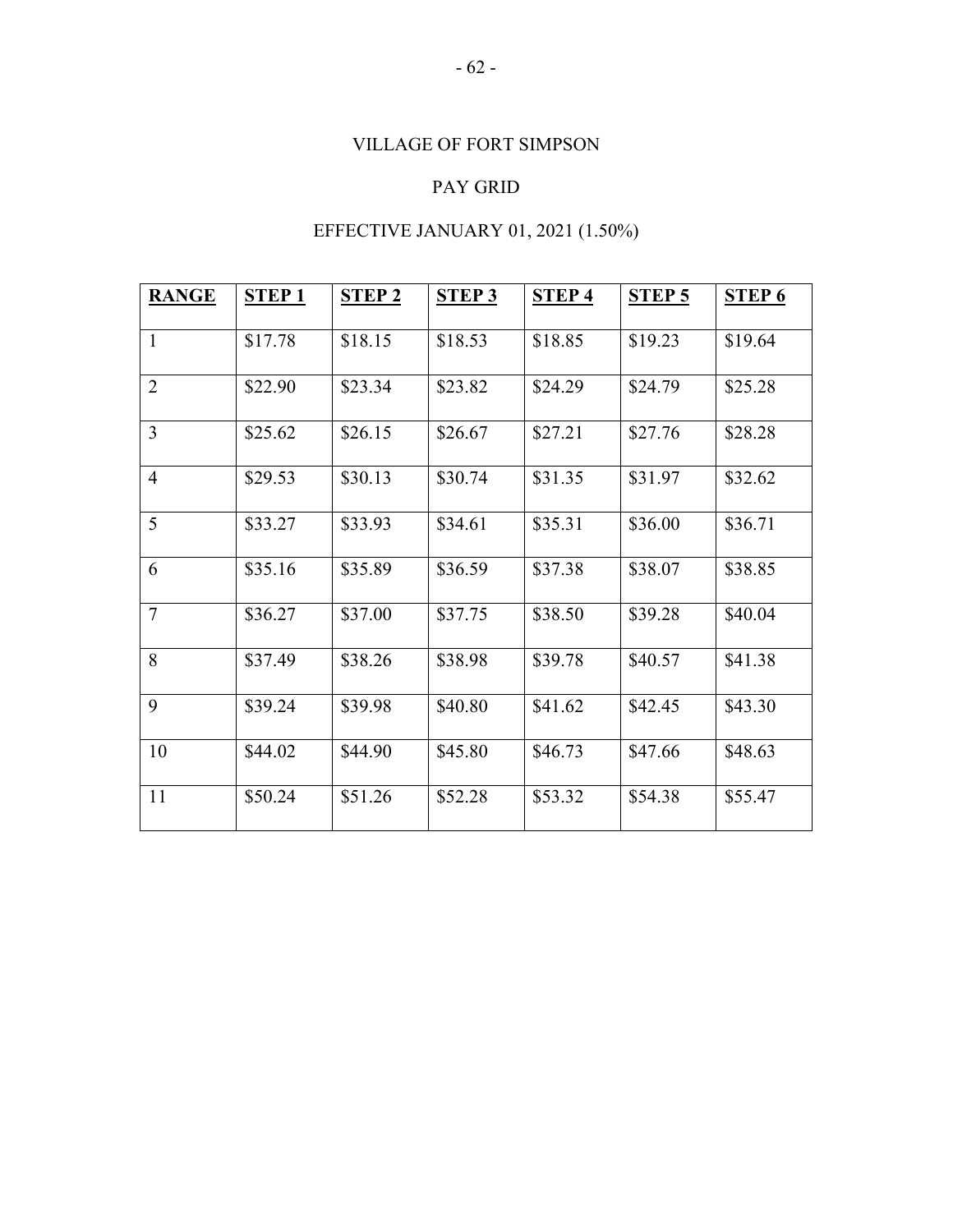# VILLAGE OF FORT SIMPSON

# PAY GRID

# EFFECTIVE JANUARY 01, 2022 (2.00%)

| <b>RANGE</b>   | <b>STEP1</b> | <b>STEP 2</b> | <b>STEP 3</b> | <b>STEP4</b> | <b>STEP 5</b> | <b>STEP 6</b> |
|----------------|--------------|---------------|---------------|--------------|---------------|---------------|
| $\mathbf{1}$   | \$18.14      | \$18.52       | \$18.90       | \$19.23      | \$19.62       | \$20.03       |
| $\overline{2}$ | \$23.36      | \$23.81       | \$24.30       | \$24.78      | \$25.28       | \$25.79       |
| 3              | \$26.13      | \$26.67       | \$27.21       | \$27.75      | \$28.32       | \$28.85       |
| $\overline{4}$ | \$30.12      | \$30.74       | \$31.36       | \$31.98      | \$32.61       | \$33.27       |
| 5              | \$33.93      | \$34.60       | \$35.30       | \$36.01      | \$36.72       | \$37.44       |
| 6              | \$35.86      | \$36.61       | \$37.33       | \$38.12      | \$38.83       | \$39.63       |
| $\overline{7}$ | \$37.00      | \$37.74       | \$38.50       | \$39.27      | \$40.07       | \$40.85       |
| 8              | \$38.24      | \$39.03       | \$39.76       | \$40.57      | \$41.38       | \$42.21       |
| 9              | \$40.03      | \$40.78       | \$41.61       | \$42.45      | \$43.29       | \$44.17       |
| 10             | \$44.90      | \$45.80       | \$46.72       | \$47.67      | \$48.61       | \$49.60       |
| 11             | \$51.25      | \$52.29       | \$53.33       | \$54.39      | \$55.46       | \$56.58       |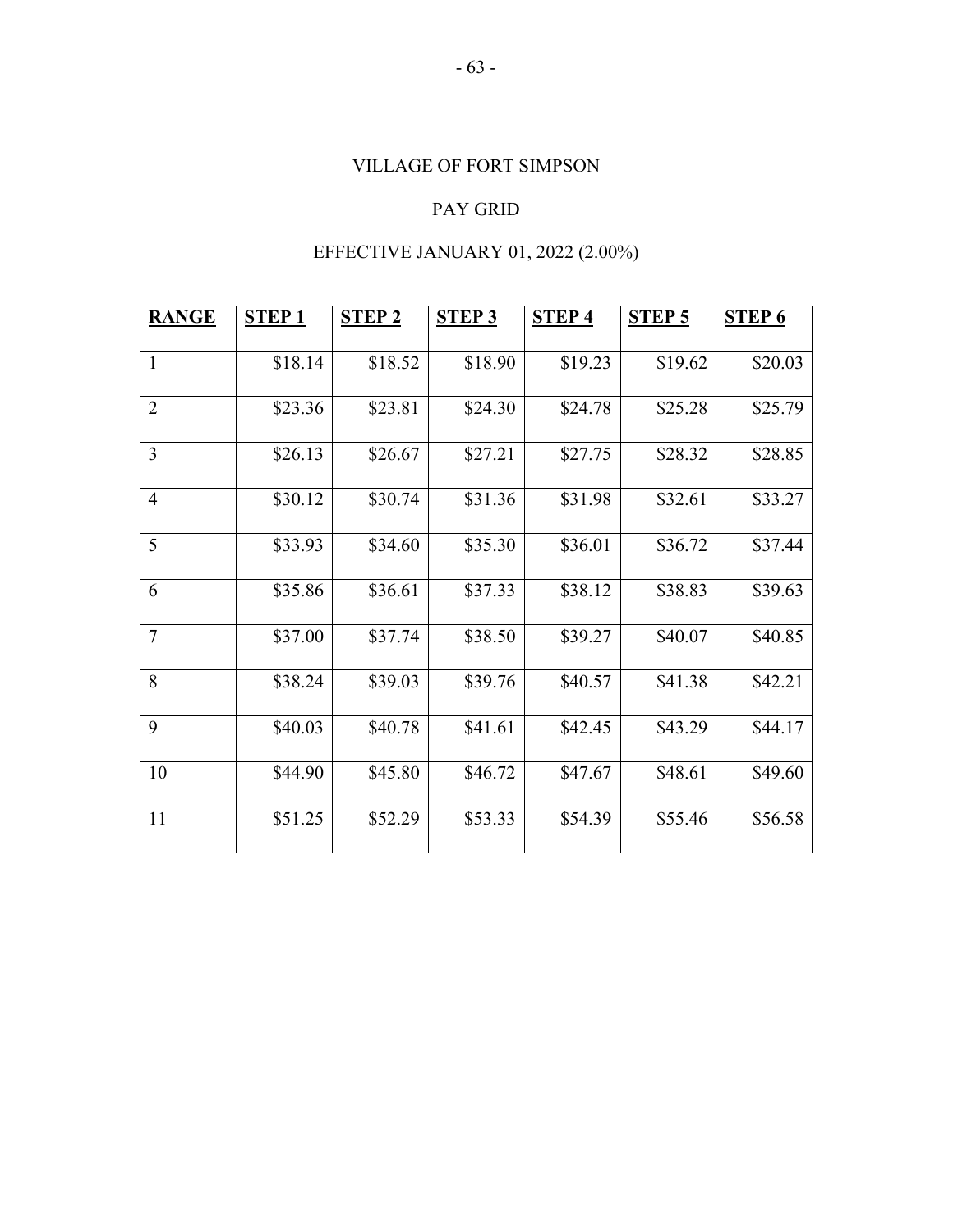# VILLAGE OF FORT SIMPSON

# PAY GRID

# EFFECTIVE JANUARY 01, 2023 (2.25%)

<span id="page-63-0"></span>

| <b>RANGE</b>   | <b>STEP1</b> | <b>STEP 2</b> | <b>STEP 3</b> | <b>STEP4</b> | <b>STEP 5</b> | <b>STEP 6</b> |
|----------------|--------------|---------------|---------------|--------------|---------------|---------------|
| $\mathbf{1}$   | \$18.55      | \$18.93       | \$19.33       | \$19.66      | \$20.06       | \$20.48       |
| $\overline{2}$ | \$23.89      | \$24.35       | \$24.84       | \$25.34      | \$25.85       | \$26.37       |
| $\overline{3}$ | \$26.72      | \$27.27       | \$27.82       | \$28.38      | \$28.96       | \$29.49       |
| $\overline{4}$ | \$30.79      | \$31.43       | \$32.06       | \$32.70      | \$33.34       | \$34.02       |
| 5              | \$34.69      | \$35.38       | \$36.09       | \$36.82      | \$37.54       | \$38.28       |
| 6              | \$36.67      | \$37.43       | \$38.17       | \$38.98      | \$39.70       | \$40.52       |
| $\overline{7}$ | \$37.83      | \$38.58       | \$39.37       | \$40.15      | \$40.97       | \$41.76       |
| 8              | \$39.10      | \$39.91       | \$40.66       | \$41.49      | \$42.31       | \$43.16       |
| 9              | \$40.93      | \$41.70       | \$42.55       | \$43.41      | \$44.27       | \$45.16       |
| 10             | \$45.91      | \$46.83       | \$47.77       | \$48.74      | \$49.71       | \$50.72       |
| 11             | \$52.40      | \$53.47       | \$54.53       | \$55.61      | \$56.71       | \$57.85       |